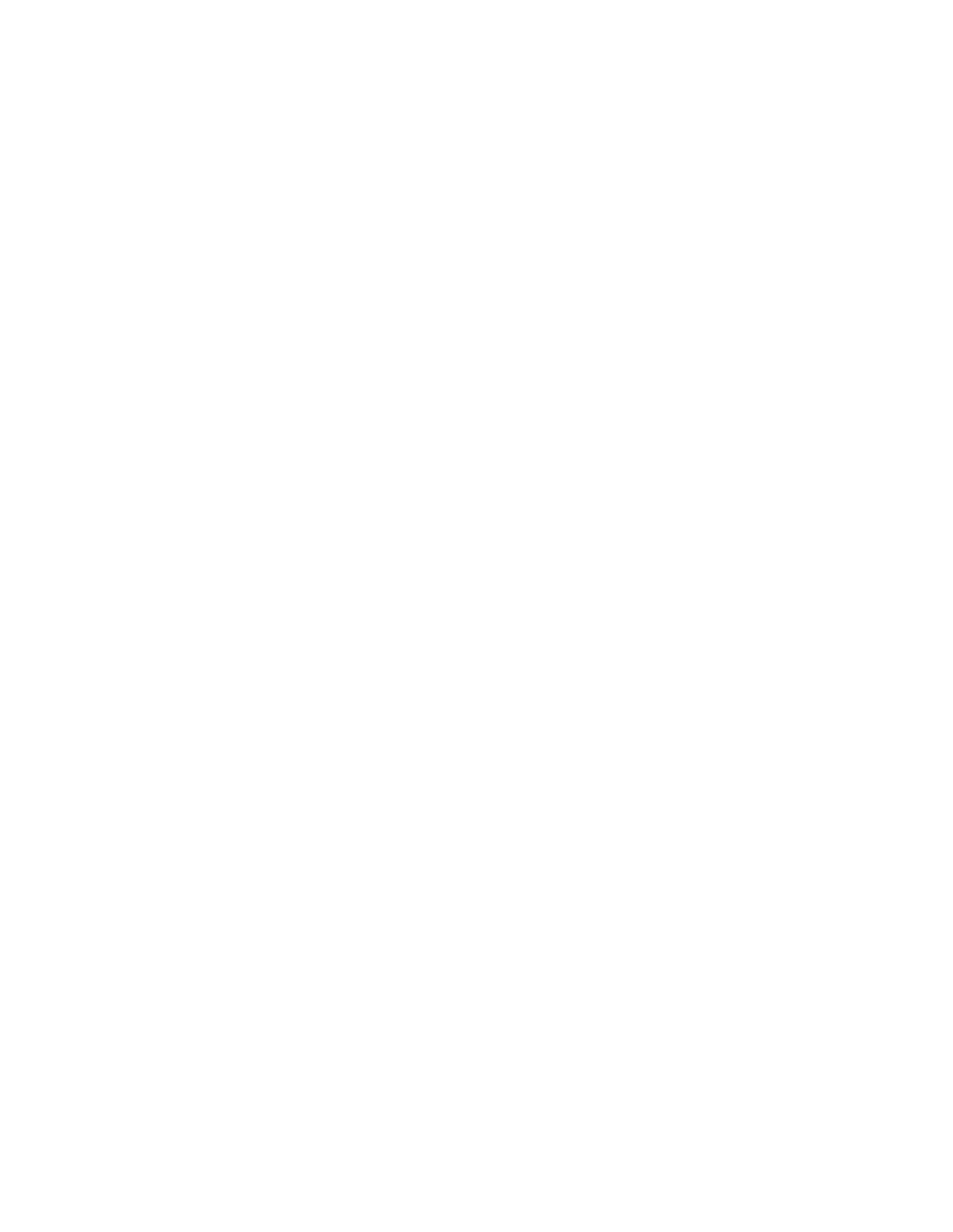

# **DRAFT PROCEEDS OF CRIME (SUPERVISORY BODIES) (JERSEY) LAW 200-**

# **European Convention on Human Rights**

In accordance with the provisions of Article 16 of the Human Rights (Jersey) Law 2000 the Minister for Treasury and Resources, for and on behalf of the Minister for Economic Development, has made the following statement –

In the view of the Minister for Treasury and Resources, for and on behalf of the Minister for Economic Development, the provisions of the Draft Proceeds of Crime (Supervisory Bodies) (Jersey) Law 200- are compatible with the Convention Rights.

(Signed) **Senator T.A. Le Sueur**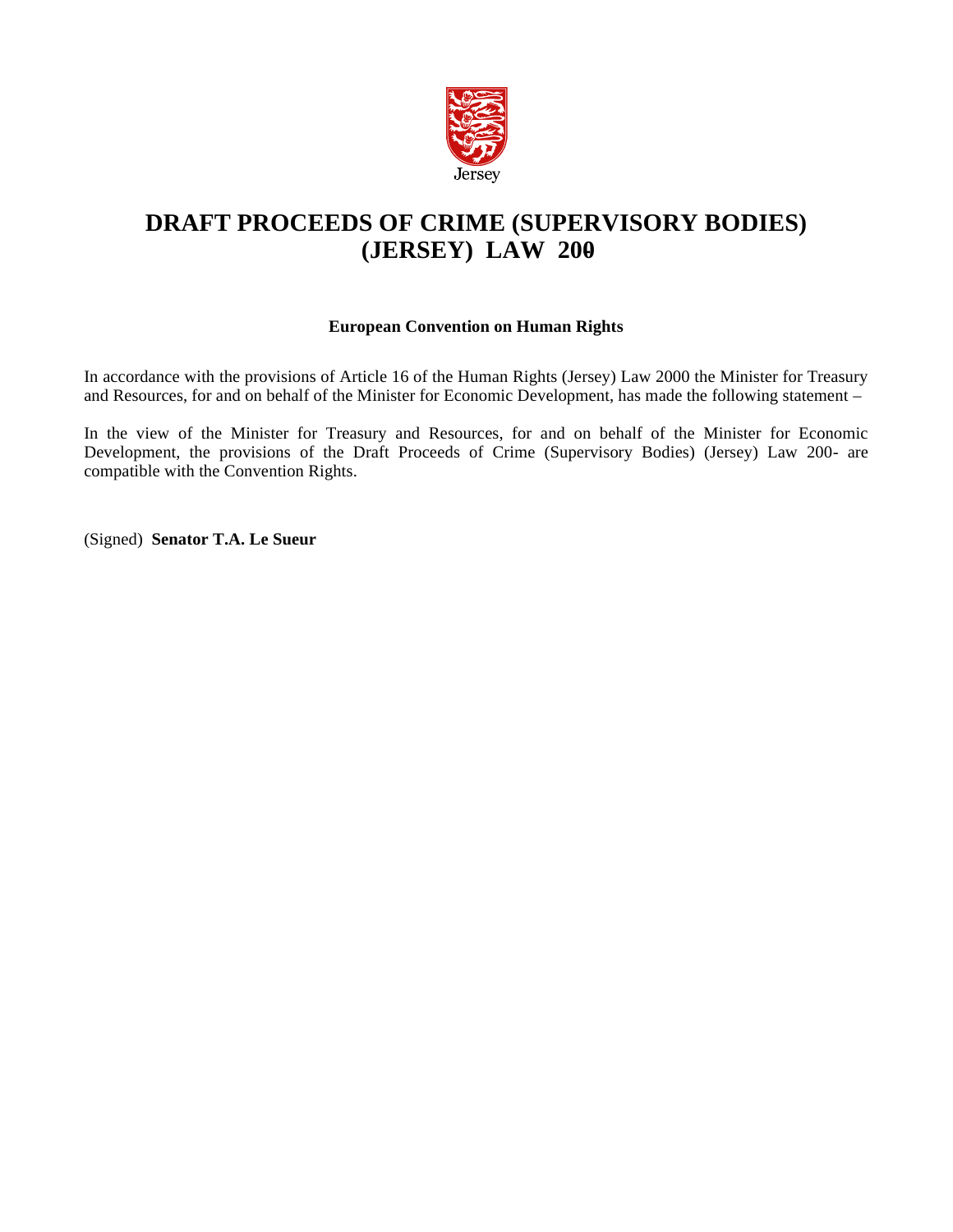# **REPORT**

## **Proceeds of Crime (Supervisory Bodies) (Jersey) Law 200- ("the Law")**

To meet recommendations made by the Financial Action Task Force (the **"FATF**") – the body for setting international standards for combating money laundering and the financing of terrorism – Jersey must implement a mechanism to enable one or more "supervisory bodies" to effectively monitor, and ensure compliance by, all persons subject to Schedule 2 ("**Schedule 2**") of the Proceeds of Crime (Jersey) Law 1999 with legislation in place in Jersey to counter money laundering and the financing of terrorism ("AML/CFT legislation")<sup>[1]</sup>. (Currently only those persons (banks, insurance companies, investment businesses, fund functionaries, trust companies, etc.) that are prudentially supervised by the Jersey Financial Services Commission (the "**JFSC**") under one or more of the 4 regulatory  $Laws^{[2]}$  are overseen for such compliance.)

#### **Overview**

In summary, the Law will:

- provide for supervisory bodies to oversee compliance by persons conducting a Schedule 2 business or activity with their obligations under AML/CFT legislation;
- require persons proposing to conduct a Schedule 2 business or activity to register with a designated supervisory authority;
- require applicants for certain categories of Schedule 2 business or activity to be subject to satisfactory vetting by a designated supervisory authority before registration;
- provide each designated supervisory authority with the power to issues Codes of Practice to establish sound principles for a person's compliance with the Law and AML/CFT legislation; and
- provide each designated supervisory body with powers to conduct off-site and on-site examinations, to take investigatory action, and – in appropriate cases – apply sanctions such as the issuing of directions or public statements.

The powers given to supervisory bodies under the Law to oversee compliance with AML/CFT legislation are similar to those supervisory powers granted to the JFSC under the four regulatory laws<sup>[3]</sup> that it administers.

The Law contains transitional provisions to give persons already conducting a Schedule 2 business or activity at the time the Law comes into force 3 months in which to apply for registration. Such persons will be permitted to lawfully continue conducting such a business or activity whilst their application for registration is being considered.

#### **Persons subject to oversight under the Law**

The Law will provide for all persons that are subject to Schedule 2 of the Proceeds of Crime (Jersey) Law 1999 to be overseen by a supervisory body for compliance with AML/CFT legislation. Those persons are:

- businesses that are prudentially supervised by the Commission;
- estate agents when involved in transactions for their clients concerning the buying and selling of real estate;
- high value goods dealers when accepting payment in cash of  $\epsilon$ 15,000 or more;
- lawyers, notaries and other independent legal professionals when participating in or assisting in the planning or execution of financial or property transactions;
- external accountants, auditors, tax advisors and insolvency practitioners;
- operators of casinos;
- unregulated funds business;
- persons in the business of providing any of the following services not covered otherwise by one of the above categories: *acceptance of deposits; lending; financial leasing; money transmission services; issuers and administrators of means of payment; guarantees and commitments; trading for the account of third*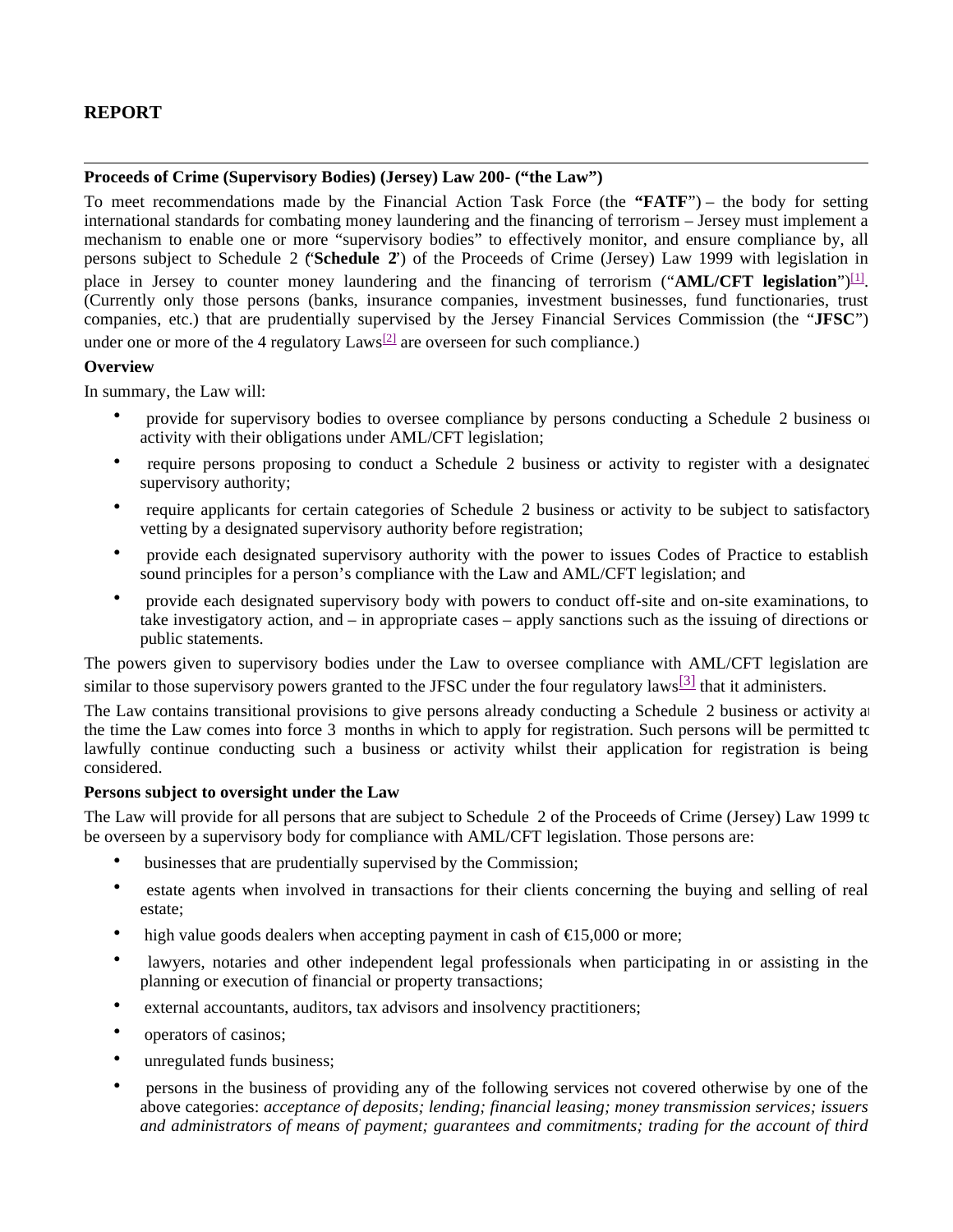- *parties in money market instruments, foreign exchange, financial futures and options, exchange, interest rate and index instruments or transferable securities; participation in securities issues and the provision of related services; advice to undertakings on capital structure, industrial strategy and related questions and advice and services relating to mergers and the purchase of undertakings; money broking; portfolio management and advice; safekeeping and administration of securities; safe custody services; otherwise investing, administering or managing funds or money on behalf of third parties;*
- persons in the business of forming and administering certain legal persons or arrangements; and
- certain persons who can benefit from an exclusion or an exemption from one of the four regulatory laws administered by the JFSC.

# **Supervisory Bodies**

The Law directly provides for the JFSC to be the oversight body for all Schedule 2 activities carried on by businesses that are prudentially supervised by the JFSC.

The Law further provides for the Minister for Economic Development (the "**Minister**") to designate by Order supervisory bodies to oversee other businesses that fall within Schedule 2.

On the basis of a general presumption by the Council of Ministers, on economic grounds, against establishing new statutory bodies in Jersey to act as supervisory bodies, and in the absence of any reasonable alternative presented by the different sectors, it is currently envisaged that, in the first instance, the JFSC will be designated as the supervisory body for all persons subject to Schedule 2. In the case of the legal services sector, following discussions held with the Law Society of Jersey, it is currently envisaged that the appointment of the JFSC as the supervisory body for Jersey lawyers will be subject to a "sunset" clause of 18 months to give the legal profession an opportunity to further explore the possible appointment of an alternative oversight body. It is envisaged that the local accountancy profession will be treated similarly. Any alternative supervisory body(ies) put forward by the legal or accountancy professions will need to meet certain criteria set out in the Law (to ensure that Jersey's compliance with FATF Recommendations will not be compromised).

Note that the Law provides for supervisory bodies (i.e. the JFSC in the first instance) to levy a fee on those whom it supervises. Before any fee level is set the Law will require consultation with a body representative of those persons who would be required to pay the fee. Where agreement on the fee level cannot be reached, the Law provides for the matter to be referred to a panel of Jurats of the Royal Court for arbitration.

#### **Consultation**

The Island's Anti-money Laundering/Countering the Financing of Terrorism Strategy Group ("**AML/CFT Strategy Group**") has consulted widely on the Law. In May 2007, a public consultation paper was issued that set out the proposed content of the Law. In January 2008 the detailed text of the Law was put out for public consultation. Whilst respondents during the consultation process had comments on points of detail, they were supportive of the proposed legislation, recognising the need for the Island to meet international standards on the prevention and detection of money laundering and the financing of terrorism. The Law laid before the States takes account of respondents' comments.

The AML/CFT Strategy Group was established in Jersey in early 2007 and is chaired by the Chief Executive of the States. The group comprises officers from the following Government departments and agencies: the Chief Minister's Department, the Economic Development Department, the Law Officers' Department, the Joint Financial Crimes Unit, the JFSC, and the Shadow Gambling Commission.

The purpose of the AML/CFT Strategy Group is to provide a forum for the Island agencies represented on the group to liaise, discuss and develop coordinated strategies and policies to enhance Jersey's capability to prevent and detect financial crime and terrorist financing.

#### **International aspects**

The International Monetary Fund (the **"IMF**") will visit Jersey in October 2008. The purpose of this visit will be to assess the Island against the international standards set by the FATF, as well as against international standards for the banking, insurance and securities sectors. The IMF will rate Jersey's AML/CFT framework against the requirements of the FATF Recommendations; any deficiencies in the framework will impact the ratings that Jersey will receive against these international standards. Enactment of the Law – and its subsequent effective practical implementation – should make a significant contribution towards Jersey receiving strong ratings for compliance with FATF Recommendations.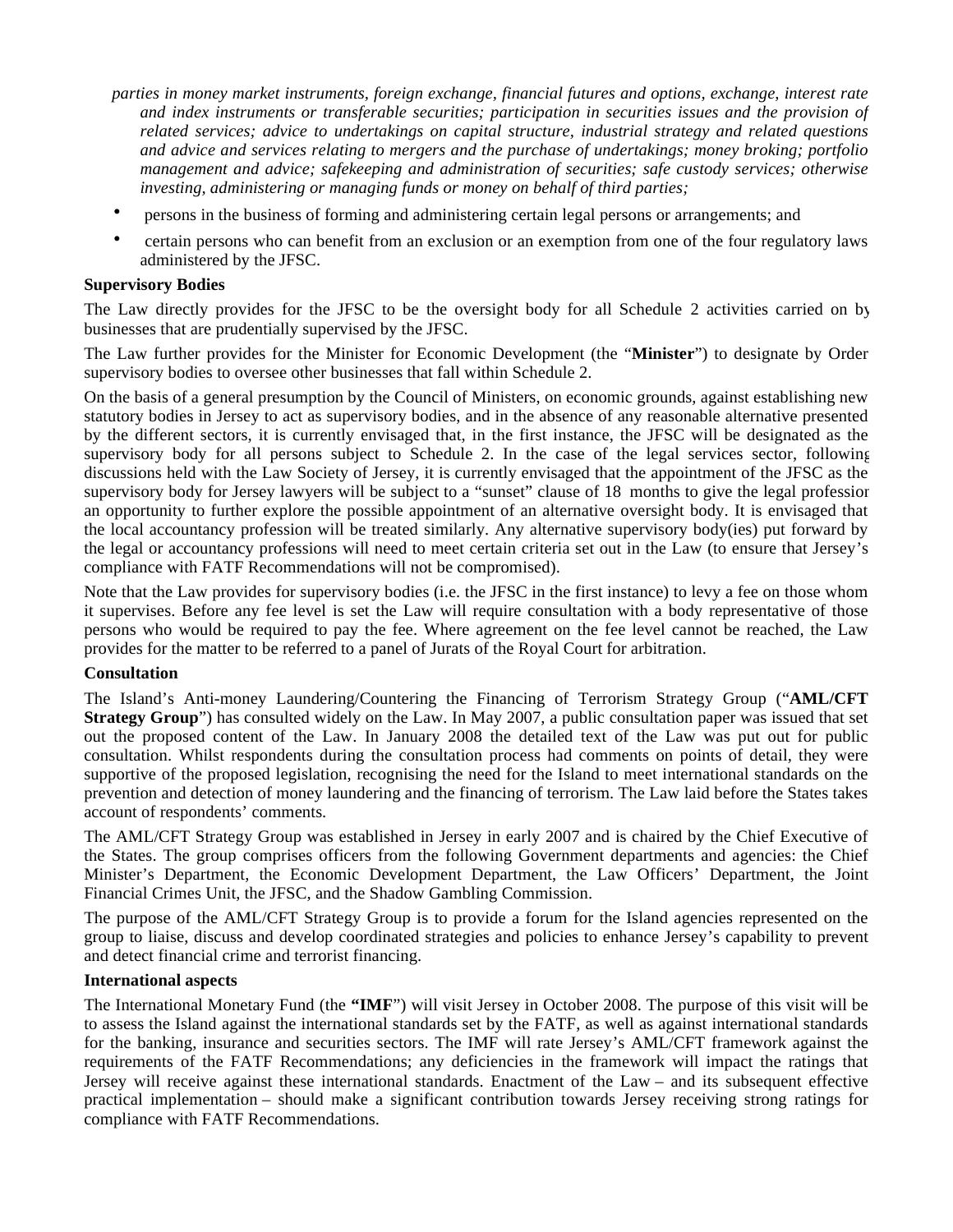## **Financial/manpower implications**

The Law will have no implications for the financial or manpower resources of the States (on the presumption that no States department will be designated as a supervisory body).

It has been agreed that the first year of oversight by the JFSC under the Law will be funded from the Criminal Offences Confiscation Fund. This is because until persons are required to register under the Law, the number of persons affected by the Law – and hence what the fee level should be – cannot be accurately assessed. For year 2 onwards, the intention is that funding of the oversight work of the JFSC under the Law will be covered by the generality of fee income raised by the JFSC.

#### **European Convention on Human Rights**

Article 16 of the Human Rights (Jersey) Law 2000 requires the Minister in charge of a Projet de Loi to make a statement about the compatibility of the provisions of the Projet with the Convention rights (as defined by Article 1 of the Law). On 15th February 2008 the Minister for Treasury and Resources, for and on behalf of the Minister for Economic Development, made the following statement before Second Reading of this Projet in the States Assembly –

In the view of the Minister for Treasury and Resources, for and on behalf of the Minister for Economic Development, the provisions of the Draft Proceeds of Crime (Supervisory Bodies) (Jersey) Law 200- are compatible with the Convention Rights.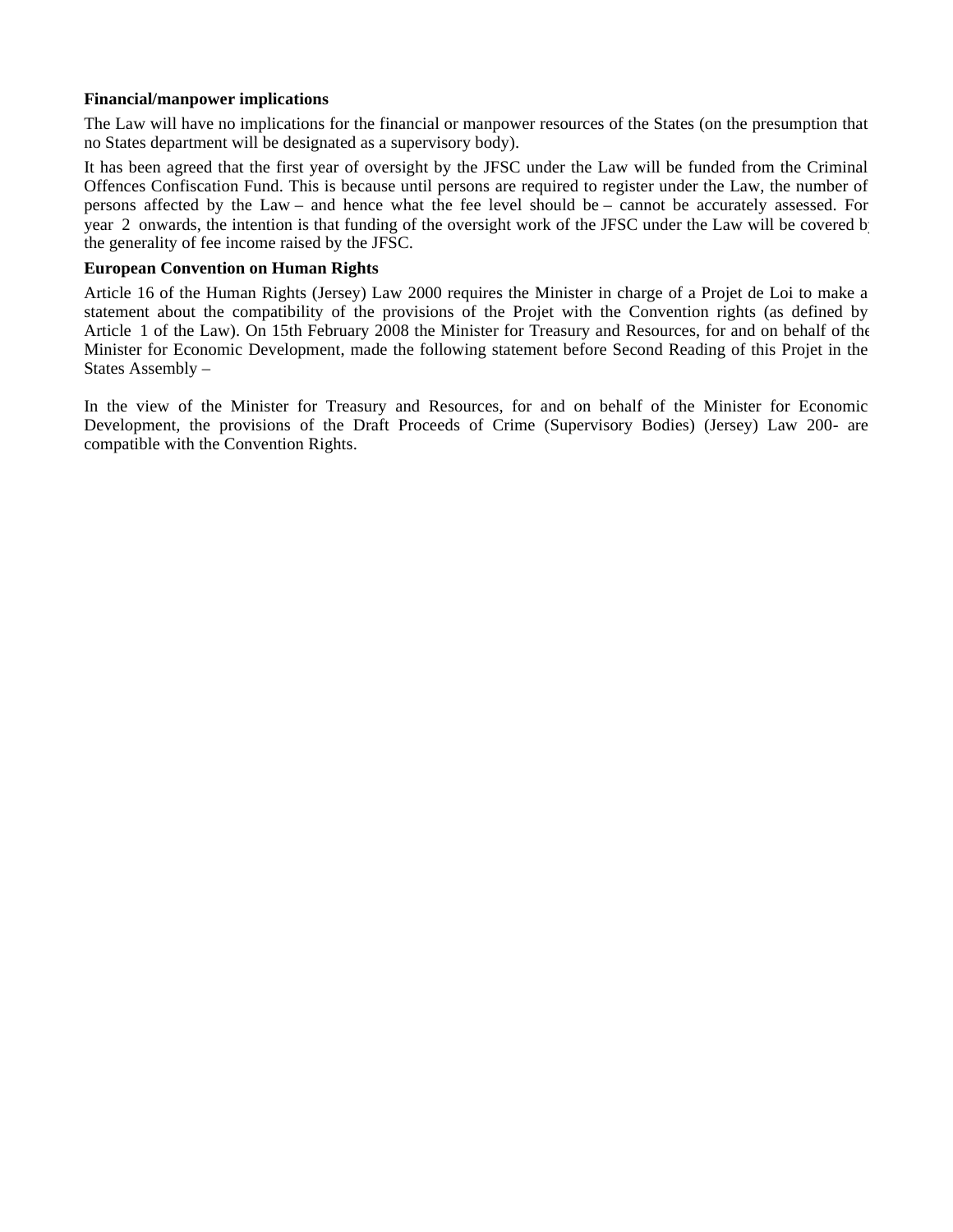# **Explanatory Note**

This Law makes provision for the supervision of businesses in complying with anti-money laundering and counter-terrorism legislation. This Law applies to all businesses specified in Schedule 2 to the Proceeds of Crime (Jersey) Law 1999 ("POC(J)L") that are required to comply with anti-money laundering requirements in the Money Laundering Order made under that Law. Persons carrying on such businesses who are not supervised by the Jersey Financial Services Commission ("the Commission") under any of the 4 regulatory Laws must register under this Law. The 4 regulatory Laws are the Banking Business (Jersey) Law 1991; the Collective Investment Funds (Jersey) Law 1988; the Financial Services (Jersey) Law 1998 and the Insurance Business (Jersey) Law 1996. Any business supervised under any of those Laws is referred to in this Law as "regulated business" and any person carrying on such business is referred to as a "regulated person". All other businesses specified in Schedule 2 to the POC(J)L are referred to in this Law as "specified Schedule 2 business". The Commission is the supervisory body for all business carried on by regulated persons, both regulated business and specified Schedule 2 business. This Law gives the Minister power to designate bodies to be the supervisory bodies for persons carrying on specified Schedule 2 business only. The Commission may be designated as a supervisory body.

Persons carrying on a specified Schedule 2 business only who are required to register under this Law must apply for either a level 1 or level 2 registration in respect of each specified Schedule 2 business. The required level is specified in the Schedule to this Law. Level 1 registration requires the applicant to provide more information to the supervisory body than for a level 2 registration and to satisfy the supervisory body that he or she is a fit and proper person. A regulated person who intends to carry on a specified Schedule 2 business must notify the Commission and will have a deemed registration under this Law. The relevant supervisory body can attach conditions to the registration of a registered person, including a deemed registered person, in respect of specified Schedule 2 business.

The powers given to supervisory bodies under this Law to supervise compliance with anti-money laundering and counter-terrorism legislation are similar to those supervisory powers that the Commission has under the 4 regulatory laws.

# *PART 1 – INTERPRETATION*

*Articles 1 to 4* are interpretation provisions.

# *PART 2 – SUPERVISORY BODIES*

*Article 5* provides that the Commission shall be the supervisory body for all businesses specified in Schedule 2 to the POC(J)L that are carried on by a regulated person.

*Article 6* gives the Minster power to designate supervisory bodies.

*Article 7* enables the Minister to give written guidance and written directions to a supervisory body and for each supervisory body to make annual reports to the Minister.

*Article 8* gives a supervisory body various general powers in connection with performing its functions under this Law including the power to conduct reasonable routine examinations.

*Article 9* limits the liability of supervisory bodies, the States or any Minister when acting under this Law except when acting in bad faith or where the act would be unlawful under Article  $7(1)$  of the Human Rights (Jersey) Law 2000 (acts of public authorities incompatible with Convention rights).

# *PART 3 – REGISTRATION*

*Article 10* makes it an offence for a person to carry on a specified Schedule 2 business unless that person is registered under this Law in respect of each specified Schedule 2 business.

*Article 11* requires a person carrying on a specified Schedule 2 business to apply for a level 1 or level 2 registration, as specified in the Schedule to the Law. The Article also provides for regulated persons who intend to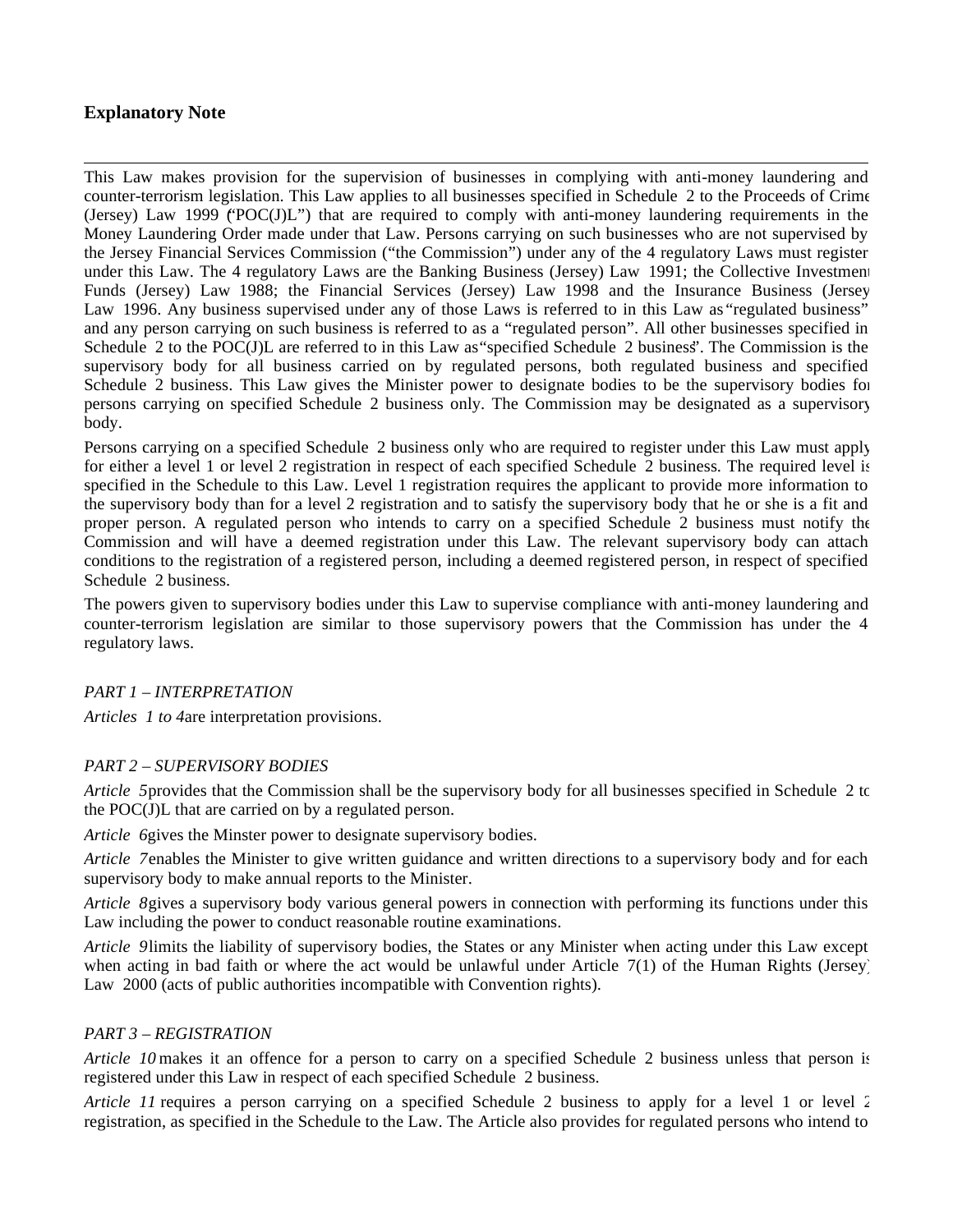carry on a specified Schedule 2 business to notify the Commission.

*Article 12* makes for provision for determining which supervisory body shall register an applicant where more than one supervisory body has been designated in respect of the applicant's businesses.

*Article 13* sets out the requirements for an application for a level 1 registration. The applicant must provide such information as the supervisory body requires. This may include information about certain convictions and a report by an auditor, accountant or similar.

*Article 14* sets out the grounds for refusing to register an applicant for a level 1 registration. This may be on the ground that the applicant is not a fit and proper person taking into account previous convictions or for reasons related to the risk of money laundering or the financing of terrorism. Registration may also be refused if an application is not made in accordance with the statutory requirements.

*Article 15* sets out the requirements for a level 2 registration and the grounds for refusal. Registration may be refused if the application is not made in accordance with the statutory requirements.

*Article 16* provides that a supervisory body must give notice with reasons if it refuses to register an applicant for a level 1 or level 2 registration.

*Article 17* makes provision for conditions to be attached to the registration of a person under this Law, including a person carrying on a regulated business who is a deemed registered person. Conditions may be prescribed by the Minister in an Order or attached to a registration. Failure to comply with a condition is an offence.

*Article 18* sets out the grounds for revoking a registration by a supervisory body. These include the grounds on which an application could be refused.

*Article 19* provides for a revocation of registration, or attachment, variation, substitution, amendment or revocation of a condition to take effect one month after notice is given (or after an earlier period if the registered person requests) and for a right of appeal to the Court during that period. There is also a right of appeal against a refusal to register.

# *PART 4 – FEES*

*Article 20* enables a supervisory body to charge each person registered by it an annual fee.

*Article 21* makes provision for how fees under this Law are determined. In brief a proposed fee must be published. If a representative body is unable to agree the fee, the Bailiff is asked to appoint 3 Jurats to consider whether the fee is unreasonable. Any new fee proposed by the Jurats is binding.

# *PART 5 – SUPERVISON OF SCHEDULE 2 BUSINESSES*

# *POWERS AND CONTROLS*

*Article 22* enables a supervisory body to issue Codes of Practice for establishing principles for compliance with this Law and anti-money laundering and counter-terrorism legislation. This Article also sets out the legal effect of such Codes.

*Article 23* gives a supervisory body the power to issue directions to any person where any requirement of this Law and any Order made under Article 37 or a Code of Practice has not been complied with.

*Article 24* gives the Court powers to issue an injunction or direction where a person has contravened specified provisions of this Law or the Money Laundering Order under Article 37 of the POC(J)L.

*Article 25* sets out the Court's powers to make suitable orders, including in relation to distribution of assets, where it is satisfied that a person is not fit and proper to carry on a business specified in Schedule 2 to the POC(J)L.

*Article 26* gives a supervisory body powers to issue a public statement in certain situations including where it has issued a direction; a person has contravened certain requirements or it is in the public interest.

*Articles 27, 28 and 29set out the procedure for issuing a public statement, including a right of appeal.* 

# *INFORMATION AND INVESTIGATIONS*

*Article 30* gives a supervisory body, its duly authorized officer, or agent powers to require information; enter premises and to require a report by an accountant or similar, in particular whether a person with a level 1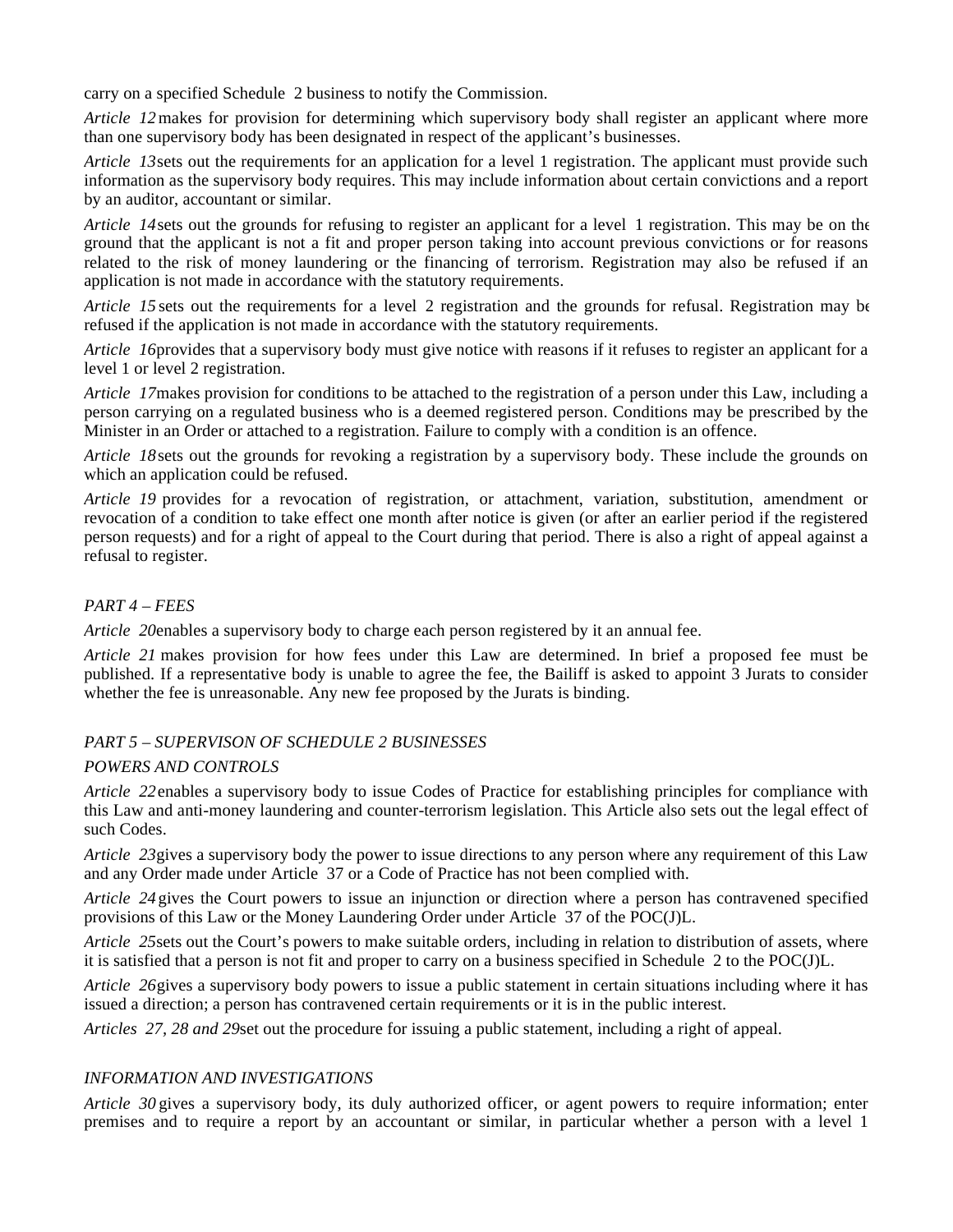registration is a fit and proper person or in relation to compliance with this Law, a Code of Practice, condition or direction.

*Article 31* enables a supervisory body to appoint a person to investigate and report to it on various matters including those matters to which Article 30 refers.

*Article 32* gives the Bailiff power to issue a warrant to enter and search premises if he suspects various specified contraventions, including those matters to which Article 30 refers.

*Article 33* makes it an offence for a person to destroy, conceal or falsify information or documents that he or she knows or suspects is relevant for the purposes of an investigation or provision of information under Article 30 or Article 31.

*Article 34* requires a registered person to update a relevant supervisory body with changes to information previously given to that body in connection with registration and makes it an offence if that person fails to do so. Article 34 also makes it an offence for a person to knowingly or recklessly provide false or misleading information or fail to provide any information relevant to a supervisory body's functions or those of its authorized officer or agent.

*Articles 35 and 36* make it an offence to disclose information obtained under this Law unless it is already in the public domain or it is disclosed to specified persons and in specified circumstances.

*Article 37* requires an auditor to report to a supervisory body prescribed matters of which the auditor becomes aware when discharging his or her functions under this Law or otherwise in relation to a supervised person.

*Article 38* allows a supervisory body to publish information about a supervised person, such information being the person's name, business and principal address in Jersey. The supervisory body may make a reasonable charge for such information.

*Article 39* specifies the circumstances in which a supervisory body may exercise its powers to assist an overseas supervisory authority. An overseas supervisory authority is one that exercises the same or similar functions to a supervisory body under this Law.

#### *PART 6 –SUPPLEMENTARY*

*Article 40* makes provision for how notices may be given under this Law.

*Article 41* provides that a certificate signed by a supervisory body relating to a particular person shall be admissible in legal proceedings as evidence of the facts stated in the certificate.

*Article 42* makes general provisions with respect to offences including aiding and abetting and the liability of officers and other persons where an offence has been committed by a company or limited liability partnership.

*Article 43* makes transitional provision in respect of persons carrying on a specified Schedule 2 business at the time Article 10 comes into force. Article 10 makes it an offence for a person to carry on a specified Schedule 2 business unless that person is a registered person in respect of each specified Schedule 2 business, including a deemed registered person. Briefly, a person has 3 months from the day Article 10 comes into force to make an application for a level 1 or level 2 registration under this Law or to notify the Commission if the person is a regulated person. No offence is committed under this Law by virtue of anything done by a person in course of carrying on a business during the period ending when the application is finally determined or the day that notification to the Commission is given.

*Article 44* makes amendments to other enactments that are consequential upon this Law. The Article inserts references to supervisory bodies and Codes of Practice under this Law into several enactments and broadens the Commission's powers and functions under the Financial Services Commission (Jersey) Law 1998.

*Article 45* sets out the title of the Law and provides that it comes into force on such day or days as the States may by Act appoint.

The *Schedule* specifies the businesses that are included within the scope of the Order and the appropriate level of registration.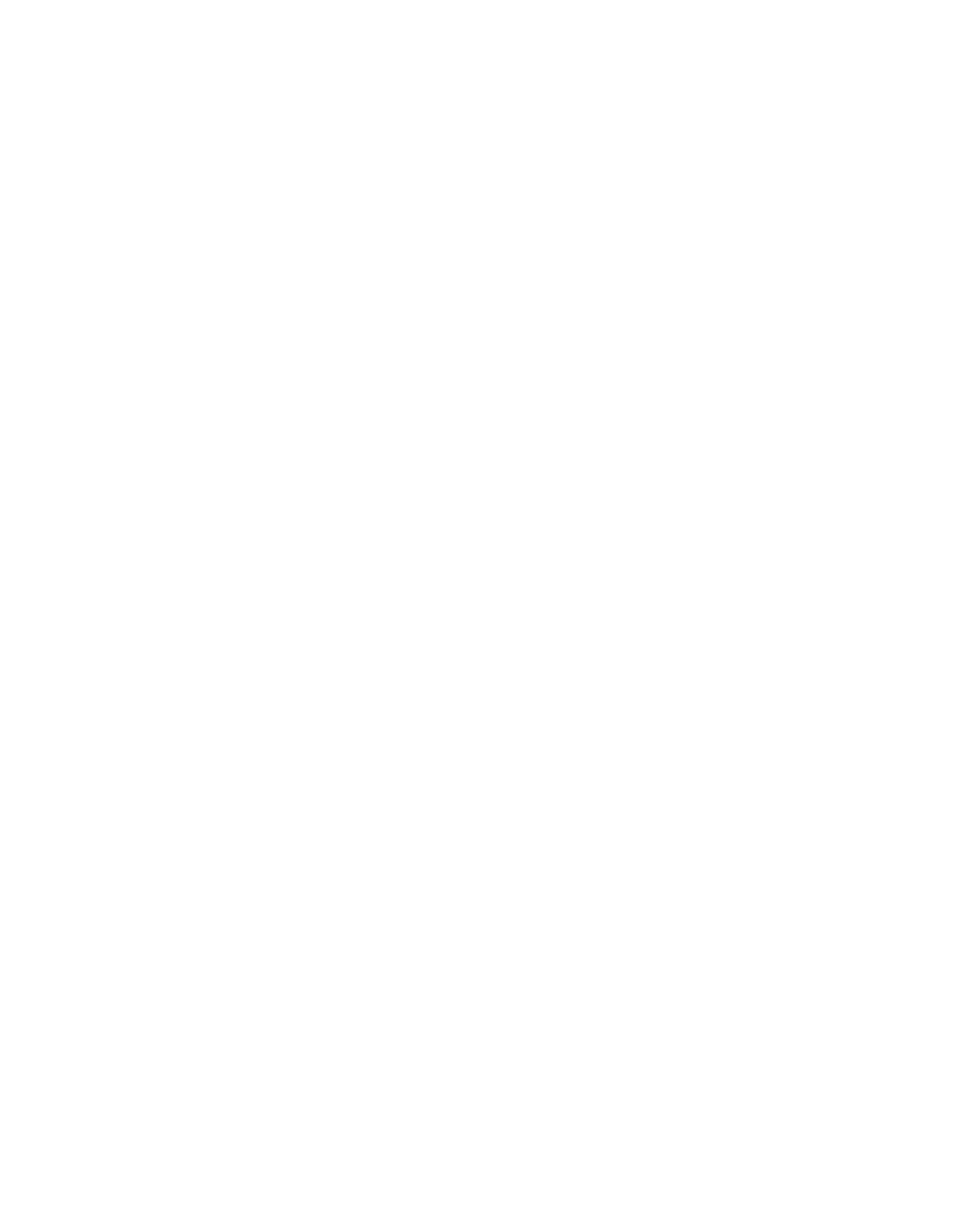

# **DRAFT PROCEEDS OF CRIME (SUPERVISORY BODIES) (JERSEY) LAW 200-**

# **Arrangement**

# **Article**

# **PART 1**

# INTERPRETATION

- 
- $\frac{1}{2}$  Interpretation<br>
<u>Neaning of "s</u><br>
<u>Neaning of "a</u><br>
<u>Meaning of "l</u> Meaning of "supervisory functions"
- Meaning of "anti-money laundering and counter-terrorism legislation"
- Meaning of "level of registration"

# **PART 2**

# SUPERVISORY BODIES

- 5 Commission to be supervisory body for all supervised business carried on by any person carrying on a regulated business
- 
- $\frac{6}{7}$  Designation of supervisory bodies<br>  $\frac{8}{8}$  General powers of supervisory body<br>
Limitation of liability Guidance, directions and accountability
- General powers of supervisory bodies
- Limitation of liability

# **PART 3**

# REGISTRATION

- 10 Prohibition of carrying on unauthorized specified Schedule 2 business<br>11 Application for appropriate level of registration and deemed registration
- Application for appropriate level of registration and deemed registration<br>
<u>12</u> Determination of relevant supervisory body<br>
Application for a level 1 registration<br>
Grant or refusal of application for a level 1 registration
- Determination of relevant supervisory body
- Application for a level 1 registration
- Grant or refusal of application for a level 1 registration
- Application for a level 2 registration and grant or grounds for refusal
- Notice of refusal to register
- Conditions of registration
- Revocation of registration
- 19 Procedure on refusal or revocation, or new or varied condition

# **PART 4**

# FEES

- 20 Annual fee
- 21 Determination of fees and late payment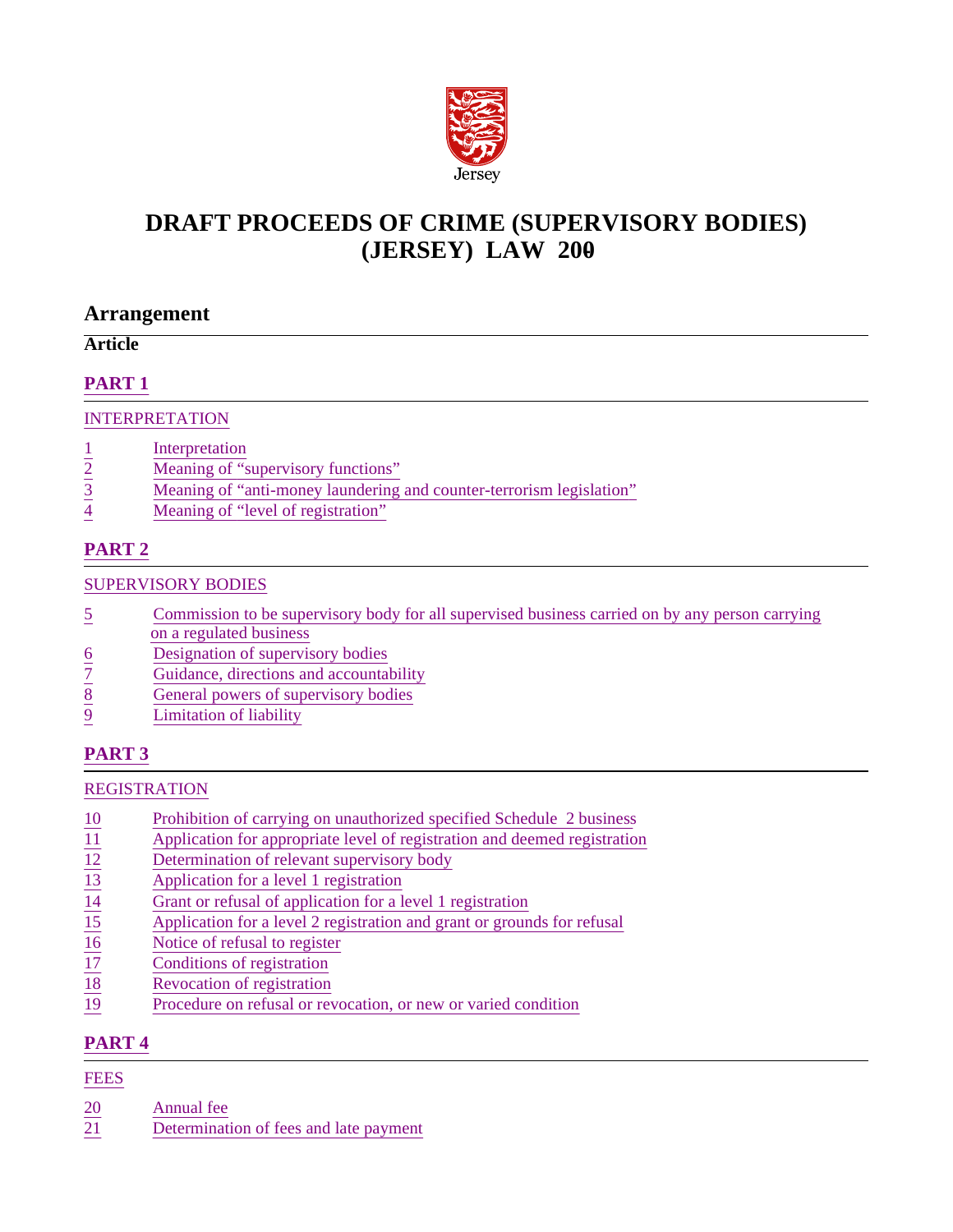# **PART 5**

# SUPERVISION OF SCHEDULE 2 BUSINESSES

# POWERS AND CONTROLS

- 
- $rac{22}{23}$ <br>  $rac{23}{24}$ <br>  $rac{1}{25}$ <br>  $rac{1}{25}$ <br>  $rac{1}{25}$ <br>  $rac{1}{25}$ <br>  $rac{1}{25}$ <br>  $rac{1}{25}$ <br>  $rac{1}{25}$ <br>  $rac{1}{25}$ <br>  $rac{1}{25}$ <br>  $rac{1}{25}$ <br>  $rac{1}{25}$ <br>  $rac{1}{25}$ <br>  $rac{1}{25}$ <br>  $rac{1}{25}$ <br>  $rac{1}{25}$ <br>  $rac{1}{25}$ <br>  $rac{1}{25}$ <br>  $rac{1}{25}$ <br> Power to issue directions
- Injunctions and remedial Orders
- Powers of intervention
- Public statements
- Notice of public statement
- Notice period for public statements
- Appeals about public statements

# INFORMATION AND INVESTIGATIONS

- 
- Investigations on behalf of a supervisory body
- Entry and search of premises
- Obstruction of investigations
- Supply of information
- 35 Restricted information
- Permitted disclosures
- France Solution of information and documents<br>
31 Investigations on behalf of a supervisory body<br>
32 Entry and search of premises<br>
33 Obstruction of investigations<br>
34 Supply of information<br>
35 Restricted information<br>
37 Re Requirement to report certain matters to a supervisory body
- Publication of information about supervised businesses
- Co-operation with relevant overseas supervisory authority

# **PART 6**

# SUPPLEMENTARY

- 
- $\begin{array}{r}\n\hline\n 40 \overline{41} \\
\hline\n 42 \overline{42} \\
\hline\n 43 \overline{44} \\
\hline\n 44 \overline{45}\n\end{array}\n\quad\n\begin{array}{r}\n\hline\n \text{Service of notices} \\
\hline\n \text{Legendre} \\
\hline\n \text{Offences generally} \\
\hline\n \text{Transitional provi:} \\
\hline\n \text{Consequential amod} \\
\hline\n \text{Citation and commutator}\n\end{array}$ Legal proceedings
- Offences generally
- 43 Transitional provisions
- Consequential amendments of other enactments
- Citation and commencement

# **SCHEDULE**

LEVEL OF REGISTRATION FOR SPECIFIED SCHEDULE 2 BUSINESSES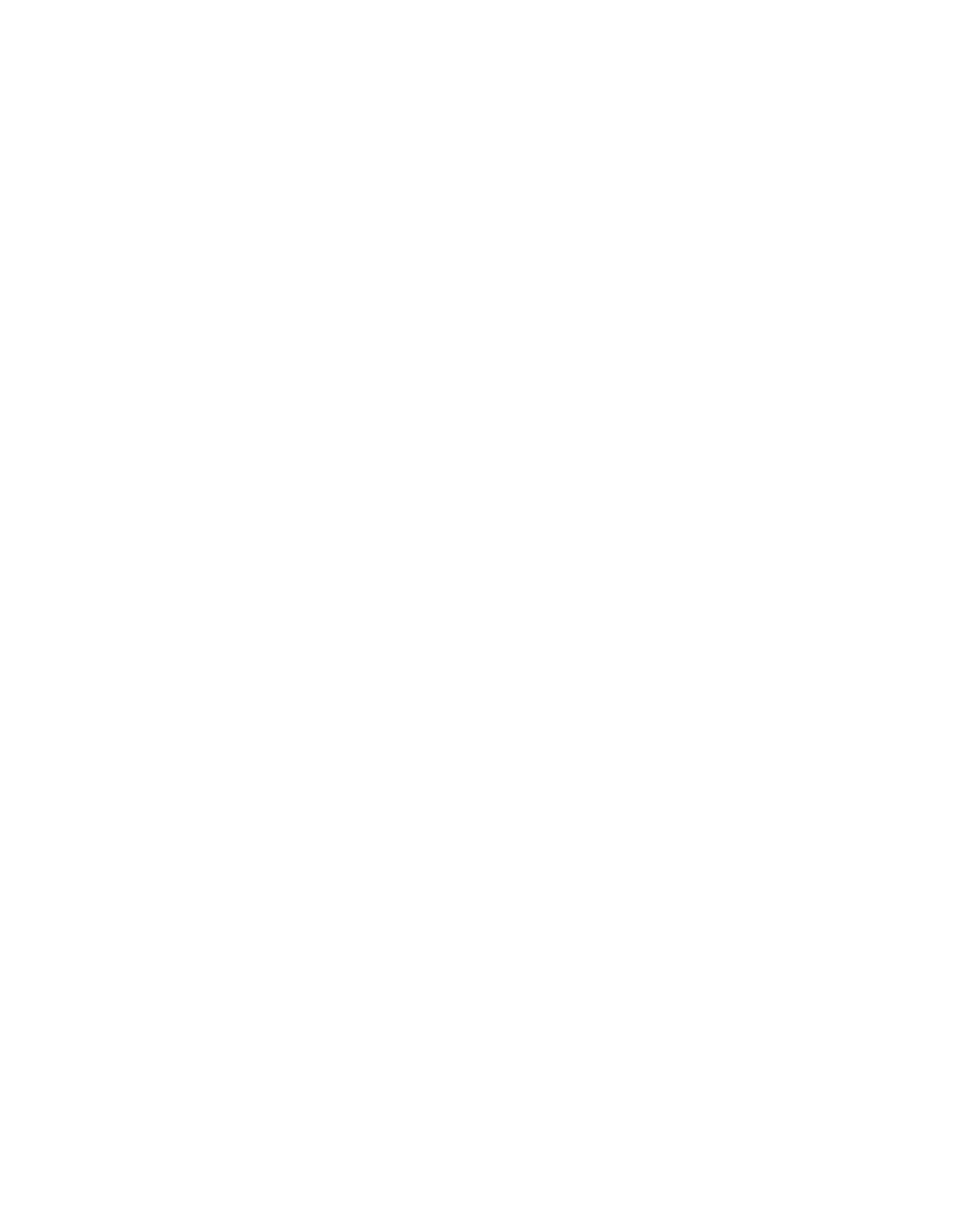

# **DRAFT PROCEEDS OF CRIME (SUPERVISORY BODIES) (JERSEY) LAW 200-**

**A LAW** to make provision for the supervision of compliance by certain businesses with anti-money laundering and anti-terrorist financing requirements

| Adopted by the States                                               | [date to be inserted] |
|---------------------------------------------------------------------|-----------------------|
| Sanctioned by Order of Her Majesty in Council [date to be inserted] |                       |
| Registered by the Royal Court                                       | [date to be inserted] |

**THE STATES**, subject to the sanction of Her Most Excellent Majesty in Council, have adopted the following Law –

# **PART 1**

# INTERPRETATION

# **1 Interpretation**

(1) In this Law, unless the context otherwise requires –

"anti-money laundering and counter-terrorism legislation" has the meaning in Article 3;

"applicant" has the meaning in Article  $11(1)$ ;

"associate", in relation to a person, means –

- (a) the person's husband, wife, child or stepchild;
- (b) the person's partner;
- (c) any company of which the person is a director;
- (d) where the person is a company, any director or employee of the company, any company in the same group as the company, and any director or employee of such a company; and
- (e) any person with whom the first mentioned person has an agreement, arrangement or other obligation –
	- (i) to act together in exercising voting power,
	- (ii) with respect to the acquisition, holding or disposal of shares or other interests in a company, partnership or other association;

"auditor" means a person qualified under Article 113 of the Companies (Jersey) Law  $199\frac{11}{11}$  for appointment as an auditor of a company under Article 109 of that Law;

"body" in the term "supervisory body" includes any legal structure, whether incorporated or not, other than an individual;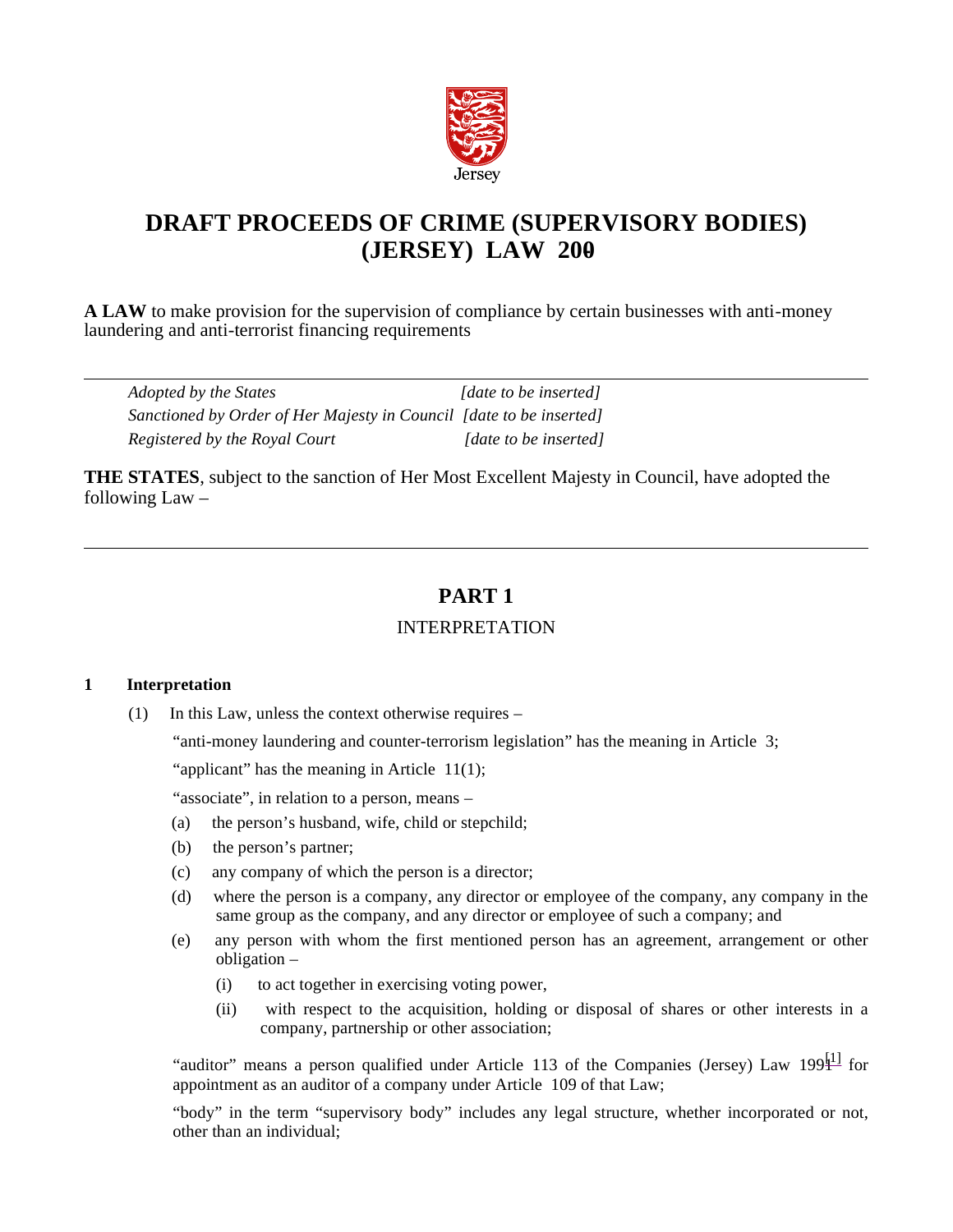"Code of Practice" means a Code of Practice issued under Article 22;

"Commission" means the Jersey Financial Services Commission;

"compliance officer" means a person designated as such by a registered person under any regulatory law;

"Court" means the Royal Court;

"deemed registration" and "deemed registered person" shall be construed in accordance with Article 11(9);

"formerly registered person" means a person who has been a registered person but is no longer a registered person;

"formerly regulated person" means a person who has been a regulated person but is no longer a regulated person;

"formerly supervised person" means a formerly registered person or a formerly regulated person;

"key person" means a person employed or otherwise engaged by a supervised person as an officer of any one or more of the following classes in relation to the conduct of the supervised business by that supervised person –

- (a) compliance officer;
- (b) money laundering compliance officer;
- (c) money laundering reporting officer;

"level of registration" has the meaning in Article 4;

"Minister" means the Minister for Economic Development;

"money laundering" means -

- (a) conduct that is an offence
	- (i) under Article 32, 33 or 34 of the Proceeds of Crime (Jersey) Law 199 $\frac{1}{2}$ ,
	- (ii) under Article 30, 37 or 38 of the Drug Trafficking Offences (Jersey) Law 198 $\frac{3}{3}$ , or
	- (iii) under any of Articles 15 to 18 of the Terrorism (Jersey) Law  $200\frac{1}{2}$ ; or
- (b) conduct outside Jersey that, if occurring in Jersey, would be an offence specified in subparagraph (a).

"money laundering compliance officer" means a person employed or otherwise engaged by a supervised person to be in charge of monitoring whether the law of Jersey relating to money laundering is being complied with in the conduct of the supervised business of the supervised person;

"money laundering reporting officer" means a person employed or otherwise engaged by a supervised person to receive reports from employees of the supervised person in relation to activities that may constitute money laundering and come to the attention of the employees in the conduct of the supervised business of the supervised person;

"overseas supervisory function" means a function of a relevant overseas supervisory authority that is the same as, or similar to, a function of a supervisory body in relation to a country or territory outside Jersey;

"prescribed" means prescribed by Order;

"prescribed person" means the person or the class of person carrying on a specified Schedule 2 business prescribed in an Order under Article 6(1);

"principal person" means –

(a) in relation to a person being a sole trader, the proprietor;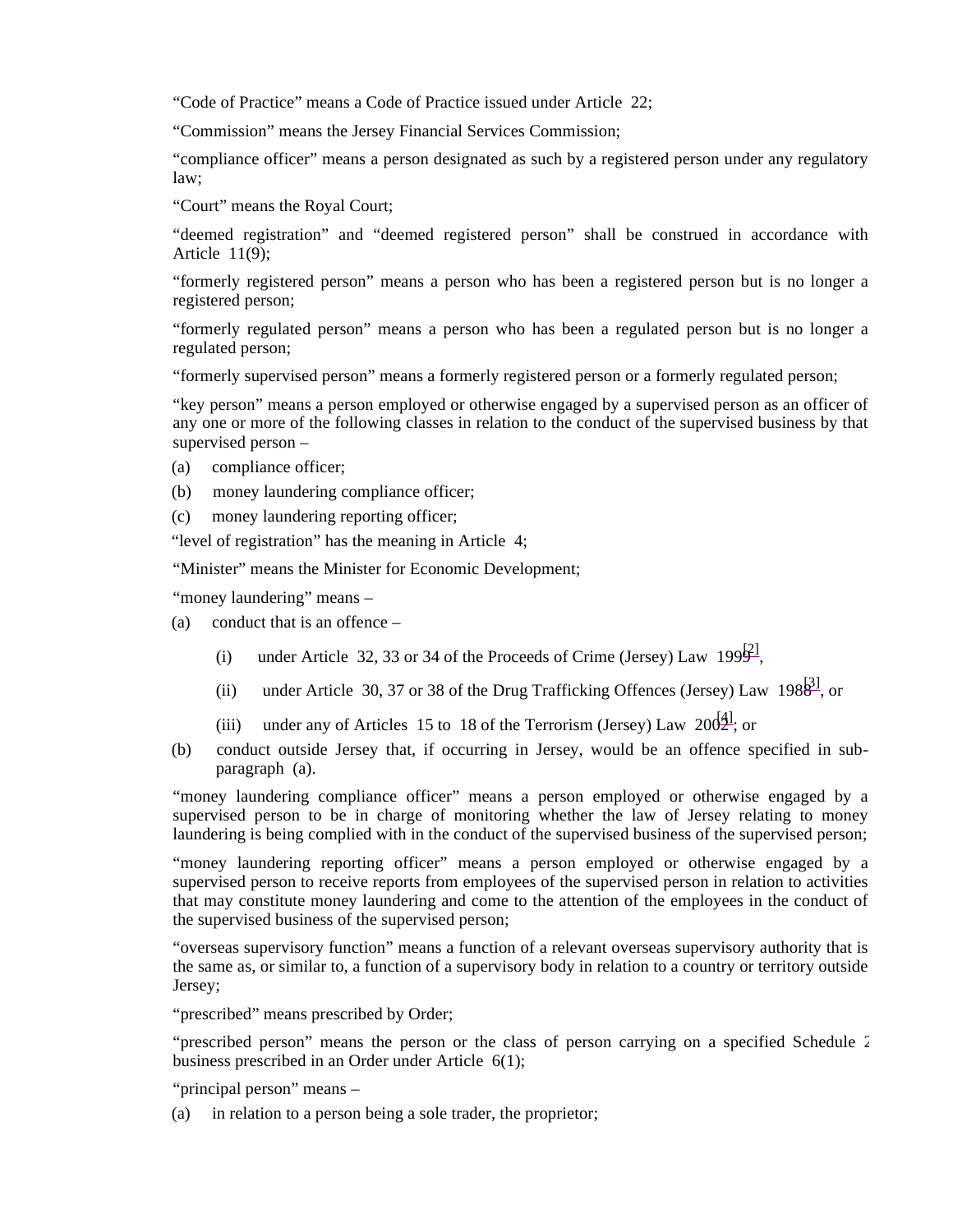- (b) in relation to a person being a company
	- $(i)$  a person who, either alone or with any associate or associates
		- (A) directly or indirectly holds 10% or more of the share capital issued by the company,
		- (B) is entitled to exercise or control the exercise of not less than 10% of the voting power in general meeting of the company or of any other company of which it is a subsidiary, or
		- (C) has a holding in the company directly or indirectly which makes it possible to exercise significant influence over the management of the company;
	- (ii) a director,
	- (iii) a person in accordance with whose directions, whether given directly or indirectly, any director of the company, or director of any other company of which the company is a subsidiary, is accustomed to act (but disregarding advice given in a professional capacity);
- (c) in relation to a person being a partnership
	- (i) a partner,
	- (ii) where a partner is a company, any person who, in relation to that company, falls within sub-paragraph (b),

and includes –

- (i) in relation to a person whose registered office and principal place of business is outside Jersey, a person who, either alone or jointly with one or more other persons, is responsible for the conduct of the person's supervised business in Jersey, and
- (ii) in relation to a person who has become bankrupt, a person who has been appointed as liquidator or administrator of the person's affairs;

"publish" means publish in a manner that is likely to bring it to the attention of those affected;

"registered person" means a deemed registered person or a person who is registered under Article 14 or 15;

"regulated business" means a Schedule 2 business for which a person must be –

- (a) registered under the Banking Business (Jersey) Law  $1991^{[5]}$ ;
- (b) hold a permit under the Collective Investment Funds (Jersey) Law  $198\frac{6}{1}$ ;
- (c) registered under the Financial Services (Jersey) Law  $1998^{7}$ ; or
- (d) authorized by a permit under the Insurance Business (Jersey) Law 199 $6^{81}$ ;

"regulated person" means a person, other than a registered person, carrying on a regulated business;

"regulatory law" means any of the following –

- (a) the Banking Business (Jersey) Law 1991;
- (b) the Collective Investment Funds (Jersey) Law 1988;
- (c) the Financial Services (Jersey) Law 1998;
- (d) Insurance Business (Jersey) Law 1996;

"relevant overseas supervisory authority" means a body discharging any function that is the same as, or similar to, a function of a supervisory body in relation to a country or territory outside Jersey;

"relevant supervisory body" means any of the following –

- (a) the Commission in accordance with Article 5;
- (b) the body described as such in Article  $12(1)$ ,  $(2)(a)$ ,  $(5)$  or  $(7)$ ;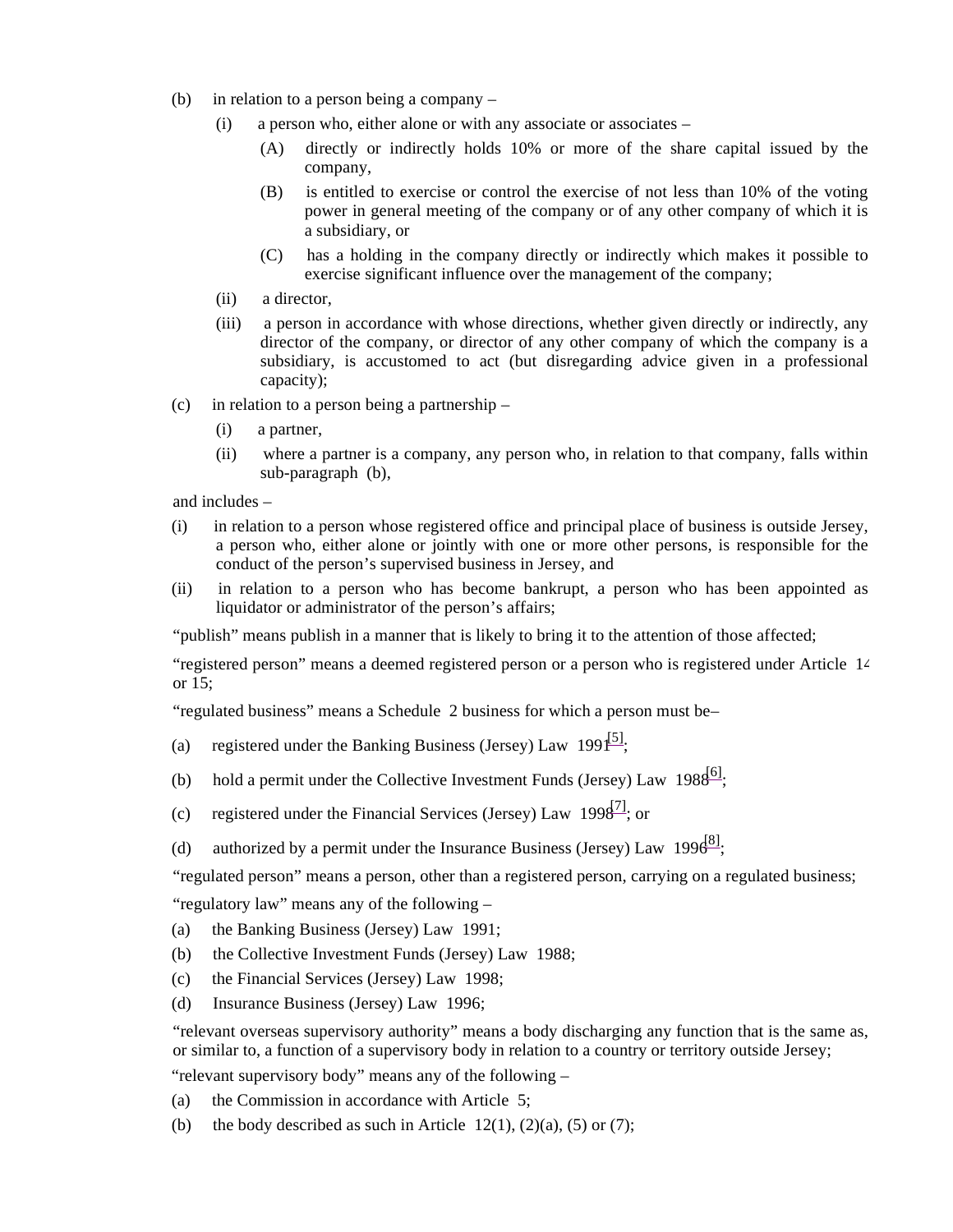"Schedule 2 business" means a business described in Schedule 2 to the Proceeds of Crime (Jersey) Law 1999 except those things described in Part A of that Schedule as an exclusion or exception from a business;

"shareholder controller" has the meaning given by sub-paragraph (b)(i) of the definition of"principal person";

"specified Schedule 2 business" means a business specified in column 3 of the Table in the Schedule;

"subsidiary" has the same meaning as in Article 2 of the Companies (Jersey) Law 1991;

"suitable supervisory body" in relation to a person or business means a supervisory body that has functions or powers under this Law in relation to a category, class or description of person or business within which that person or business falls;

"supervised business" means –

- (a) specified Schedule 2 business; and
- (b) Schedule 2 business not included in sub-paragraph (a);

"supervised person" means a registered person or a regulated person;

"supervisory body" means –

- (a) the Commission in accordance with Article 5; or
- (b) a body designated for the time being under Article 6;

"supervisory functions" means the functions described in Article 2.

(2) The States may by Regulations amend any definition in Article 1 or 2.

#### **2 Meaning of "supervisory functions"**

"Supervisory functions" shall mean any of the following –

- (a) monitoring compliance by a supervised person with
	- (i) any requirement to which that person is subject under this Law,
	- (ii) any Order under Article 37 of the Proceeds of Crime (Jersey) Law 1999, and
	- (iii) any Code of Practice that applies to that person or the supervised business carried on by that person;
- (b) carrying out the functions, powers and duties conferred under this Law for the purpose of compliance by a supervised person with the things described in sub-paragraph (a).

#### **3 Meaning of "anti-money laundering and counter-terrorism legislation"**

- (1) In this Law, "anti-money laundering and counter-terrorism legislation" means any of the following enactments –
	- (a) the Drug Trafficking Offences (Jersey) Law 1988;
	- (b) the Proceeds of Crime (Jersey) Law 1999;
	- (c) the Terrorism (Jersey) Law 2002;
	- (d) the Terrorism (United Nations Measures) (Channel Islands) Order  $2001^{9}$ ;
	- (e) the Al-Qa'ida and Taliban (United Nations Measures) (Channel Islands) Order  $200\frac{10!}{10!}$ ;
	- (f) the Community Provisions (Wire Transfers) (Jersey) Regulations  $200\frac{111}{11}$ ;
	- (g) any Regulations or Order made under any of the enactments specified in sub-paragraphs (a) to (c).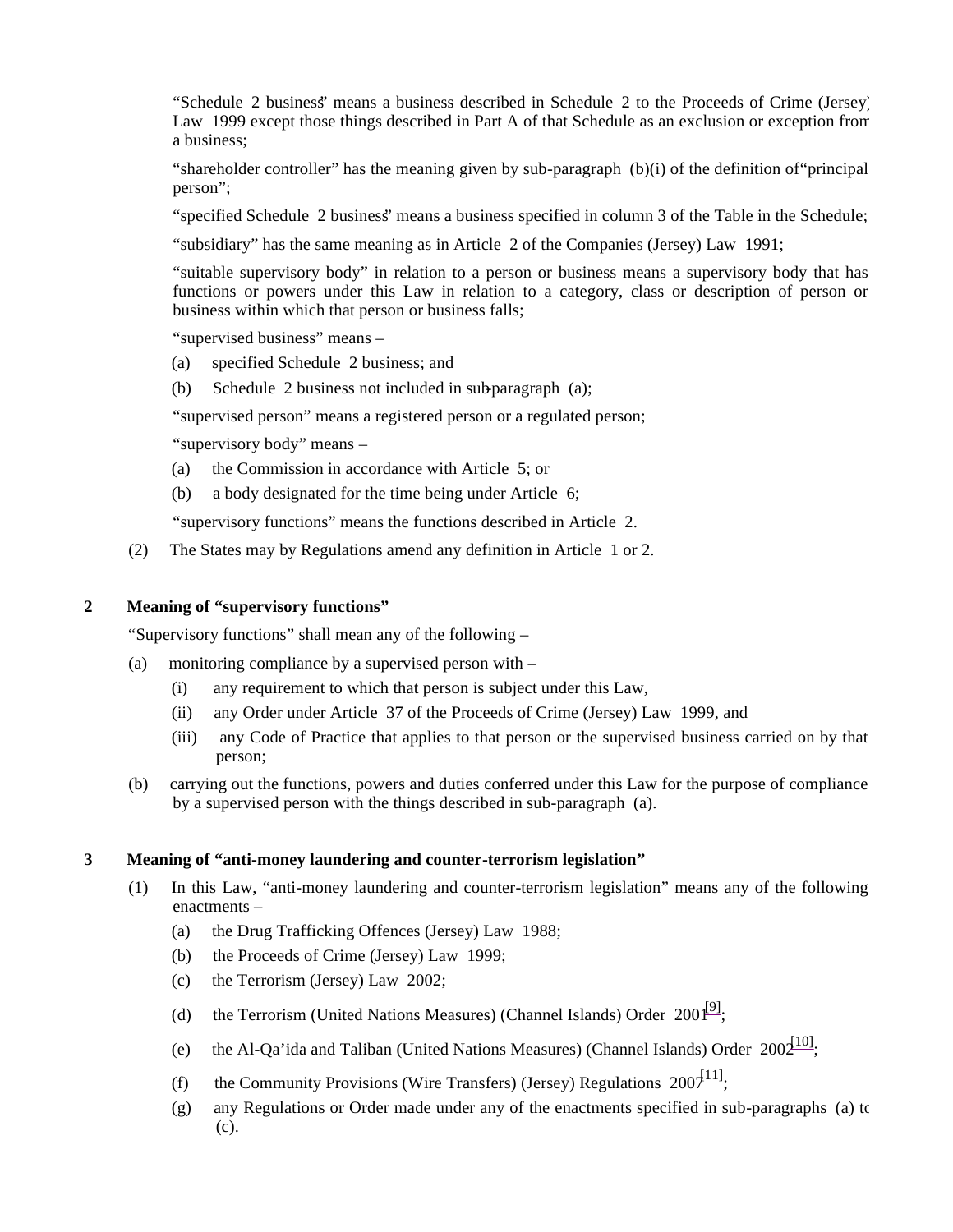(2) The Minister may by Order amend the list of enactments in paragraph (1).

# **4 Meaning of "level of registration"**

- (1) In this Law, "level of registration" shall mean a level 1 registration or level 2 registration, as the case requires.
- (2) "Level 1 registration" means the registration of a person under Article 14.
- (3) "Level 2 registration" means the registration of a person under Article 15.

# **PART 2**

# SUPERVISORY BODIES

## **5 Commission to be supervisory body for all supervised business carried on by any person carrying on a regulated business**

- (1) The Commission shall be the supervisory body to exercise supervisory functions in respect of any person carrying on a regulated business.
- (2) The Commission shall exercise its supervisory functions in respect of any supervised business carried on by such a person.

#### **6 Designation of supervisory bodies**

- (1) The Minister may, by Order, on the recommendation of the Commission, designate one or more supervisory bodies to exercise supervisory functions in respect of any person, other than a person mentioned in Article 5, carrying on a specified Schedule 2 business.
- (2) For the avoidance of doubt, the Minister may designate the Commission under paragraph (1).
- (3) The Minister shall not designate a supervisory body under paragraph (1) unless he or she is satisfied that the body –
	- (a) has the appropriate governance, skills and resources to exercise its functions under this Law; and
	- (b) is not prevented under its constitution (in whatever form that takes) or under any enactment (whether of Jersey or a country or territory outside Jersey) to exercise such functions.
- (4) An Order under paragraph  $(1)$ -
	- (a) shall prescribe
		- (i) the person or class of person, and
		- (ii) the specified Schedule 2 business carried on by such a person,

in respect of whom or which the designated supervisory body shall exercise supervisory functions;

- (b) shall prescribe one or more supervisory functions which the designated supervisory body shall have in relation to that prescribed person or class of person;
- (c) may make such other provision as is reasonably necessary for or incidental to the purposes of the Order.
- (5) The States may make Regulations modifying any enactment to the extent necessary to enable any body to meet the criteria in paragraph (3) and to exercise any supervisory functions.

# **7 Guidance, directions and accountability**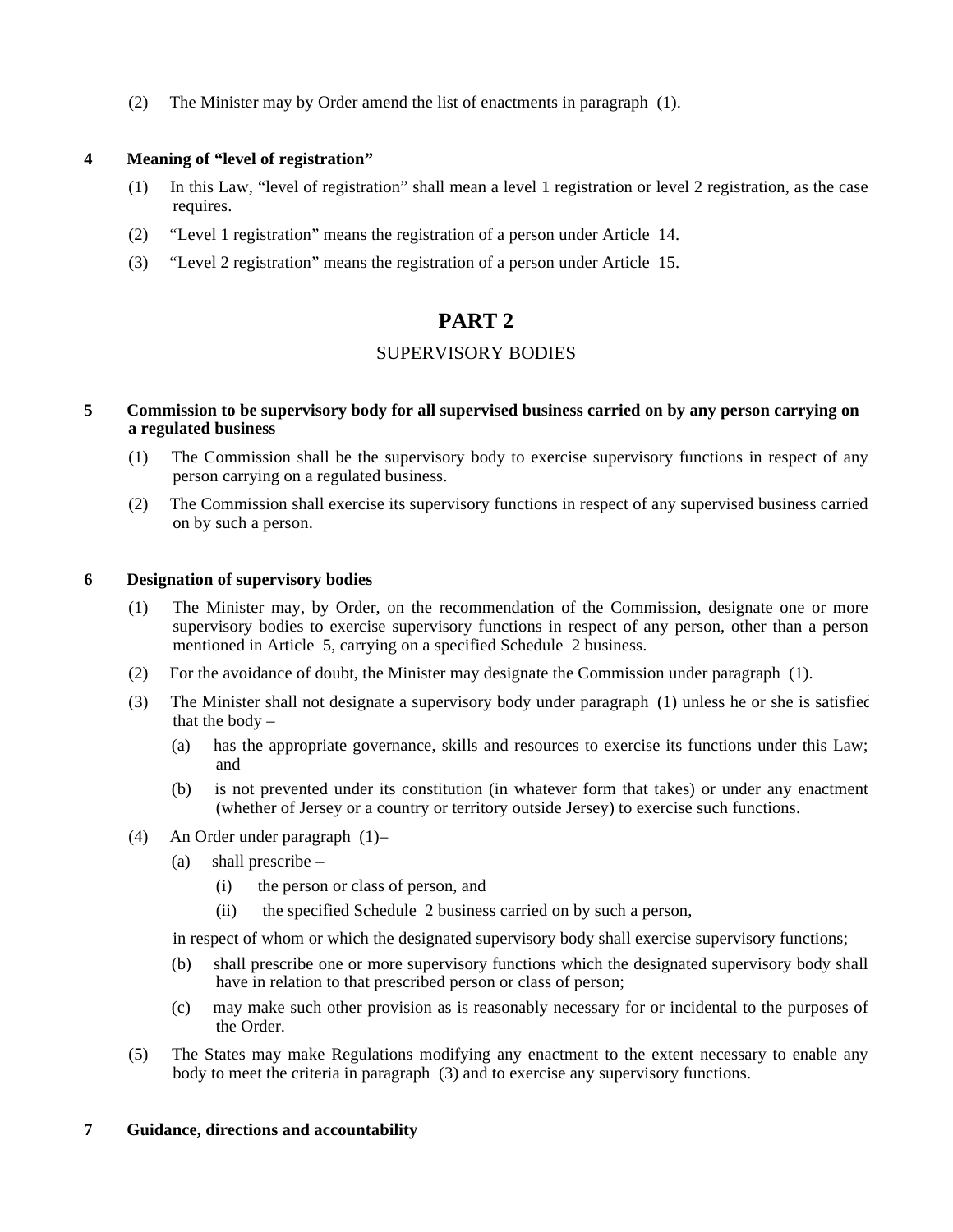- (1) The Minister may, after consulting the appropriate supervisory body and where the Minister considers that it is expedient in the public interest to do so, give to any supervisory body written guidance and written general directions in respect of policies in relation to the supervision of supervised business in Jersey and the manner in which supervisory functions of that body are to be exercised.
- (2) For the purposes of paragraph (1) the appropriate supervisory body is the supervisory body to which such guidance or general directions would apply, and, where there is more than one such body, each of them.
- (3) The Minister shall make public any guidance or directions he gives under paragraph (1) whether through the internet or otherwise.
- (4) When exercising its functions a supervisory body shall
	- (a) take into account any guidance; and
	- (b) follow any directions,

given to it under this Article.

- (5) Each supervisory body shall make a report to the Minister on its activities under this Law in each of its financial years.
- (6) Such report shall be provided to the Minister as soon as practicable after the end of the financial year to which it relates, but in any event shall be provided no later than 7 months after the end of that year.
- (7) The Minister shall lay before the States a copy of each report provided to him or her under paragraph (5) as soon as practicable after having received it.

#### **8 General powers of supervisory bodies**

- (1) A supervisory body shall have the power to do anything
	- (a) that is calculated to facilitate; or
	- (b) that is incidental or conducive to,

the performance of any of its functions under this Law.

- (2) That power includes a general power to conduct reasonable routine examinations of a supervised person in relation to whom the supervisory body exercises supervisory functions.
- (3) A supervisory body may, as part of its general power under paragraph (2)
	- (a) require a supervised person to supply information in a format and at times specified by that body;
	- (b) require the supervised person to provide answers to questions; and
	- (c) require the supervised person to allow officers or agents of the supervised body to enter the supervised person's premises.
- (4) Nothing in this Article shall require the disclosure or production by a person to a supervisory body of information or documents which he or she would in an action in the Court be entitled to refuse to disclose or produce on grounds of legal professional privilege in proceedings in the Court except, if he or she is a lawyer, the name and address of his or her client.

# **9 Limitation of liability**

(1) No person or body to whom this Article applies shall be liable in damages for anything done or omitted in the discharge or purported discharge of any function under, or authorized by or under, this Law unless –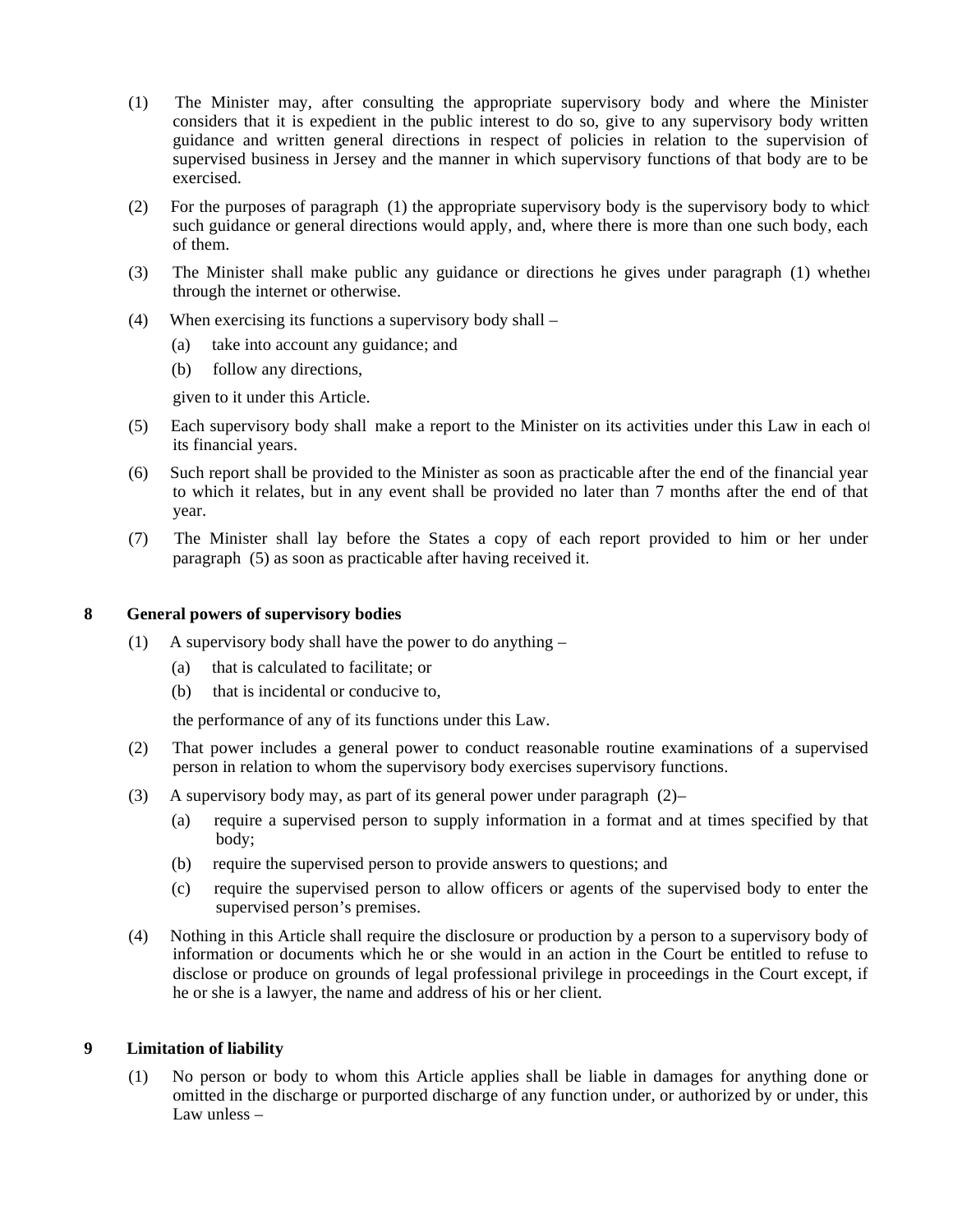- (a) it is shown that the act or omission was in bad faith; or
- (b) liability arises in respect of an act or omission that is unlawful as a result of Article 7(1) of the Human Rights (Jersey) Law  $200\frac{121}{12}$  (acts of public authorities incompatible with Convention rights).
- (2) This Article applies to
	- (a) each supervisory body, any member of that body or any person who is, or is acting as, an officer, servant or agent of that body or who is performing any duty or exercising any power on behalf of that body; and
	- (b) the States or any Minister in respect of any delegation of functions to that body.

# **PART 3**

# REGISTRATION

#### **10 Prohibition of carrying on unauthorized specified Schedule 2 business**

- (1) Subject to paragraph  $(2)$ 
	- (a) a person shall not carry on a specified Schedule 2 business in or from within Jersey; and
	- (b) a person being a company incorporated in Jersey shall not carry on such business in any part of the world,

unless the person is for the time being a registered person under this Law in respect of that specified Schedule 2 business, and acting in accordance with the terms of his or her registration.

- (2) This Law shall not apply to
	- (a) the doing of anything by or on behalf of  $-$ 
		- (i) the States, the Attorney General, the Solicitor General, the Viscount, the Judicial Greffier or a Jurat of the Royal Court when acting in such capacity, or
		- (ii) any other prescribed person or institution, subject to such conditions or restrictions as may be prescribed;
	- (b) any prescribed transaction subject to such conditions or restrictions as may be prescribed.
- (3) Any person who holds himself or herself out as carrying on a specified Schedule 2 business in or from within Jersey, and any company incorporated in Jersey which holds itself out as carrying on specified Schedule 2 business shall, for the purposes of this Article, be treated as carrying on such business.
- (4) A person who contravenes this Article shall be guilty of an offence and liable to imprisonment for a term of 7 years and a fine.

# **11 Application for appropriate level of registration and deemed registration**

- (1) Subject to paragraph (6), a person who intends to carry on a specified Schedule 2 business (an "applicant") shall make an application under Article 13 or 15 to the relevant supervisory body to be registered.
- (2) An application under paragraph (1) shall be for the appropriate level of registration in respect of that specified Schedule 2 business.
- (3) The appropriate level of registration shall be the level specified in the Table in the Schedule opposite the description of the specified Schedule 2 business that the applicant, or the person giving the notification under paragraph (6), as the case may be, intends to carry on.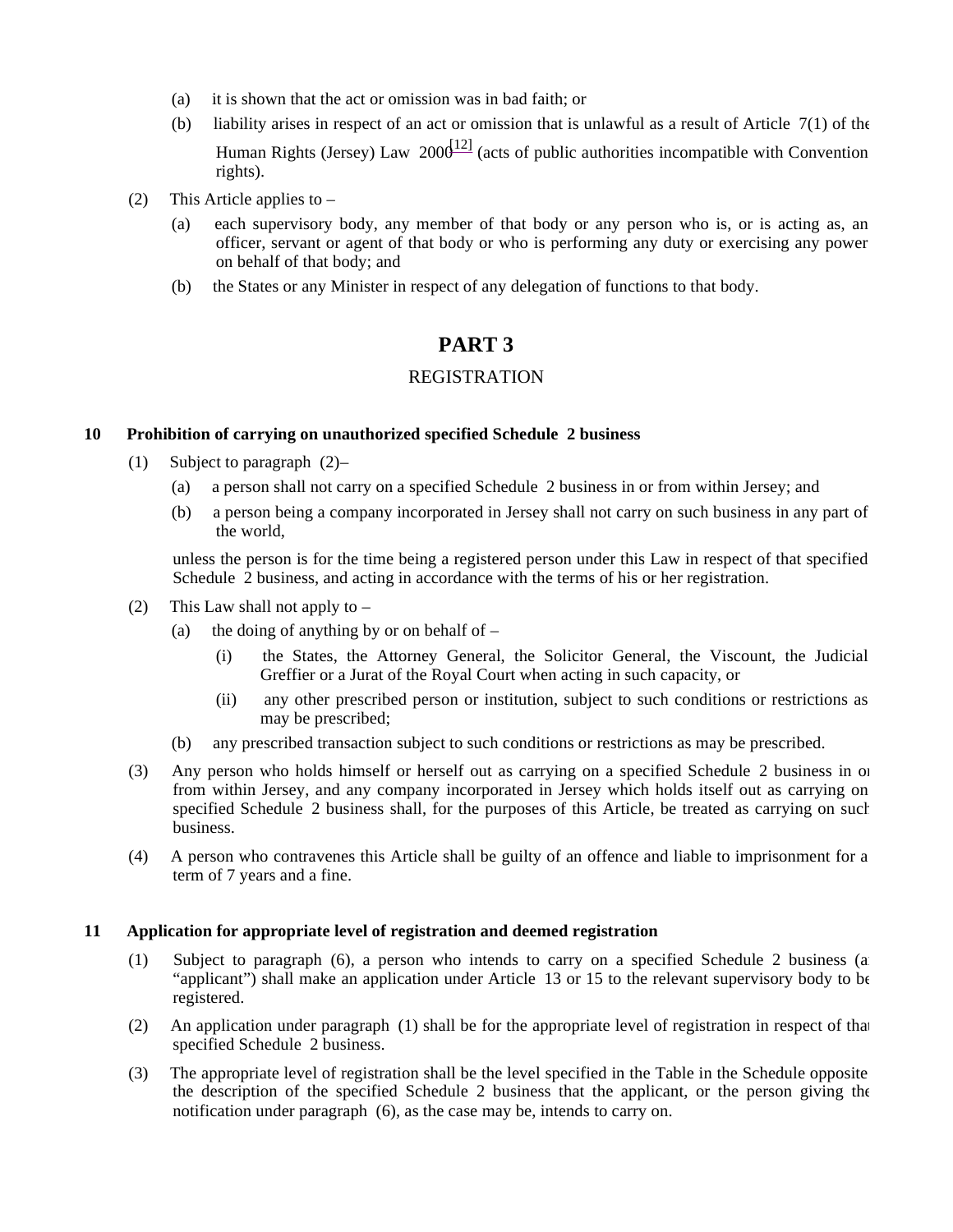- (4) The States may by Regulations amend
	- (a) the level of registration specified in column 2 of the Table in the Schedule; and
	- (b) the descriptions of specified Schedule 2 business described in column 3 of the Table in the Schedule.
- (5) Where the applicant intends to carry on more than one specified Schedule 2 business subject to different registration levels, the appropriate level of registration shall be level 1.
- (6) A person carrying on a regulated business who intends to carry on a specified Schedule 2 business is not required to make an application under paragraph (1) provided that person has previously notified the Commission that he or she intends to carry on that specified Schedule 2 business.
- (7) A notification under paragraph (6) shall be in such form as the Commission may determine and shall include –
	- (a) the person's name;
	- (b) the description of the specified Schedule 2 business that the person intends to carry on;
	- (c) the principal address (stating that it is the principal address) and any other address from which the person intends to carry on that business;
	- (d) such other particulars as the Commission may require.
- (8) A notification under paragraph (6) shall be accompanied by a fee determined in accordance with Article 21.
- (9) Upon receiving a notification under paragraph (6) from a person, the Commission shall give that person written notice that the person is deemed to have the appropriate level of registration with or without conditions under Article  $17(3)$  in respect of the specified Schedule 2 business that is the subject of the notification and in this Law such registration shall be referred to as "deemed registration" and such a person shall be referred to as a "deemed registered person".

#### **12 Determination of relevant supervisory body**

- (1) Where the applicant does not fall within paragraph (2) and there is only one supervisory body exercising supervisory functions in respect of the specified Schedule 2 business that an applicant intends to carry on the relevant supervisory body shall be that body.
- (2) Where a registered person who is not a deemed registered person intends to carry on specified Schedule 2 business falling within a different description in the Schedule from the specified Schedule 2 business that the registered person carries on –
	- (a) if there is only one supervisory body exercising supervisory functions in respect of all the specified Schedule 2 business that the person intends to carry on and is carrying on, the relevant supervisory body shall be that body; or
	- (b) if the supervisory body exercising supervisory functions in respect of the specified Schedule 2 business that the registered person intends to carry on is different from the supervisory body exercising supervisory functions in respect of the specified Schedule 2 business that the registered person carries on, the registered person shall notify each supervisory body in writing of that fact before making an application under Article 13 or 15.
- (3) Where there is more than one supervisory body exercising supervisory functions in respect of the specified Schedule 2 business that a person intends to carry on (whether or not that person falls within paragraph (2)), that person shall notify each supervisory body in writing of each specified Schedule 2 business that he or she intends to carry on before making an application under Article 1 or 15.
- (4) Upon receipt of a notice under paragraph (2)(b) or (3) or both, the supervisory bodies shall seek to agree with each other which body shall be the relevant supervisory body in respect of all of the applicant's specified Schedule 2 business for the purpose of this Law.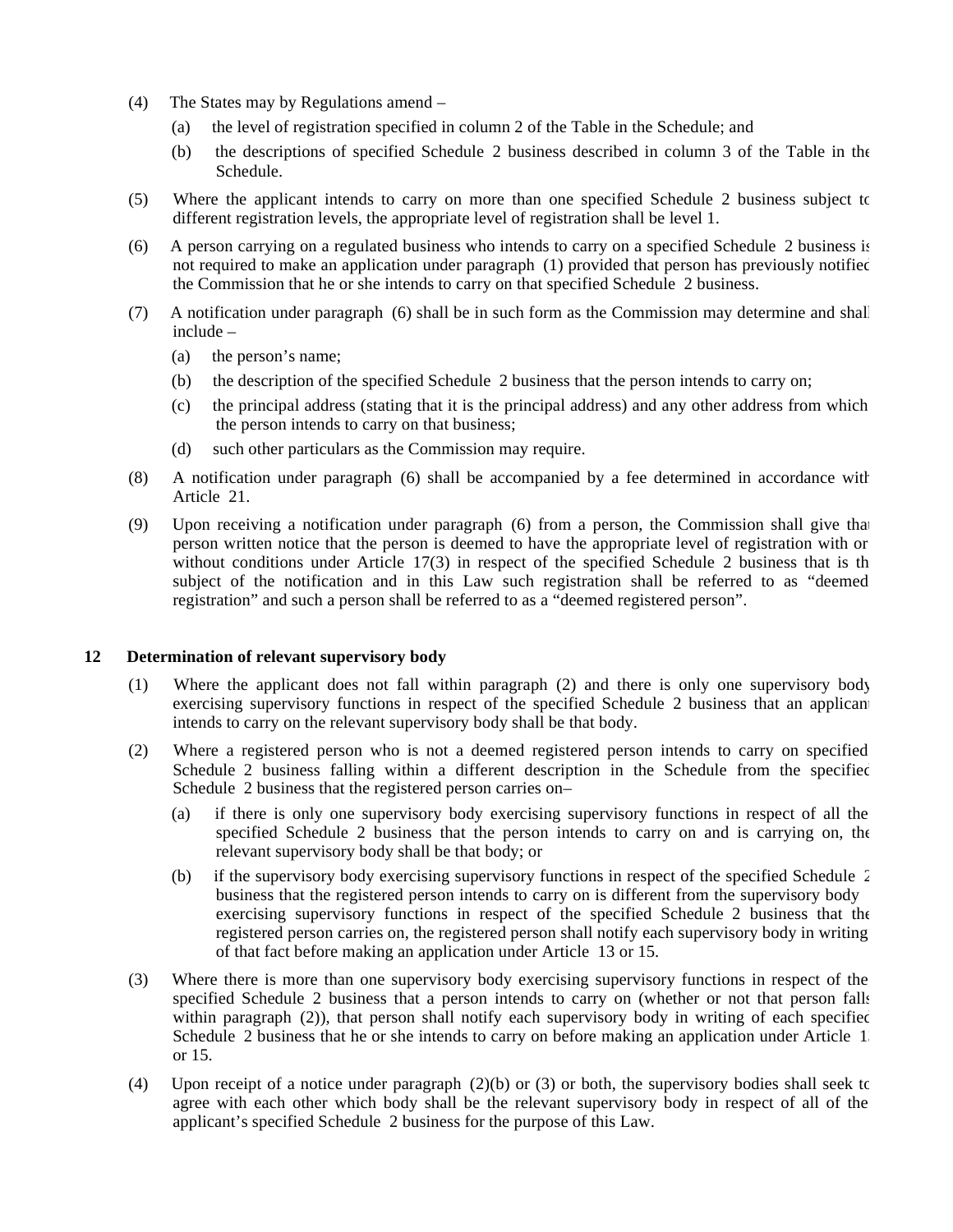- (5) If the supervisory bodies reach agreement under paragraph (4), the relevant supervisory body shall notify the applicant in writing that it is the relevant supervisory body.
- (6) If no agreement can be reached under paragraph (4), one or more of the supervisory bodies shall notify the Minister.
- (7) Upon receiving notification under paragraph (6), the Minister shall decide which of the supervisory bodies shall be the relevant supervisory body and shall notify those supervisory bodies of that fact.
- (8) Upon receiving notification under paragraph (7), the relevant supervisory body shall notify the applicant in writing that it is the relevant supervisory body in respect of all of the specified Schedule 2 business that the applicant intends to carry on.

#### **13 Application for a level 1 registration**

- (1) An application for a level 1 registration shall
	- (a) be in such form as the relevant supervisory body may from time to time determine;
	- (b) contain or be accompanied by such information and documents as the relevant supervisory body may require, relating to any of the following –
		- (i) the applicant,
		- (ii) the applicant's business,
		- (iii) any person employed by the applicant,
		- (iv) any person who is an associate of the applicant to the extent relevant to the applicant's business,
		- (v) any person who is a principal person or key person in relation to the applicant,

verified in such manner as the relevant supervisory body may require; and

- (c) be accompanied by the fee for the application, determined in accordance with Article 21.
- (2) Without prejudice to the generality of paragraph (1)(b) such information and documents may relate to whether or not any of the persons mentioned in Article 14(3) has been convicted of any of the offences mentioned in sub-paragraphs (a) and (b) of Article 14(4).
- (3) At any time after receiving an application and before determining it the relevant supervisory body may, at its discretion, by written notice direct the applicant or any person who is or is to be a principal person or key person in relation to the applicant to provide such additional information or documents as the relevant supervisory body reasonably requires for the determination of the application, verified in such manner as the relevant supervisory body may require, and such requirements may differ as between different applications.
- (4) The relevant supervisory body may by written notice require the applicant or any person who is to be a principal person or key person in relation to the applicant to provide a report by an auditor or accountant, or other qualified person approved by the relevant supervisory body, on such aspects of any information and documents required by or under paragraph (1) or (2) as the relevant supervisory body may specify.
- (5) An applicant who, while his or her application is awaiting determination by the relevant supervisory body under Article 14-
	- (a) determines to bring about any alteration in; or
	- (b) becomes aware of any event which may affect in any material respect,

any information or documents supplied by the applicant to the relevant supervisory body in connection with the application, shall forthwith give written notice of that matter to that body.

(6) An applicant may, by written notice to the relevant supervisory body, withdraw his or her application under this Article at any time before it is granted or refused.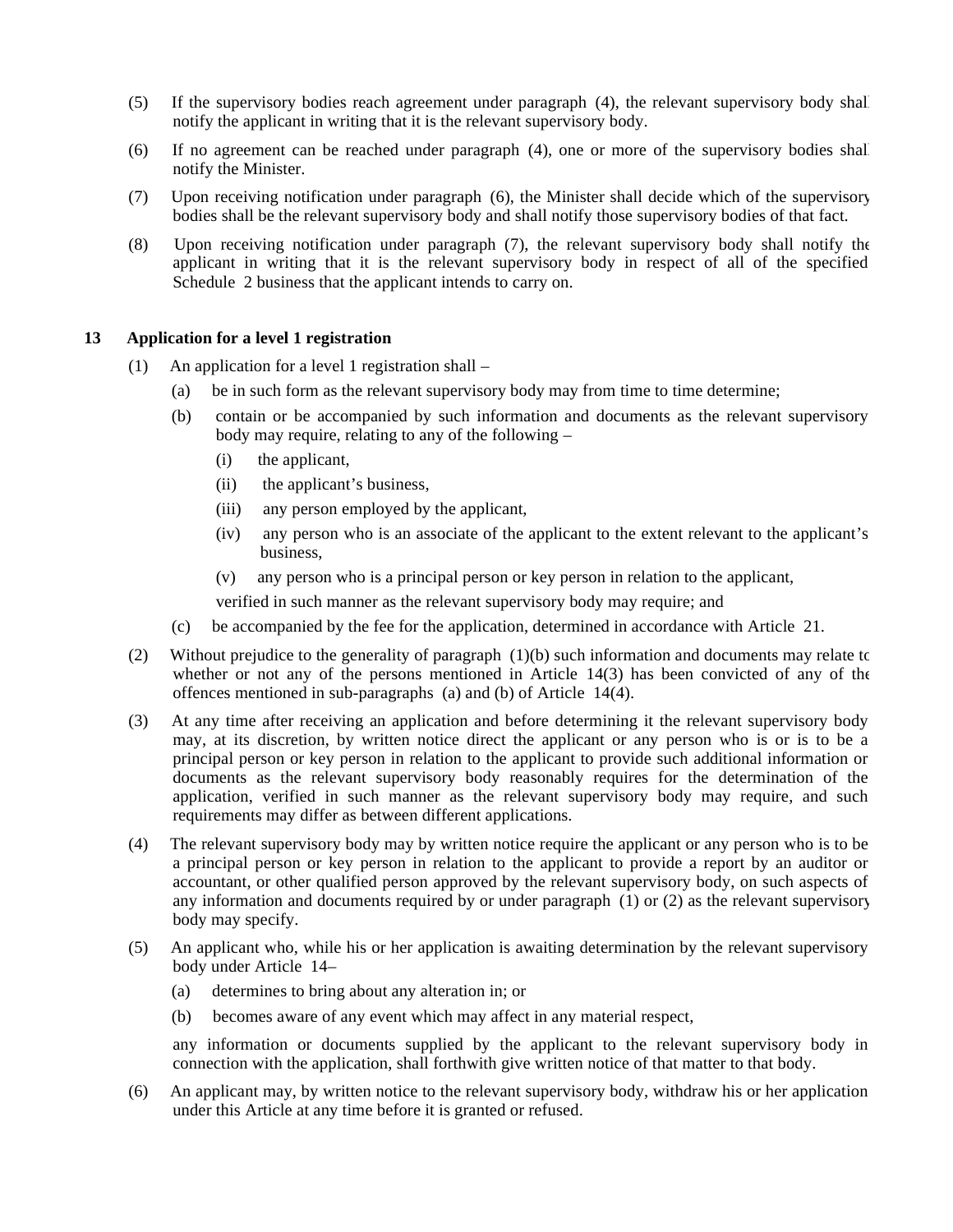## **14 Grant or refusal of application for a level 1 registration**

- (1) On an application under Article 13 for a level 1 registration the relevant supervisory body may either register the applicant, with or without attaching conditions under Article 17(3), or refuse to register the applicant.
- (2) Whenever a relevant supervisory body registers an applicant it shall issue to that applicant a registration certificate.
- (3) The relevant supervisory body may refuse to register an applicant for a level 1 registration on the ground that –
	- (a) the applicant;
	- (b) a principal person in relation to that applicant; or
	- (c) a key person in relation to that applicant,

is not a fit and proper person.

- (4) For the purposes of paragraph (3), a person is not a fit and proper person if that person
	- (a) has been convicted of an offence under anti-money laundering and counter-terrorism legislation or any offence under the law of a country or territory outside Jersey similar to one that falls within that legislation;
	- (b) has been convicted of
		- (i) an offence (whether under the law of Jersey or of a country or territory outside Jersey) involving fraud or other dishonesty,
		- (ii) an offence under any enactment (whether of Jersey or of a country or territory outside Jersey) relating to building societies, companies, consumer credit, consumer protection, credit unions, friendly societies, industrial and provident societies, insider dealing, insolvency, insurance, money laundering or terrorist financing, or
		- (iii) an offence (whether under the law of Jersey or of a country or territory outside Jersey) of perjury or conspiracy to pervert the course of justice;
	- (c) is otherwise considered not to be fit and proper by the relevant supervisory body for reasons related to the risk of money laundering or the financing of terrorism.
- (5) The relevant supervisory body may refuse to register a person for a level 1 registration if the application is not made in accordance with Article 13.

# **15 Application for a level 2 registration and grant or grounds for refusal**

- (1) An application for a level 2 registration shall
	- (a) be in such form as the relevant supervisory body may from time to time determine;
	- (b) include
		- (i) the applicant's name,
		- (ii) the description of specified Schedule 2 business that the applicant intends to carry on,
		- (iii) the principal address (stating that it is the principal address) and any other addresses in Jersey from which the applicant intends to carry on that business,
		- (iv) such other particulars as the relevant supervisory body may require;
	- (c) be accompanied by the fee for the application, determined in accordance with Article 21.
- (2) An applicant who, while his or her application is awaiting determination by the relevant supervisory body under this Article –
	- (a) determines to bring about any alteration in; or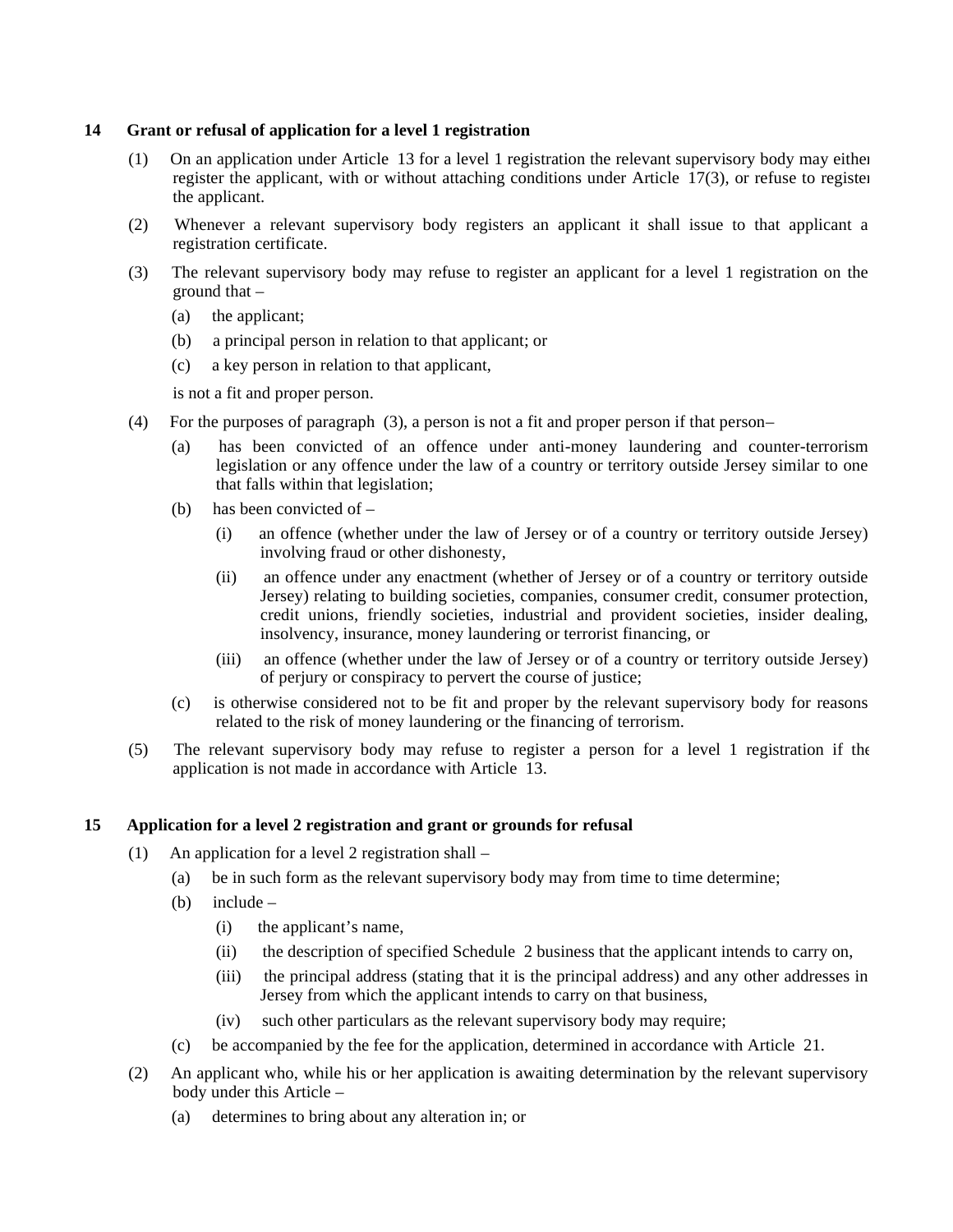(b) becomes aware of any event which may affect in any material respect,

any information or documents supplied by the applicant to the relevant supervisory body in connection with the application shall forthwith give written notice of that matter to that body.

- (3) If an application is made in accordance with paragraph (1) the relevant supervisory body shall register the applicant, with or without attaching conditions under Article 17(3), and issue to that applicant a registration certificate.
- (4) The relevant supervisory body may refuse to register an applicant for level 2 registration if an application is not made in accordance with paragraph (1).
- (5) An applicant may, by written notice to the relevant supervisory body, withdraw his or her application under this Article at any time before it is granted or refused.

#### **16 Notice of refusal to register**

- (1) If a supervisory body refuses to register an applicant under Article 14 or 15, it shall give notice to the applicant with reasons.
- (2) The requirement to give reasons under paragraph (1) shall not require the supervisory body to specify any reason that would, in the supervisory body's opinion, involve the disclosure of confidential information the disclosure of which would be prejudicial to a third party.
- (3) Where paragraph (2) applies, the supervisory body shall include in its reasons a statement of the fact that it relied upon such information when coming to its decision.

#### **17 Conditions of registration**

- (1) The Minister may, on the recommendation of the appropriate supervisory body, prescribe conditions which shall apply to registered persons and to the carrying on of specified Schedule 2 business by registered persons.
- (2) For the purposes of paragraph (1), the appropriate supervisory body is the supervisory body carrying out supervisory functions in respect of persons or businesses to whom or to which the prescribed conditions would apply, and, if there is more than one such body, each of them.
- (3) A supervisory body may attach conditions to any particular grant of registration under Article 14 or 15 or, in the case of the Commission, to a deemed registration, and the supervisory body may from time to time amend, vary, substitute or revoke any such condition or attach new conditions.
- (4) Where, under paragraph (3), a supervisory body attaches a condition to a registration, amends, varies, substitutes or revokes a condition attached to a registration, or attaches a new condition, it shall give notice in writing to the registered person concerned with reasons.
- (5) The requirement to give reasons under paragraph (4) shall not require the supervisory body to specify any reason that would, in the supervisory body's opinion, involve the disclosure of confidential information to a third party.
- (6) Where paragraph (5) applies, the supervisory body shall include in its reasons a statement of the fact that it relied upon such information when coming to its decision.
- (7) If any registered person fails to comply with any condition prescribed under paragraph (1) or attached under paragraph (3), the registered person shall be liable to imprisonment for a term of 2 years and  $\epsilon$ fine.
- (8) The record of the conviction of any person for an offence under paragraph (7) shall be admissible in any civil proceedings as evidence of the fact of the breach of a condition prescribed or attached under this Article.
- (9) Conditions prescribed under paragraph (1) or attached under paragraph (3) may indicate that a Code of Practice is to be wholly or partly disregarded for the purposes of Article 22(6).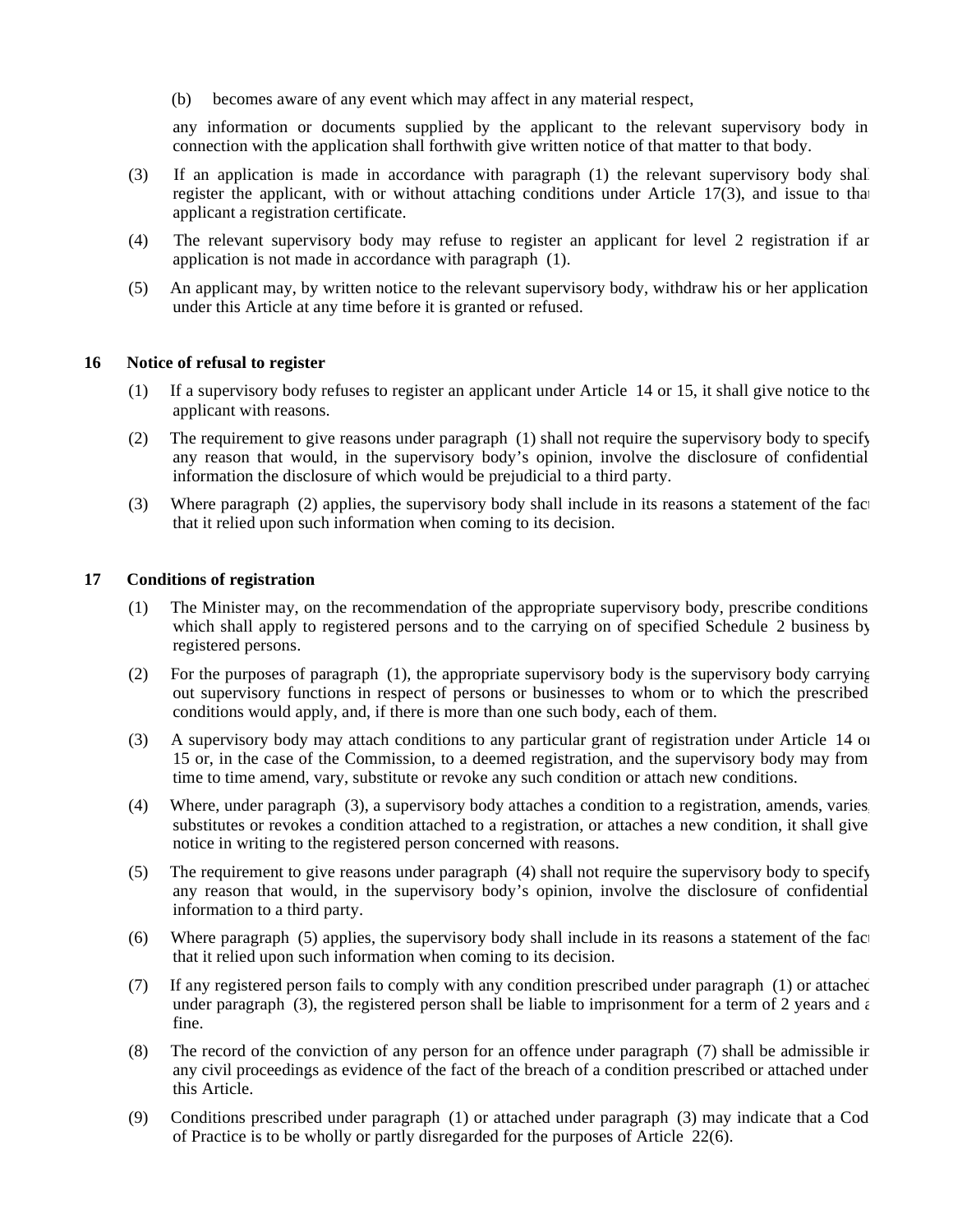#### **18 Revocation of registration**

- (1) A supervisory body may revoke a registration that it has granted under Article 14 or 15 of this Law on any of the following grounds-
	- (a) at the request of the registered person;
	- (b) if the registered person has not commenced any specified Schedule 2 business in respect of which that person was registered in or from within Jersey within one year of the date of the person's registration;
	- (c) if the registered person ceases to conduct a specified Schedule 2 business in respect of which that person was registered in or from within Jersey;
	- (d) in the case of a level 1 registration on one or more of the grounds set out in Article 14(3) with the substitution for references to the applicant of references to a registered person;
	- (e) in the case of a level 1 or 2 registration if it comes to the attention of the supervisory body after granting registration that an application was not made in accordance with Article 13(1) or Article 15(1) or that the applicant failed to comply with Article 13(5) or Article 15(2), as the case may be;
	- (f) if the registered person has not complied with any Code of Practice that applies to that person;
	- (g) if the registered person fails to pay any fee for which that person is liable under Article 20.
- (2) If a supervisory body revokes a registration under this Article it shall give notice in writing with reasons to the registered person concerned.
- (3) The requirement to give reasons under paragraph (2) shall not require the supervisory body to specify any reason that would, in the supervisory body's opinion, involve the disclosure of confidential information the disclosure of which would be prejudicial to a third party.
- (4) Where paragraph (3) applies, the supervisory body shall include in its reasons a statement of the fact that it relied upon such information when coming to its decision.

#### **19 Procedure on refusal or revocation, or new or varied condition**

- (1) Where a supervisory body acting under Article 17 attaches a new condition to the registration of  $\epsilon$ particular person or amends, varies, substitutes or revokes any condition so attached, or under Article 18, revokes a registration, such revocation, new condition or amendment, variation substitution or revocation of a condition shall not take effect, subject to paragraph (3), before the expiration of –
	- (a) a period of one month from the date on which notice in writing was given to the registered person under Article 17(4) or Article 18(2), as the case may be;
	- (b) the date on which any appeal against the revocation, new condition or amendment, variation, substitution or revocation of a condition is determined by the Court or withdrawn,

whichever is later, unless the registered person requests that it should take effect at an earlier date.

- (2) Any person aggrieved by a refusal to register an applicant under Article 14 or 15 or by revocation of a registration or by the conditions attached to the person's registration, or by any new condition so attached or by any amendment, variation, substitution or revocation of such conditions, may appeal to the Court within one month from the date on which notice in writing has been given to the person under Article 16(1), Article 17(4) or Article 18(2), as the case may be, on the ground that the decision of the supervisory body was unreasonable having regard to all the circumstances of the case.
- (3) If, on the application of a supervisory body, the Court is satisfied that it is desirable in the best interests of persons with whom a registered person has transacted or may transact a specified Schedule 2 business that paragraph (1) should not have effect, or should cease to have effect in particular case, or that the period suggested in paragraph  $(1)(a)$  should be reduced, the Court may so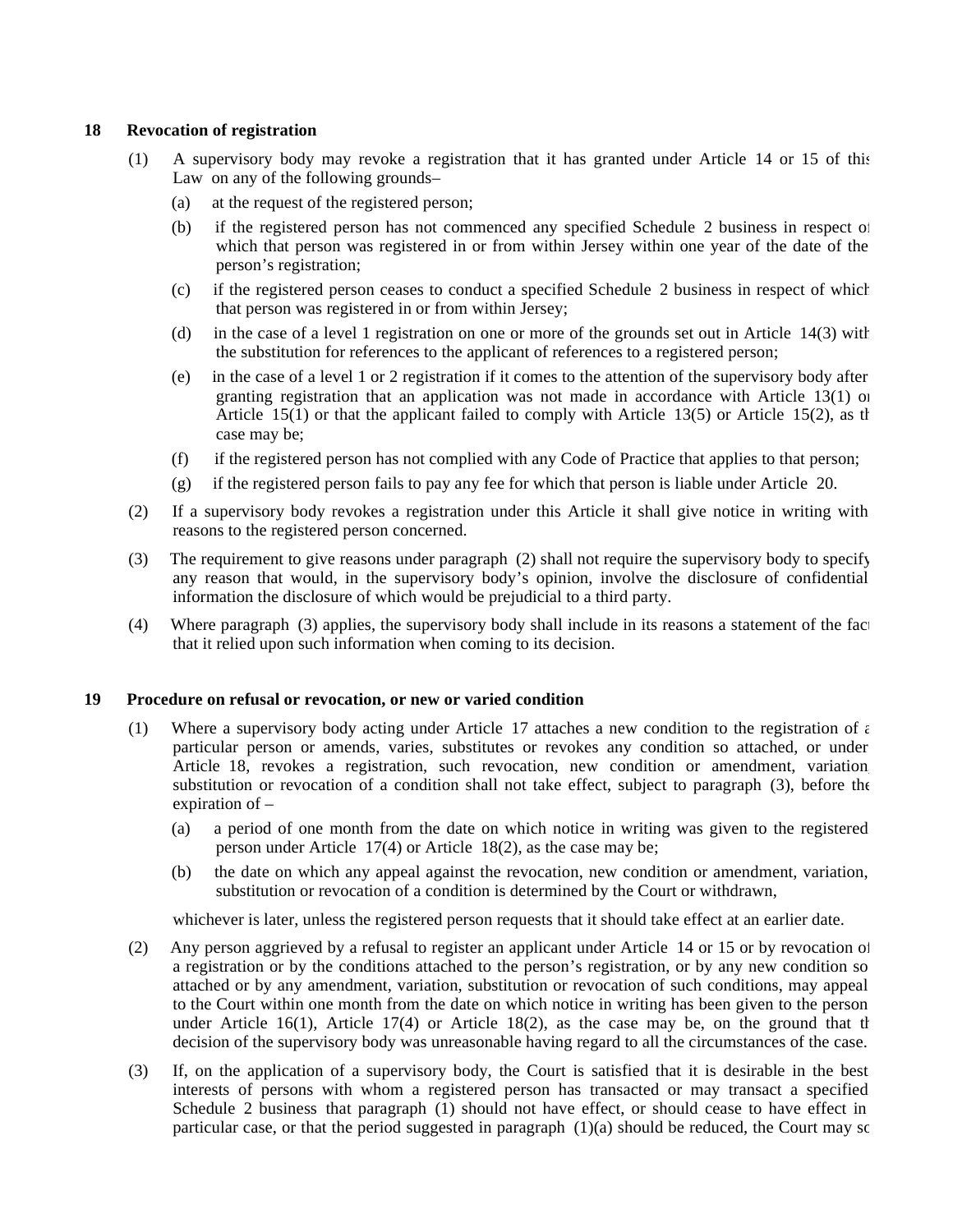order.

- (4) An order under paragraph (3) may be made without prior notice to and without hearing the registered person concerned.
- (5) An order under paragraph (3) shall have immediate effect but any person aggrieved by the order may apply to the Court to vary or set aside the order on the ground only that the order was unreasonable having regard to all the circumstances of the case.
- (6) In respect of an application under paragraph (3), the Court may make such order as it thinks fit and in respect of an application under paragraph (5), the Court may make such order in respect of the relevant order under paragraph (3) as it thinks fit.
- (7) Nothing in paragraph (1) or (2) derogates from or otherwise affects a condition prescribed under Article 17(1).

# **PART 4**

# **FEES**

# **20 Annual fee**

- (1) A supervisory body may charge an annual fee payable by each person registered by it under this Law.
- (2) The Commission may charge an annual fee payable by each deemed registered person and each regulated person.
- (3) If a registered person fails to pay any fee charged under paragraph (1) or (2) there shall be payable by that person a late payment fee of such amount as the supervisory body may determine.

#### **21 Determination of fees and late payment**

- (1) The fee for each of the following shall be the fee for the time being published and in effect in accordance with this Article –
	- (a) notification under Article 11(6);
	- (b) an application under Article 13 or Article 15;
	- (c) an annual fee under Article 20.
- (2) The fees mentioned in paragraph (1) shall be retained by the supervisory body to whom they are paid and shall be set at such a level as is necessary that, in aggregate they –
	- (a) raise sufficient income to enable the supervisory body to carry out its functions under this Law; and
	- (b) provide a reserve of such amount as the supervisory body considers necessary for carrying out such functions.
- (3) A supervisory body may set different fees for
	- (a) each level of registration;
	- (b) each of the things mentioned in paragraph (1); and
	- (c) specified cases falling within sub-paragraph  $(a)$ , (b) or (c) of paragraph (1) as the case requires.
- (4) Supervisory bodies may set different fees from each other.
- (5) A supervisory body may determine that no fee shall be charged for any of the things mentioned in paragraph (3).
- (6) Before publishing a fee mentioned in paragraph (1), other than where the supervisory body proposes to charge no fee, the supervisory body shall publish a report that includes –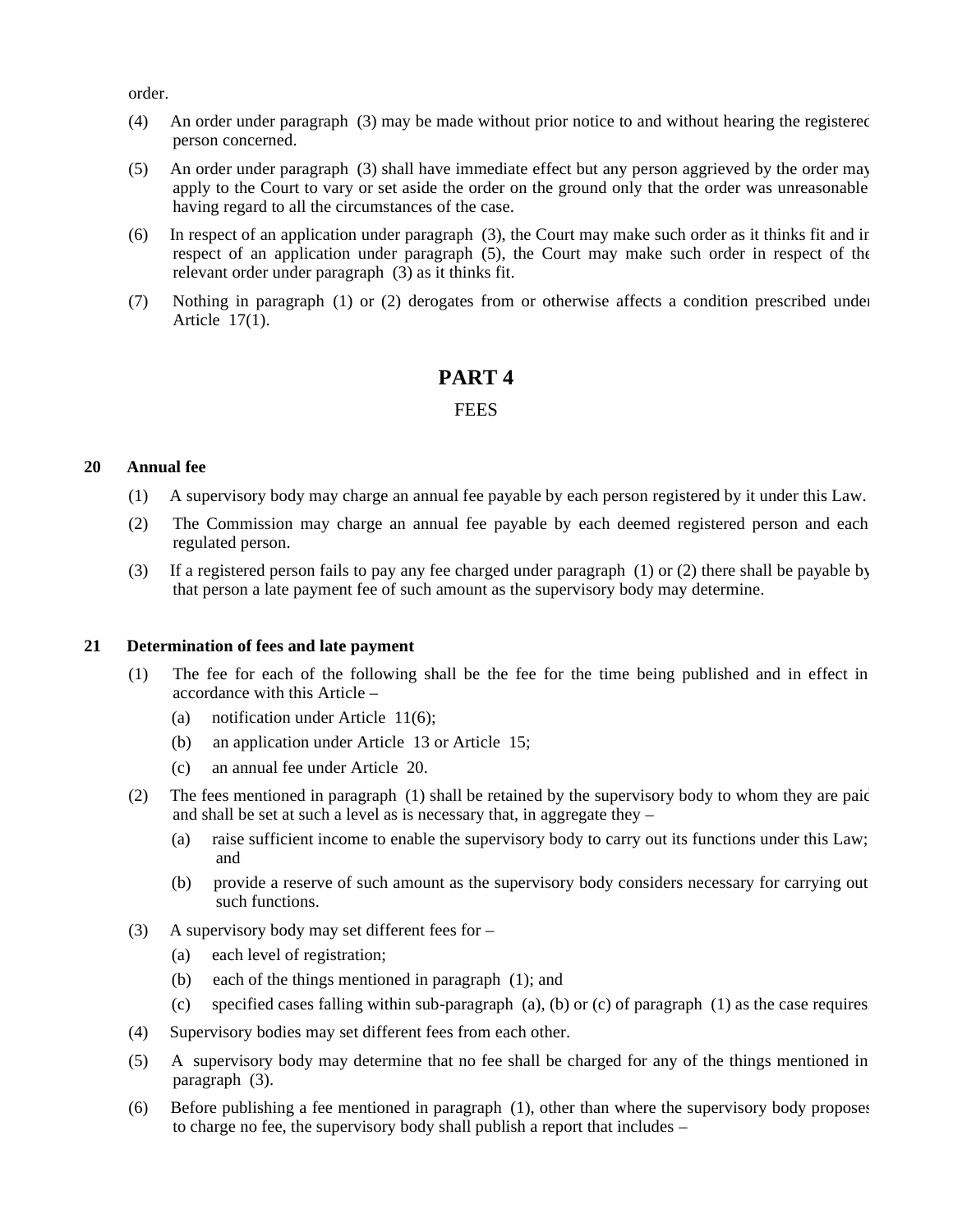- (a) details of the proposed fee;
- (b) a request for comments on the level of the proposed fee; and
- (c) a date, that is at least 28 days after the publication of the report, before which those comments may be made to the supervisory body.
- (7) If, by that date or any later date agreed by the supervisory body, a body that appears to the supervisory body to be representative of the interests of those who would be required to pay the fee, is unable to agree with the supervisory body –
	- (a) a fee for anything mentioned in paragraph (3) for which there is no published fee under this Article; or
	- (b) an increase in an existing fee where the percentage increase in the fee is greater than the percentage increase in the RPI since the fee last took effect in accordance with paragraph (8),

the supervisory body shall request the Bailiff to appoint 3 Jurats to consider if the fee proposed by the supervisory body is unreasonable having regard to all the circumstances of the case and, in particular, the requirement of paragraph (2).

- $(8)$  Where
	- (a) paragraph (7) does not apply to a proposed fee; or
	- (b) Jurats appointed under that paragraph have agreed a fee proposed by the supervisory body or have proposed some other fee,

the supervisory body shall publish a notice giving details of the fee proposed by it or, in the case where some other fee has been proposed by the Jurats, that fee, which shall have effect from the date specified in the notice.

- (9) In this Article "RPI" means the Retail Prices Index published by the Statistics Unit of the Chief Minister's Department of the States.
- (10) Except as provided by this Article, nothing in this Article otherwise limits any right or power the relevant supervisory body has to charge, recover and receive any fees, charges, costs, proceeds and other amounts.

# **PART 5**

# SUPERVISION OF SCHEDULE 2 BUSINESSES POWERS AND CONTROLS

# **22 Codes of practice**

- (1) A supervisory body may, after consultation with such persons or bodies as appear to be representative of the interests concerned –
	- (a) prepare and issue Codes of Practice for the purpose of establishing sound principles for compliance with this Law and anti-money laundering and counter-terrorism legislation by persons in relation to whom that body has supervisory functions;
	- (b) revise any such Code of Practice by revoking, varying, amending or adding to its provisions; and
	- (c) indicate in any such Code of Practice if and to what extent it is or is not to apply to any class or description of supervised business carried on by persons in relation to whom that body has supervisory functions.
- (2) A supervisory body shall cause any Code of Practice issued under this Article to be published, and may make such arrangements as it thinks fit for such distribution, including causing copies of the Code of Practice to be put on sale to the public at such price as that body considers to be reasonable.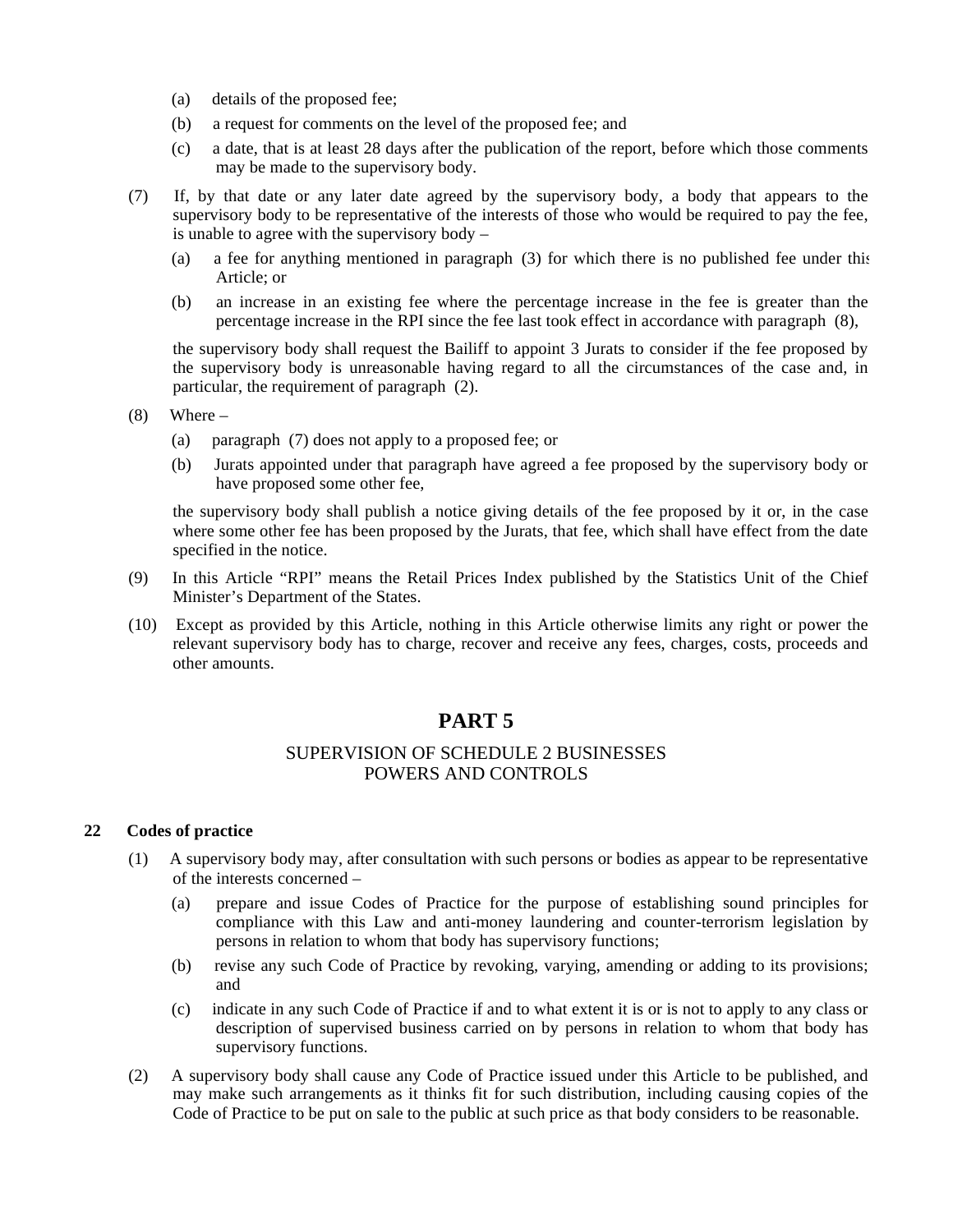- (3) A supervisory body may issue different Codes of Practice for different categories or descriptions of person in respect of whom that supervisory body has supervisory functions.
- (4) Subject to paragraphs (5) and (6), a failure on the part of any person to follow any provision in  $\epsilon$ Code of Practice shall not of itself render any person liable to proceedings of any kind or invalidate any transaction but such a Code shall be admissible as evidence in any proceedings.
- (5) In determining whether a person's conduct amounts to a contravention of any requirement in this  $Law -$ 
	- (a) non-compliance by the person with any relevant provision of a Code issued under this Article may be relied on as tending to establish liability; and
	- (b) compliance by the person with any relevant provision of such a Code may be relied on as tending to negative liability.
- (6) In any proceedings under this Law or otherwise, any Code of Practice issued under this Article shall be admissible in evidence if it appears to the court conducting the proceedings to be relevant to any question arising in the proceedings, and shall be taken into account in determining any such question.
- (7) A copy, certified in writing on behalf of a supervisory body to be an accurate copy
	- (a) of a Code; or
	- (b) of any part of such a Code,

shall be admissible in evidence in all legal proceedings as of equal validity with the original and as evidence of any fact stated in it of which direct oral evidence would be admissible.

(8) Where a document purports on its face to be a copy of a Code or part of a Code, certified in accordance with paragraph (7), it shall be unnecessary for the purposes of paragraph (7) to prove th official position or handwriting of the person signing on behalf of the relevant supervisory body that issued that Code.

#### **23 Power to issue directions**

- (1) If it appears to a suitable supervisory body in relation to a supervised business that  $-$ 
	- (a) any requirements in relation to the registration, including deemed registration, of a registered person are no longer satisfied;
	- (b) a person has failed to comply with
		- (i) any requirement of this Law,
		- (ii) any requirement of any Order made under Article 37 of the Proceeds of Crime (Jersey) Law 1999, or
		- (iii) any Code of Practice that applies to that person;
	- (c) it is in the best interests of  $-$ 
		- (i) creditors of a person carrying on a supervised business, or
		- (ii) persons with whom a person has transacted or may transact a supervised business;
	- (d) it is desirable in order to protect the reputation and integrity of Jersey in financial and commercial matters; or
	- (e) it is in the best economic interests of Jersey,

that body may, whenever it considers it necessary, give, by notice in writing, such directions as it may consider appropriate in the circumstances.

- (2) Without prejudice to the generality of paragraph (1), a direction under this Article may
	- (a) require anything to be done or not done, or impose any prohibition, restriction or limitation, or any other requirement, and confer powers, with respect to any transaction or other act, or to any assets, or to any other thing whatsoever;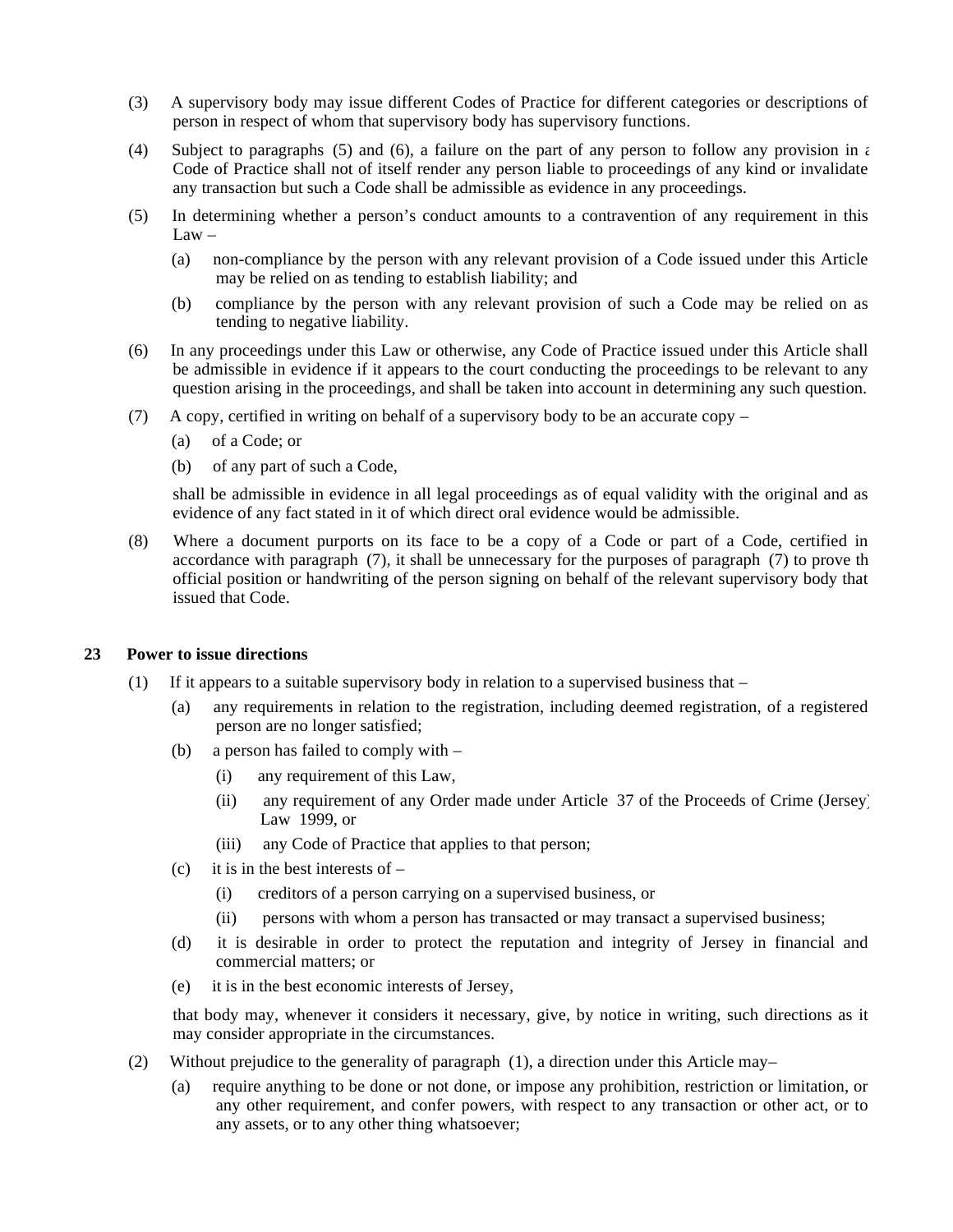- (b) require that any principal person, key person, or person having functions, in relation to a person carrying on a supervised business be removed or removed and replaced by another person acceptable to the supervisory body;
- (c) require that any individual
	- (i) not perform a specified function (or any function at all) for,
	- (ii) not engage in specified employment (or any employment at all) by, or
	- (iii) not hold a specified position (or any position at all) in the business of,

a person carrying on a supervised business;

- (d) require a person carrying on a supervised business to cease operations and to wind up its affairs, in accordance with such procedures and directions as may be specified in the direction, which may provide for the appointment of a person to take possession and control of all documents, records, assets and property belonging to or in the possession or control of the person carrying on a supervised business.
- (3) A direction under this Article may be of unlimited duration or of a duration specified in the notice of the direction.
- (4) The power to give directions under this Article shall include the power by direction to vary or withdraw any direction, as well as the power to issue further directions.
- (5) A notice of a direction under this Article shall
	- (a) specify the reasons for the giving of the direction;
	- (b) specify when the direction is to have effect;
	- (c) give particulars of the provisions of paragraphs (6) and (7); and
	- (d) give particulars of the rights of appeal conferred by paragraph (8).
- (6) Any person to whom a direction is given under paragraph  $(1)$  may apply to the supervisory body that issued the direction to have it withdrawn or varied and that body shall withdraw or vary the direction in whole or in part if it considers that there are no longer any grounds under paragraph (1) which justify the direction or part of the direction concerned.
- (7) If the supervisory body refuses an application under paragraph (6), or grants such an application only in part, it shall give notice in writing of that fact to the applicant.
- (8) Any person aggrieved by a direction given to the person under paragraph (1), or a refusal to grant an application under paragraph (6), or the granting of such an application only in part, may appeal to the Court.
- (9) Such an appeal may be made only on the ground that the decision to give the direction, to make the refusal or to grant the application only in part (as the case requires) was unreasonable having regard to all the circumstances of the case.
- (10) A person's appeal under paragraph (8) shall be lodged with the Court no later than the day that is one month after the day on which notice was served on the person of the direction, refusal or grant (as the case requires).
- (11) On the appeal, the Court may make such interim or final order as it thinks fit.
- (12) If an appeal is made under paragraph (8) with respect to a direction that makes a requirement referred to in paragraph  $(2)(c)$  or (d), the direction shall have no effect until the appeal is determined by the Court or withdrawn.
- (13) In other cases, an appeal made under paragraph (8) with respect to a direction shall not suspend the operation of the direction.
- (14) An appeal made under paragraph (8) in relation to an application under paragraph (6) shall no suspend the operation of the direction in connection with which the application was made.
- (15) A person who fails to comply with any of the provisions of a direction given under this Article shall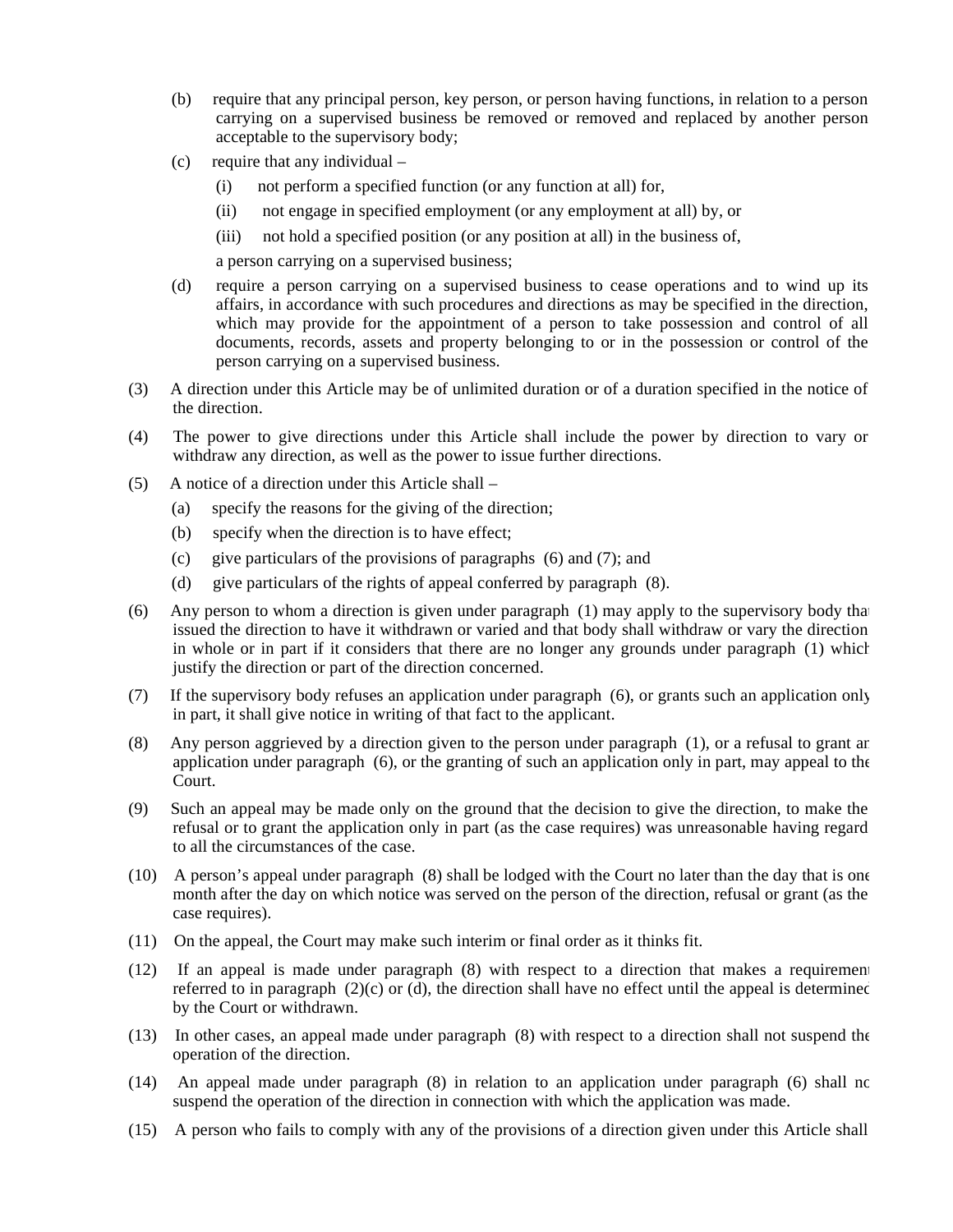be guilty of an offence and liable to imprisonment for a term of 2 years and to a fine.

(16) The record of the conviction of any person for an offence under paragraph (15) shall be admissible in any civil proceedings as evidence of the facts constituting the offence.

#### **24 Injunctions and remedial Orders**

- (1) Where, on the application of a suitable supervisory body, the Court is satisfied that it is likely that a person will contravene (or continue or repeat a contravention of) –
	- (a) Article 10;
	- (b) any condition prescribed or attached under Article 17;
	- (c) any direction given under Article 23;
	- (d) any provision of Article 34;
	- (e) any Order under Article 37 of the Proceeds of Crime (Jersey) Law 1999,

the Court may if it thinks fit issue an injunction restraining that person from committing (or, as the case may be, continuing or repeating) the contravention.

(2) Where, on the application of a suitable supervisory body, the Court is satisfied that there are steps which could be taken to remedy the contravention, the Court may make an order requiring that person, or any other person who appears to the Court to have been knowingly concerned, to take such steps as the Court may direct to remedy the contravention.

## **25 Powers of intervention**

- (1) Where, on the application of a suitable supervisory body, the Court is satisfied in relation to a supervised person that –
	- (a) the supervised person
		- $(i)$  is not, in terms of Article 14(4), a fit and proper person to carry on the supervised business that the supervised person is purporting to carry on, or is not fit to carry it on to the extent to which the supervised person is purporting to do, or
		- (ii) is likely to commit a contravention of a type referred to in Article  $24(1)$ ; and
	- (b) it is desirable for the protection of persons with whom a supervised person has transacted or may transact supervised business,

the Court may, as it thinks just, make an order making the supervised person subject to such supervision, restraint or conditions, from such time, and for such periods, as the Court may specify, and may also make such ancillary orders as the Court thinks desirable.

- (2) For the purposes of this Article, references to a supervised person include a formerly supervised person.
- (3) If, on an application made under paragraph (1), the Court is satisfied that a person, by entering into any transaction, has contravened Article 10 the Court may order that person and any other person who appears to the Court to have been knowingly concerned in the contravention to take such steps as the Court may direct for restoring the parties to the position in which they were before the transaction was entered into.
- (4) Without prejudice to the generality of paragraph (1) or (3), an order made under either of those paragraphs may include a requirement that all assets, or all assets of a specified description which, at any time while the requirement is in force –
	- (a) belong to the supervised person; or
	- (b) belong to persons with whom the supervised person is transacting supervised business and are held by or to the order of that person carrying on the supervised business,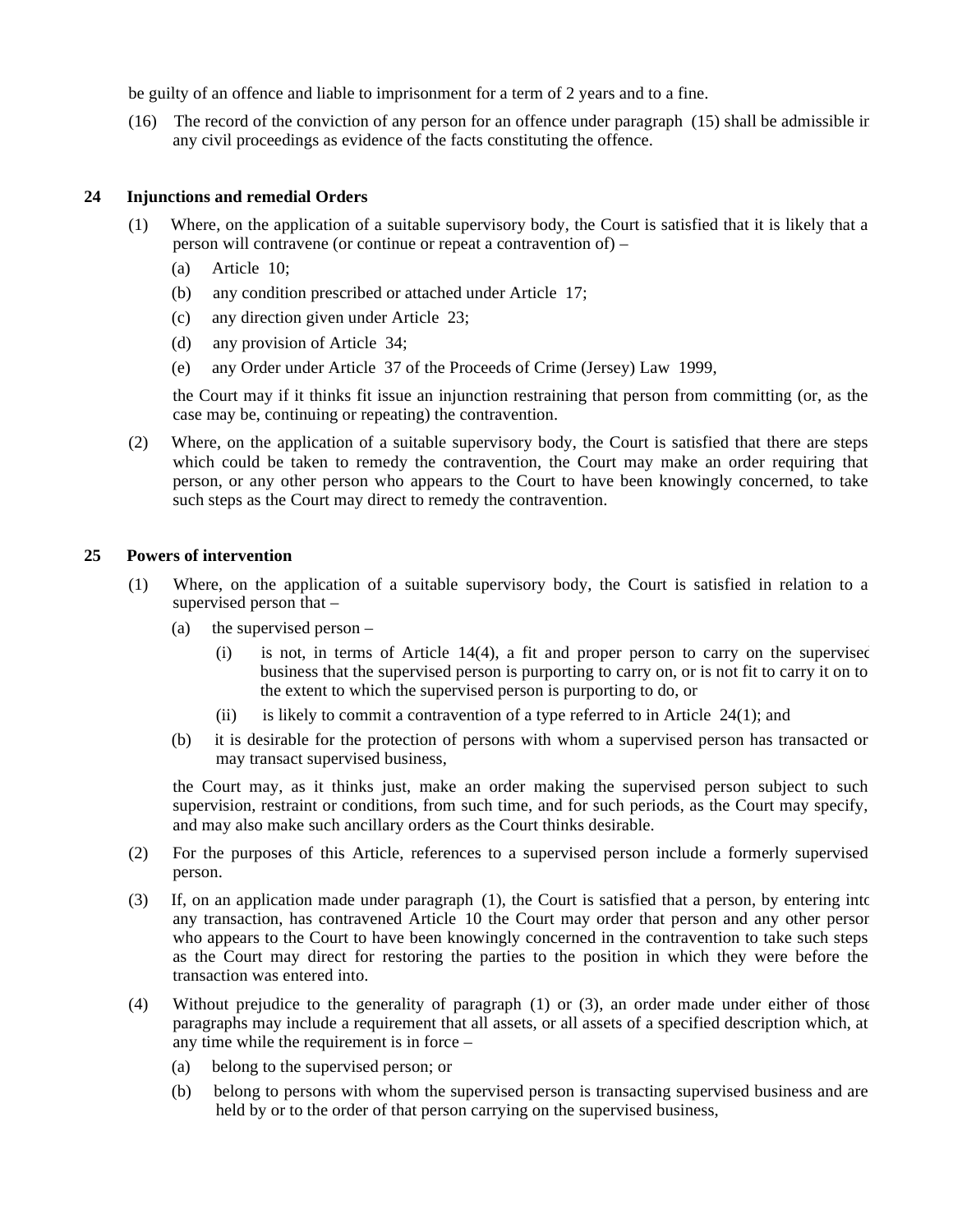shall be transferred to and held by a person whose appointment is approved by the Court (in this Article referred to as an "appointed person").

- (5) Where a requirement of a type referred to in paragraph (4) is imposed under this Article, it shall be the duty of the supervised person to transfer the assets to the appointed person and to give the appointed person all such other assistance as may be required to enable the appointed person to discharge his or her functions in accordance with the requirement.
- (6) Assets held by an appointed person in accordance with a requirement of a type referred to in paragraph (4) shall not be released or dealt with except in accordance with directions given by the Court or in such circumstances as may be specified by it.
- (7) An order including a requirement of a type referred to in paragraph (4) may relate to assets outside Jersey.
- (8) The provisions of this Article shall be without prejudice to any right of any aggrieved person to bring proceedings directly in respect of any right such person may otherwise have independently of a supervisory body.

#### **26 Public statements**

A suitable supervisory body may issue –

- (a) a public statement with respect to, or setting out, any direction that that body has given under Article 23;
- (b) a public statement concerning a person if that person appears to the body to have committed a contravention of any of the following –
	- (i) Article 10,
	- (ii) any condition prescribed or attached under Article 17,
	- (iii) any direction given under Article 23,
	- (iv) any provision of Article 34,
	- (v) any Code of Practice that applies to that person,
	- (vi) any Order under Article 37 of the Proceeds of Crime (Jersey) Law 1999;
- (c) a public statement concerning a person if it appears to that body that the person is carrying on a supervised business, whether in Jersey or elsewhere, and it appears to that body to be desirable to issue the statement –
	- (i) in the best interests of persons who have transacted or may transact supervised business with that person, or
	- (ii) in the best interests of the public.

# **27 Notice of public statement**

- (1) If a public statement identifies any supervised person, the supervisory body responsible for issuing that statement shall serve notice on the person.
- (2) If a public statement identifies any person who is not a supervised person and at any time before the supervisory body issues the public statement it is reasonably practicable for that body to serve notice on the person, that body shall do so.
- (3) A notice under paragraph  $(1)$  or  $(2)$  shall-
	- (a) give the reasons for issuing the statement;
	- (b) give the proposed or actual date of issue of the statement;
	- (c) contain a copy of the statement;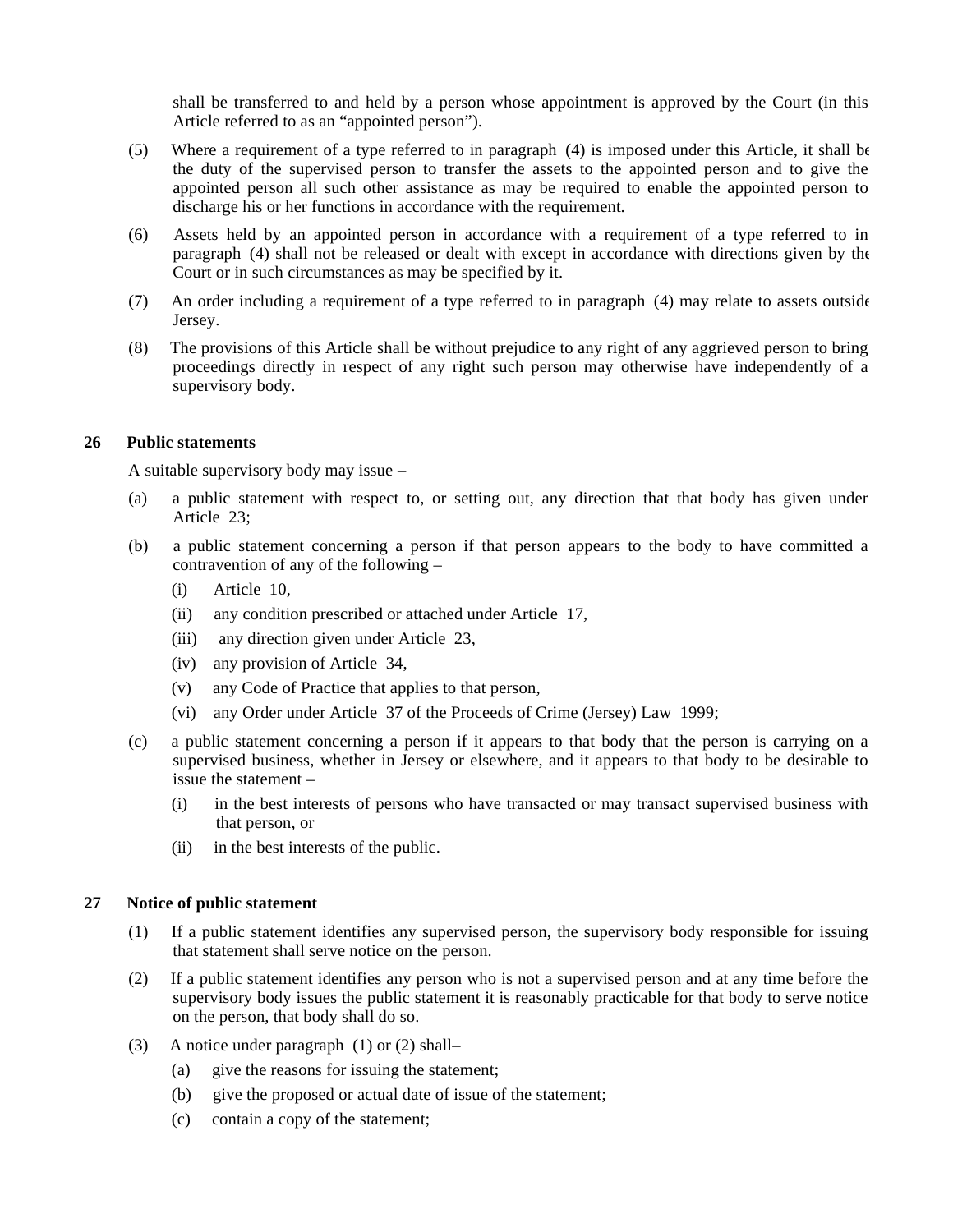- (d) give particulars of the right of appeal under Article 29 in respect of the statement; and
- (e) if the statement is issued, in accordance with a decision under Article 28(3), before the day specified in Article  $28(1)$  in relation to the statement, give the reasons for issuing it before that day.
- (4) Paragraph (3) shall not require the relevant supervisory body
	- (a) to specify any reason that would in that body's opinion involve the disclosure of confidential information the disclosure of which would be prejudicial to a third party; or
	- (b) to specify the same reasons, or reasons in the same manner, in the case of notices to different persons about the same matter.
- (5) In this Article and Articles 28 and 29 a reference to the identification of a person in a public statement does not include the identification, in the statement, of a supervisory body or of any other person in their capacity of exercising functions or powers under this Law.

## **28 Notice period for public statements**

- (1) If service is required under Article 27(1) or (2) in relation to a public statement, the relevant supervisory body shall not issue the public statement earlier than the expiration of one month from the date of that service.
- (2) Paragraph (1) shall not apply if
	- (a) each of the persons identified (within the meaning of Article 27) in the relevant public statement agrees with the supervisory body that the statement may be issued on a date earlier than the date that would apply under that paragraph; and
	- (b) the statement is in fact issued on or after the earlier date.
- (3) Paragraph (1) shall not apply if  $-$ 
	- (a) the supervisory body decides on reasonable grounds that the interest of the public in the issue of the relevant public statement on a date earlier than the date that would apply under that paragraph outweighs the detriment to the persons identified in the statement, being the detriment attributable to that earliness; and
	- (b) the statement is in fact issued on or after the earlier date.
- (4) In making a decision under paragraph (3), the supervisory body is not prevented from choosing as the date of issue of a public statement the date of service (if any) of notice of the statement.
- (5) Despite this Article, if an appeal is made to the Court under Article 29(1), and the Court orders that the statement not be issued before any specified date or event, the supervisory body shall not issue the statement before the date or event so specified.
- (6) In a case to which paragraph  $(1)$  applies, if an appeal is made under Article 29(2) to the Court against a decision to issue a public statement, the supervisory body shall not issue the statement before the day on which that appeal is determined by the Court or withdrawn.

#### **29 Appeals about public statements**

- (1) A person aggrieved by a decision of the supervisory body under Article 28(3) may appeal to the Court, in accordance with this Article, against the decision.
- (2) A person aggrieved by a decision of the supervisory body to issue a public statement that identifies the person may appeal to the Court, in accordance with this Article, against the decision.
- (3) An appeal under paragraph (2) may be made only on the ground that the decision of the relevant supervisory body was unreasonable having regard to all the circumstances of the case.
- (4) A person's appeal under this Article shall be lodged with the Court no later than –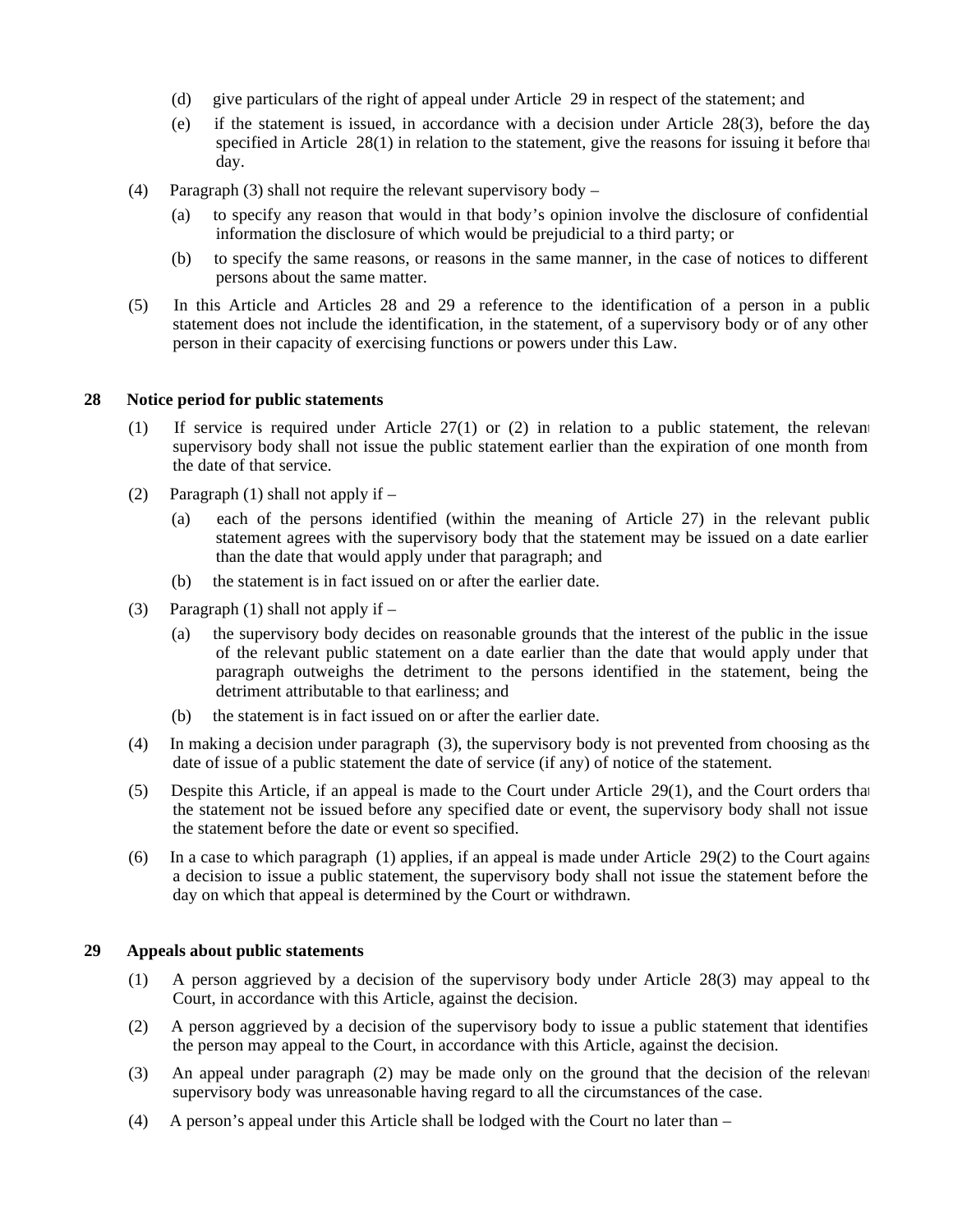- (a) if notice is served on the person under Article 27 in relation to the public statement, the day that is one month after the date of such service; or
- (b) if no such notice is served on the person, the day that is one month after the issue of the public statement.
- (5) Nothing in paragraph (4) prevents the lodging of an appeal before a notice is served or a public statement is issued.
- (6) On an appeal under this Article, the Court may make such interim or final order as it thinks fit, including an order that the supervisory body not issue the relevant public statement or, if the public statement has been issued, that the supervisory body issue a further public statement to the effect set out in the order or stop making the statement available to the public.

# INFORMATION AND INVESTIGATIONS

#### **30 Power to require provision of information and documents**

- (1) This paragraph applies to  $-$ 
	- (a) a person carrying on a supervised business;
	- (b) a person who is or was a principal person or key person in relation to that person;
	- (c) an associate of such a principal person.
- (2) This Article is without prejudice to the general power in Article 8.
- (3) In this Article references to a person carrying on a supervised business include a person who formerly carried on a supervised business.
- (4) A suitable supervisory body or any duly authorized officer or agent of that body may by notice in writing served on a person to whom paragraph (1) applies, require the person on whom the notice is served –
	- (a) to provide to it or any duly authorized officer or agent of the supervisory body, at such time and place as may be specified in the notice, information and documents of a specified description;
	- (b) to attend at such place and time as may be specified in the notice and answer questions which the supervisory body or any duly authorized officer or agent of that body reasonably requires the person to answer.
- (5) For the purposes of paragraph (4), such information, documents or questions may relate to
	- (a) the supervised business concerned;
	- (b) any matter relevant to whether a person who has or has had a level 1 registration is or was a fit and proper person with respect to that registration; or
	- (c) the compliance by any person to whom this Article applies with this Law and any Code of Practice made, or a condition of any grant of registration, or a direction given under this Law,

which the supervisory body, or a duly authorized officer or agent of that body, reasonably requires, or requires the person to answer, for the performance of that body's functions under this Law.

- (6) Where by virtue of paragraph (4) the supervisory body or any duly authorized officer or agent has power to require the provision of any information or documents from any person to whom paragraph (1) applies, that supervisory body, duly authorized officer or agent shall have the like power to require the provision of such information or documents from any person who appears to be in possession of them.
- (7) Where a suitable supervisory body has reasonable grounds for suspecting that a person is contravening Article 10, the supervisory body or any duly authorized officer or agent may, by notice in writing served on that person or on any other person appearing to be in possession of the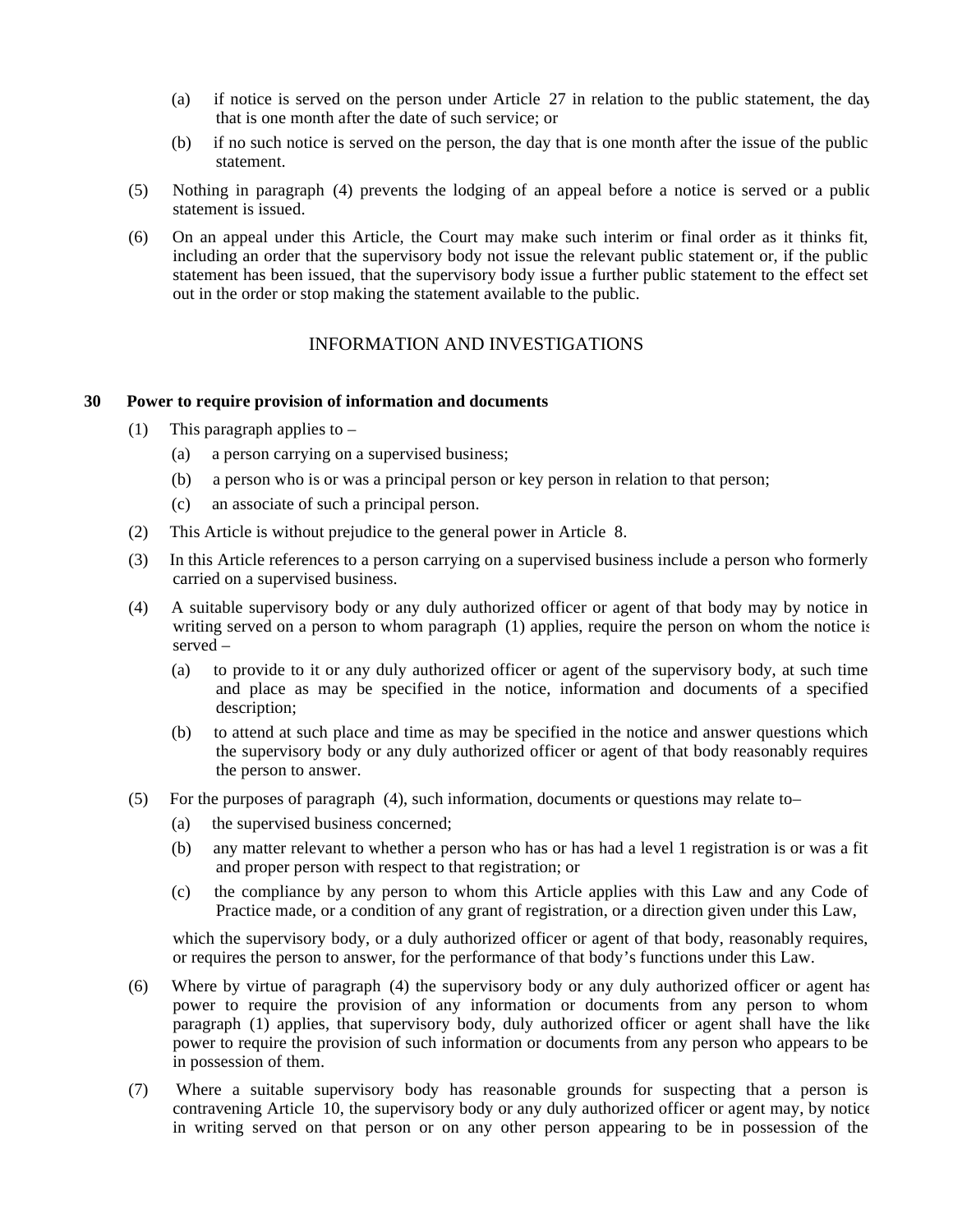information or documents described in this paragraph, require the person to do any of the following –

- (a) provide to it forthwith or at such time and place as may be specified, information or documents specified in the notice being information or documents which the supervisory body reasonably requires for the purpose of investigating the suspected contravention;
- (b) attend at such place and time as may be specified in the notice and answer questions which the supervisory body or any duly authorized officer or agent of that body reasonably requires the person to answer for the purpose of investigating the suspected contravention.
- (8) Where notice has been served under paragraph (4) or (7) by or on behalf of a supervisory body or its duly authorized officer or agent, that body, officer or agent may, on producing if required evidence of his or her authority, enter, at a reasonable time, any premises occupied by a person on whom such a notice has been served or any other premises where information or documents are kept by such person for the purpose of obtaining there the information or documents required by that notice, putting the questions referred to in paragraph  $(4)(b)$  or  $(7)(b)$  or of exercising the powers conferred by paragraph (11) as the case may be.
- (9) A notice under paragraph (4) may-
	- (a) require the person concerned to provide to the supervisory body a report by an accountant or other person with relevant professional skill nominated or approved by that body, on, or on any aspect of –
		- (i) any of the matters mentioned in paragraph (5), or
		- (ii) any of the matters mentioned in Article  $31(1)$ ;
	- (b) require such a report to be in such form as specified in the notice.
- (10) Where any person from whom provision of a document is required under paragraph (6) or (7) claims a lien on any such document, the provision shall be without prejudice to the lien.
- (11) The power under this Article to require documents to be provided includes power
	- (a) if the documents are provided, to retain or take copies of them or extracts from them and to require the person providing them, or any person who appears to be in possession of relevant information, or is or has been an officer, shareholder controller or auditor or employee of the supervised person in question, as appropriate, to provide an explanation of them; and
	- (b) if the documents are not provided, to require the person to whom the requirement was directed to state, to the best of the person's knowledge and belief, where they are.
- (12) Any documents retained under paragraph  $(11)(a)$  may be retained
	- (a) for a period of one year; or
	- (b) if within that period proceedings to which the documents are relevant are commenced against any person, until the conclusion of those proceedings.
- (13) A person who requires any documents retained under paragraph (11)(a) for the purpose of the person's business and who requests such documents shall be supplied with copies as soon as practicable.
- (14) Any person who without reasonable excuse fails to comply with a requirement imposed on the person under this Article or obstructs a person exercising powers conferred by paragraph (8) shall be guilty of an offence and liable to imprisonment for a term of 6 months and a fine.
- (15) Nothing in this Article shall require the disclosure or production by a person to a supervisory body or to a person authorized by it of information or documents which he or she would in an action in the Court be entitled to refuse to disclose or produce on the grounds of legal professional privilege in proceedings in the Court except, if he or she is a lawyer, the name and address of his or her client.
- (16) A statement made by a person in compliance with a requirement imposed by virtue of this Article may not be used by the prosecution in evidence against the person in any criminal proceedings except proceedings under paragraph (14) or Article 33.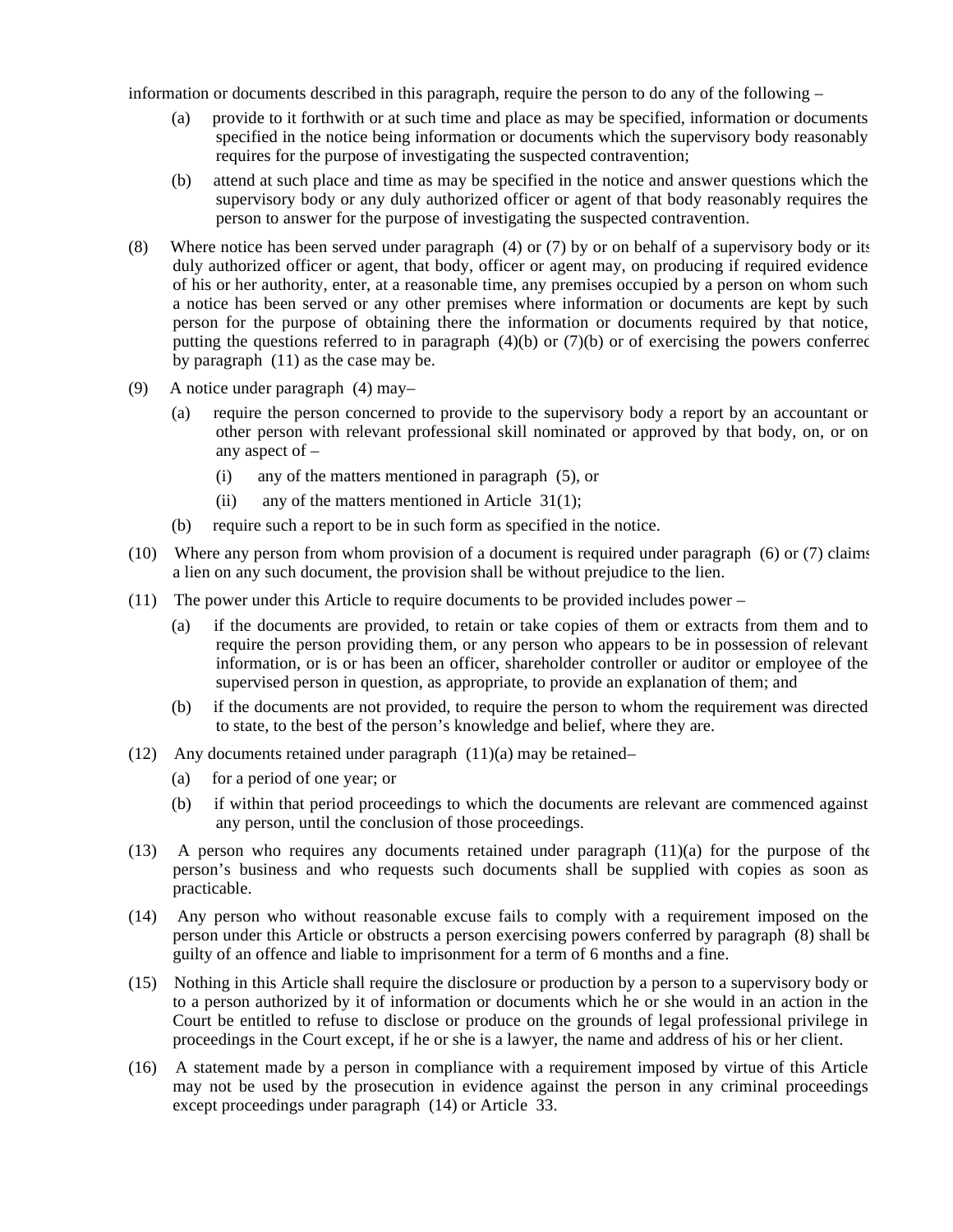## **31 Investigations on behalf of a supervisory body**

- (1) If it appears to a suitable supervisory body desirable to do so for the purpose of its supervisory functions that body may appoint one or more competent persons to investigate and report to it on –
	- (a) the compliance by a person with any of the following
		- (i) Article 10,
		- (ii) any condition prescribed or attached under Article 17,
		- (iii) any direction given under Article 23,
		- (iv) any provision of Article 34,
		- (v) any Code of Practice that applies to that person,
		- (vi) any Order under Article 37 of the Proceeds of Crime (Jersey) Law 1999;
	- (b) any other matter that might impact on whether a person with or who has had a level 1 registration is or was a fit and proper person with respect to that registration.
- (2) A person appointed under paragraph (1) may include, without prejudice to the generality of that paragraph, a member of the supervisory body's staff or that body's agent.
- (3) The supervisory body shall give written notice of any such appointment to the person concerned.
- (4) This paragraph applies to
	- (a) a person who is under investigation under paragraph (1);
	- (b) any of the following who is or was at any material time
		- (i) a principal person or key person in relation to that person,
		- (ii) an officer, employee, banker or auditor of that person,
		- (iii) subject to paragraph (11), a legal adviser of that person,
		- (iv) any person appointed to make a report under Article 30(9),
		- (v) any other person who appears to be in possession of relevant information.
- (5) It shall be the duty of every person to whom paragraph (4) applies
	- (a) to provide to any person appointed under paragraph (1) ("appointed person"), within such time and at such place as the appointed person may require, all documents relating to that person which are in his or her custody or power;
	- (b) to attend before any appointed person at such time and place as the appointed person may require and to answer questions which the appointed person may reasonably require the person to answer for the purposes of the investigation; and
	- (c) otherwise to give the appointed person all assistance in connection with the investigation which the person is reasonably able to give,

and any appointed person may retain or take copies of or extracts from any documents provided to him or her under sub-paragraph (a).

- (6) For the purpose of exercising the person's power under this Article an appointed person may enter any premises occupied by a supervised person or formerly supervised person or a person who is or was a principal person in relation to him or her or any associate of such a principal person being investigated by the person under this Article or any other premises where information is kept by such a person.
- (7) For the purposes of paragraph (6),"supervised person" includes any person who appears to a suitable supervisory body to have acted in contravention of the provisions of Article 10.
- (8) A person may not enter premises under paragraph (6) without prior notice in writing unless he or she has reasonable cause to believe that if such notice were given any documents whose provision might be required under this Article would be removed, tampered with or destroyed.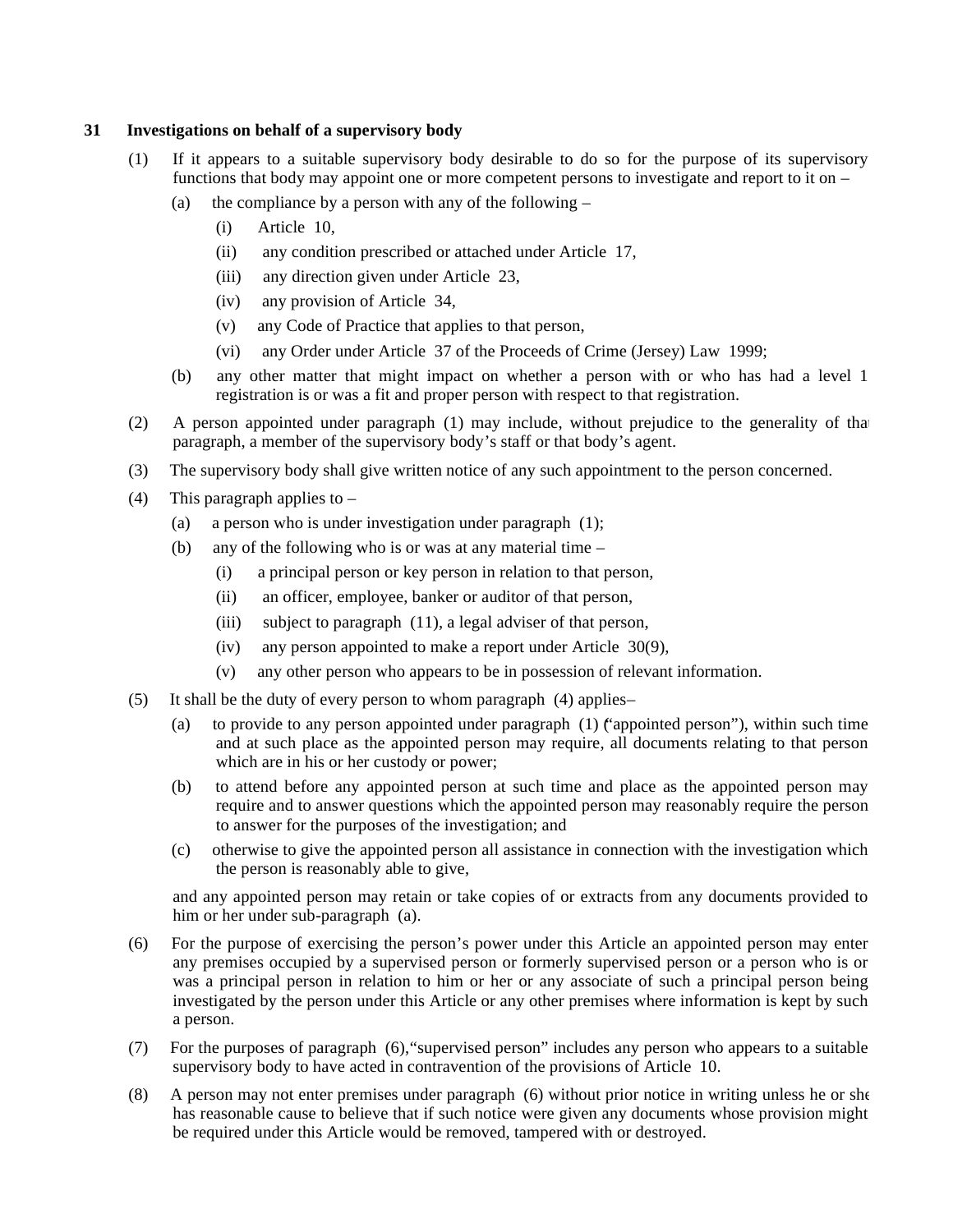- (9) A person exercising powers by virtue of an appointment under this Article shall, if so required, produce evidence of his or her authority.
- $(10)$  Any person who
	- (a) without reasonable excuse fails to provide any document which it is his or her duty to provide under paragraph (5);
	- (b) without reasonable excuse fails to assist or attend before an appointed person when required to do so;
	- (c) without reasonable excuse fails to answer any question which is put to him or her by a person so appointed with respect to a person under investigation; or
	- (d) obstructs a person in the exercise of the powers conferred by paragraph (6),

shall be guilty of an offence and liable to imprisonment for a term of 6 months and a fine.

- (11) Nothing in this Article shall require the disclosure or production by a person of information or documents which the person would in any action in the Court be entitled to refuse to disclose or produce on the grounds of legal professional privilege in proceedings in the Court except, if he or she is a lawyer, the name and address of his or her client.
- (12) Where any person by whom documents are required to be provided under paragraph (5) claims a lien on any such document, the provision shall be without prejudice to the lien.
- (13) A person who is convicted on a prosecution instituted following an investigation under this Article may in the same proceedings be ordered to pay the expenses of the investigation to such extent as may be specified by the Court.
- (14) For the purposes of paragraph (13) the expenses of the investigation shall include such sums as the supervisory body on whose behalf the investigation is carried out may determine in respect of the cost of staff and overheads.
- (15) A statement made by a person in compliance with a requirement imposed by virtue of this Article may not be used by the prosecution in evidence against the person in any criminal proceedings except proceedings under paragraph (10) or Article 33.

#### **32 Entry and search of premises**

- (1) If the Bailiff is satisfied by information on oath that there is reasonable cause to suspect that  $-$ 
	- (a) there has been a contravention of a type referred to in Article  $30(7)$  and that-
		- (i) a specified person has failed in any respect to comply with a notice served on him or her under that paragraph,
		- (ii) there are reasonable grounds for suspecting the completeness of any information or documents provided by him or her in response to such a notice,
		- (iii) if a notice were served under that paragraph, it would not be complied with, or
		- (iv) documents to which such a notice might relate would be likely to be removed, tampered with or destroyed;
	- (b) if notice were served under Article 30(4) it would not be complied with;
	- (c) documents to which a notice under Article 30(4) might relate would be likely to be removed, tampered with or destroyed;
	- (d) a person to whom a notice has been served under Article 30(4) has failed in any respect to comply with that notice;
	- (e) a person on whom a notice has been served under Article 30(4) has failed to provide complete information or documents in response to that notice;
	- (f) a notice served under Article 23(1) has not been complied with in any respect; or
	- (g) any officer or agent of the supervisory body or person appointed under Article 31(1) has been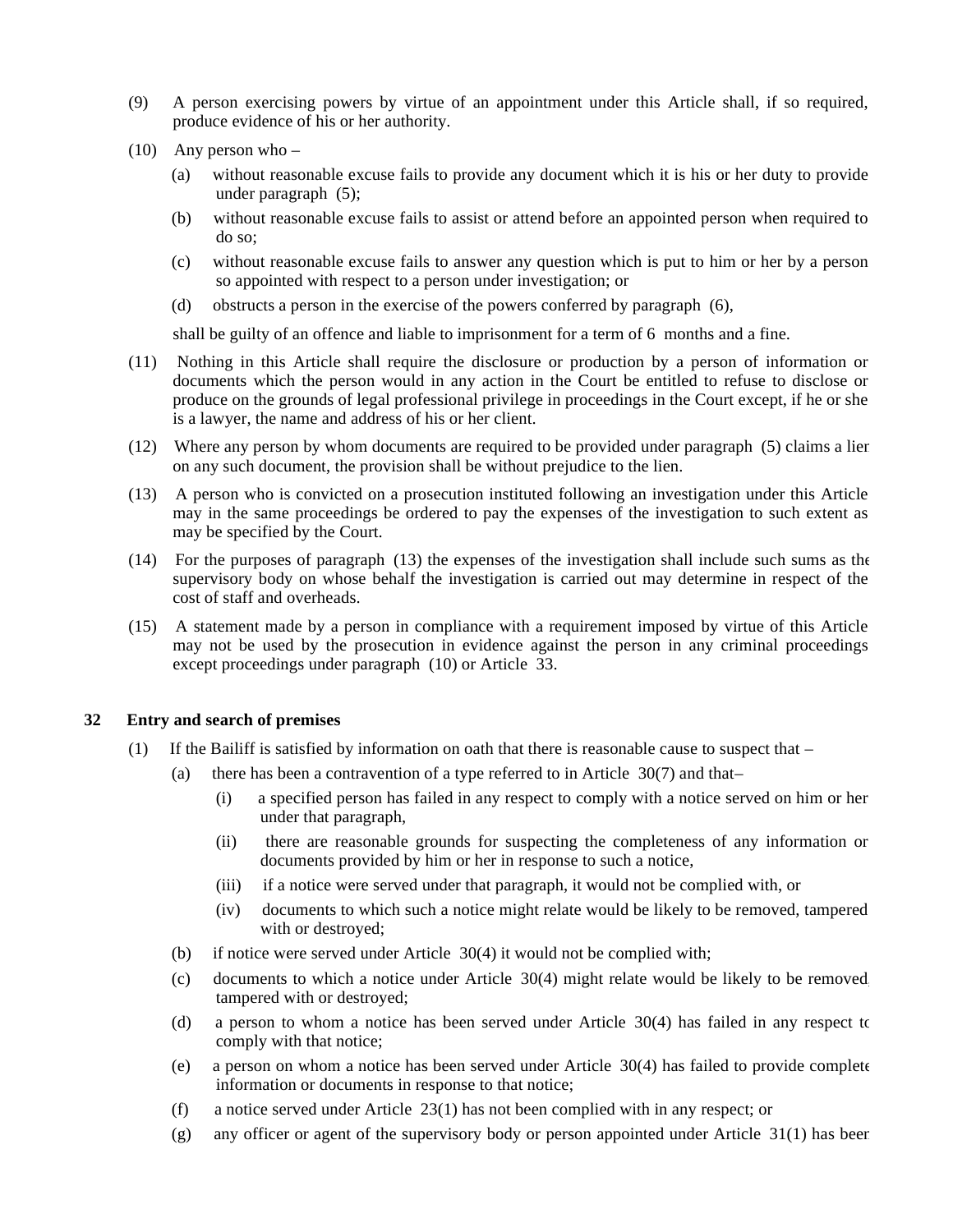or may be obstructed in exercising a power of entry under Article 30(8) or 31(6), as the case may be,

the Bailiff may grant a warrant under this paragraph.

- (2) A warrant under paragraph (1) may authorize any police officer, together with any other person named in the warrant –
	- (a) to enter any premises specified in the warrant, using such force as is reasonably necessary for the purpose;
	- (b) to search the premises and obtain information or take possession of any documents appearing to be information or documents of a type referred to in any of the Articles referred to in paragraph (1) or information in relation to matters referred to therein or which otherwise appear to be relevant to the investigation of an offence under this Law, or to take, in relation to any such information or documents, any other steps which may appear to be necessary to preserve them or prevent interference with them;
	- (c) to take copies of, or extracts from such documents and to require the person who had possession of them, or any person who appears to be in possession of relevant information, or is or has been an officer, shareholder controller or auditor or employee of the supervised person, or other person concerned, as the case may be, to provide an explanation of them;
	- (d) to require any person named in the warrant to answer questions relevant for determining any matter arising in connection with this Law; and
	- (e) if the information or documents are not provided, to require any person appearing to be in possession of relevant information, to state, to the best of the person's knowledge and belief, where they are and how they may be retrieved.
- (3) A warrant under paragraph (1) shall continue in force until the end of the period of one month beginning with the date on which it was issued.
- (4) Any documents of which possession is taken under paragraph (2) may be retained
	- (a) for a period of one year; or
	- (b) if, within that period, proceedings to which the documents are relevant are commenced against any person, until the conclusion of those proceedings.
- (5) A person who requires any documents of which possession is taken under paragraph (2) for the purpose of his or her business and who requests such documents shall be supplied with copies as soon as practicable.
- (6) Any person who obstructs the exercise of any power conferred by a warrant issued under this Article or fails to comply with a requirement imposed on him or her by virtue of paragraph  $(2)(c)$  to  $(e)$  shall be guilty of an offence and liable to imprisonment for a term of 2 years and a fine.
- (7) Where any person from whose premises documents are taken under paragraph (2) claims a lien on any such documents, the possession of such documents by the officer or person concerned and by anyone to whom he or she passes them shall be without prejudice to the lien.
- (8) Nothing in this Article shall require the disclosure or production by a person of information or documents which the person would in an action in the Court be entitled to refuse to disclose or produce on the grounds of legal professional privilege in proceedings in the Court except, if he or she is a lawyer, the name and address of his or her client.
- (9) A statement made by a person in compliance with a requirement imposed by virtue of this Article may not be used by the prosecution in evidence against the person in any criminal proceedings except proceedings under paragraph (6) or Article 34.

# **33 Obstruction of investigations**

(1) A person who knows or suspects that an investigation is being or is likely to be carried out under Article 31 or that information or documents are being or are likely to be required under Article 3 shall be guilty of an offence if he or she falsifies, conceals, destroys or otherwise disposes of, or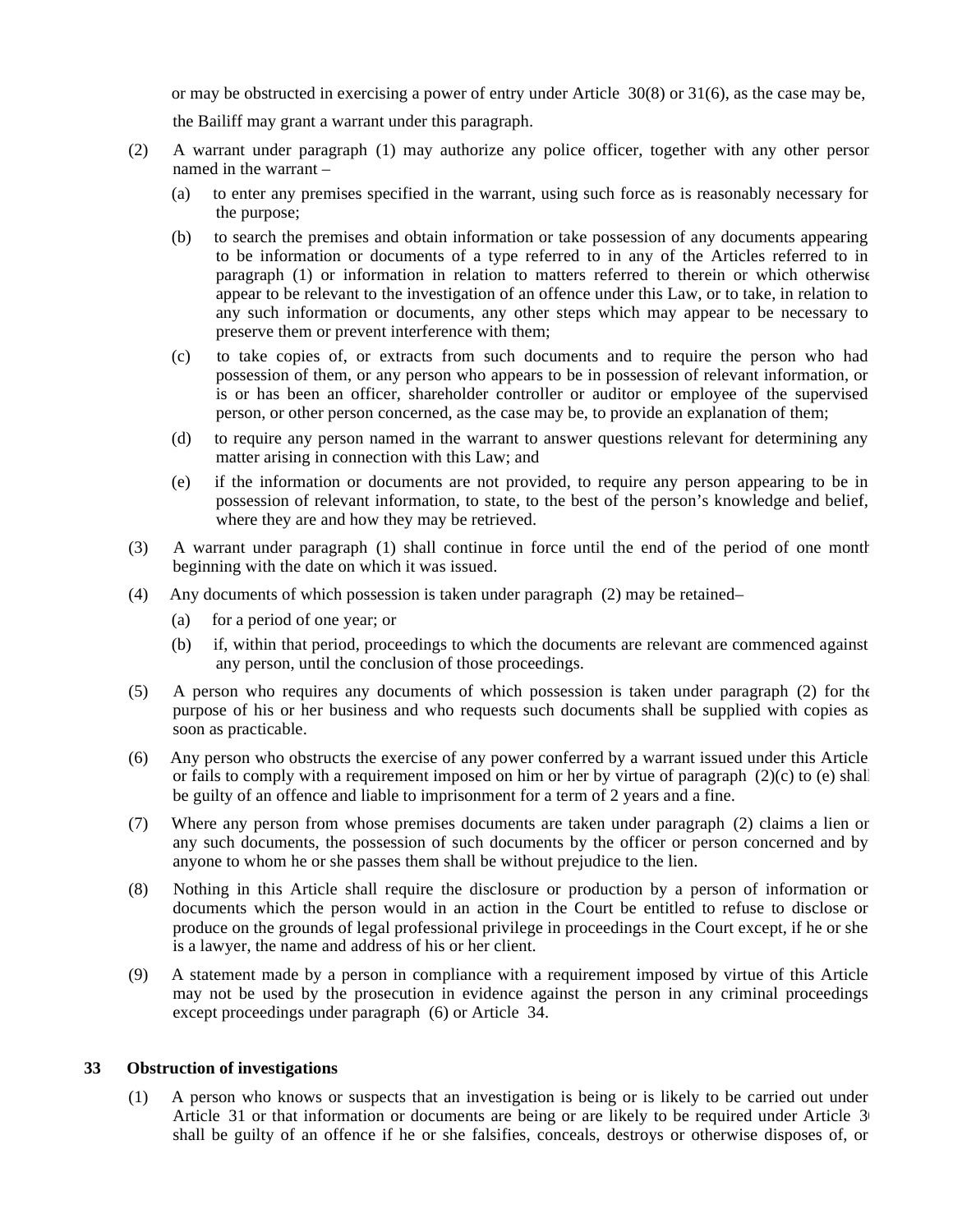- causes or permits the falsification, concealment, destruction of or disposal of, information or documents which he or she knows or suspects are or would be relevant to such an investigation or are or would be required, unless the person proves that he or she had no intention of concealing facts disclosed by the information or documents from persons carrying out such an investigation or requiring such information or documents.
- (2) A person guilty of an offence under this Article shall be liable to imprisonment for a term of 2 years and a fine.

# **34 Supply of information**

- (1) A registered person shall notify the supervisory body exercising functions in respect of that person as soon as possible –
	- (a) of any change in the information given to that body under Article 13 or 15;
	- (b) if that person has stopped carrying on a specified Schedule 2 business in respect of which that supervisory body registered that person;
	- (c) of any change in any information given to that body under sub-paragraph (a).
- (2) Subject to paragraph (12), where a person has a level 1 registration, that person shall notify the supervisory body exercising functions in respect of that person as soon as possible –
	- (a) of any changes in the identity of any key person or principal person (including where a person ceases to be a key person or principal person);
	- (b) whether that key person or principal person has been convicted of any offence described in Article  $14(4)$  (a) and (b).
- (3) A person who has notified the Commission under Article 11(6) shall notify the Commission as soon as possible if that person ceases to carry on the business in respect of which that notification was made.
- (4) A person who fails to give a notice required under paragraph  $(1)(a)$  or  $(c)$  or paragraph  $(2)$  withou reasonable excuse shall be guilty of an offence and liable to imprisonment for a term of two years and a fine.
- (5) A person who fails to give a notice required under paragraph (1)(b) or (3) without reasonable excuse shall be guilty of an offence and liable to a fine of level 3 on the standard scale.
- (6) Upon receiving a notification from a person under paragraph (3), the Commission shall give that person written notice that the person is no longer a deemed registered person under this Law and the person shall cease to be such a person from the date such notice is given.
- (7) A person who knowingly or recklessly provides a supervisory body or its duly authorized officer or agent entitled to information under this Law with information that is false or misleading in a material particular shall be guilty of an offence if the information is provided –
	- (a) in purported compliance with a requirement imposed under this Law;
	- (b) otherwise than as mentioned in sub-paragraph (a) but in circumstances in which the person providing the information intends, or could reasonably be expected to know, that the information would be used by the supervisory body for the purpose of exercising its functions under this Law.
- (8) A person who knowingly or recklessly provides the supervisory body or any other person with information which is false or misleading in a material particular shall be guilty of an offence if the information is provided in connection with an application for registration under this Law.
- (9) A person shall be guilty of an offence if he or she fails to provide a supervisory body or its duly authorized officer or agent with any information in his or her possession, knowing or having reasonable cause to believe that or being reckless as to whether –
	- (a) the information is relevant to the exercise by the supervisory body or its duly authorized officer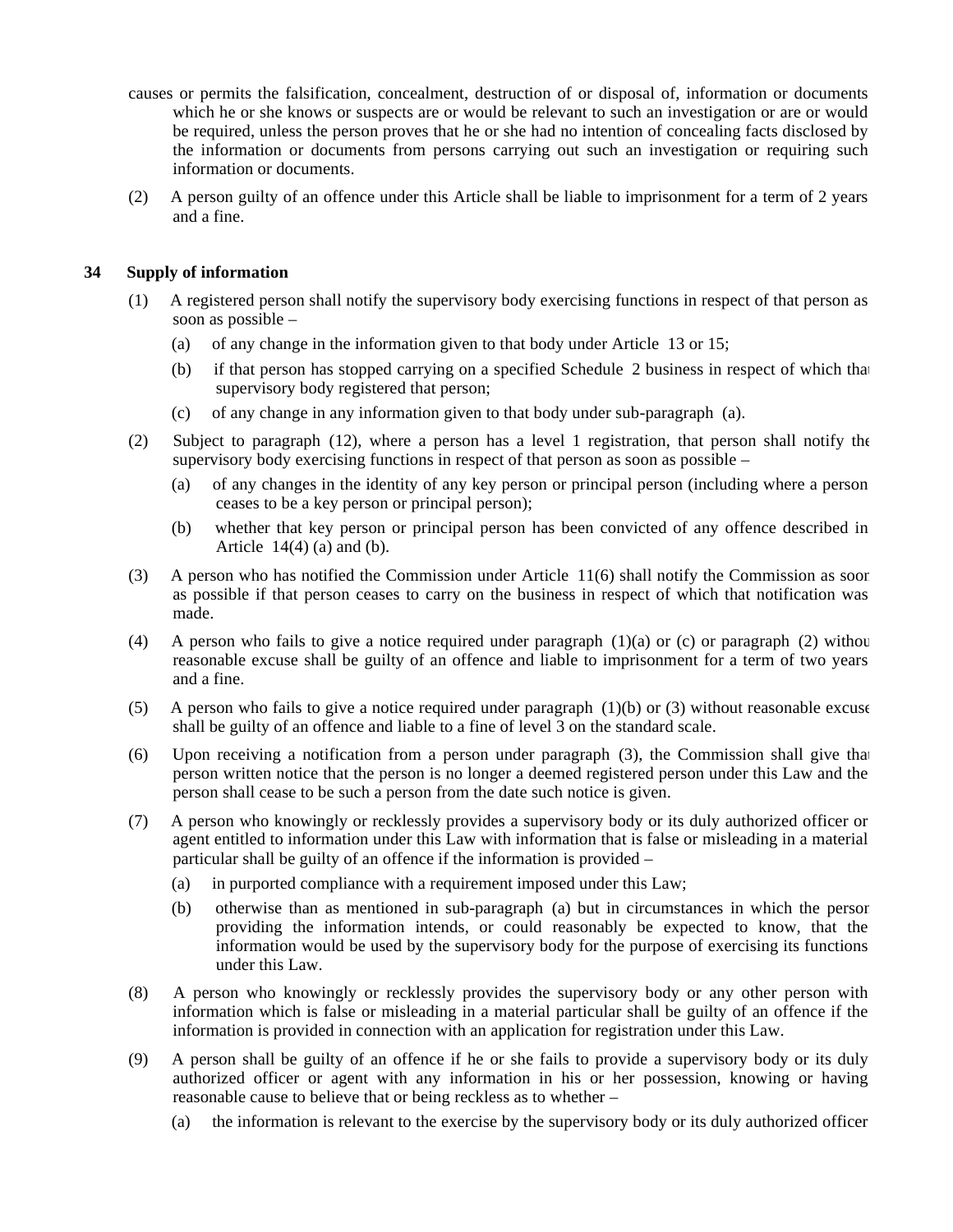or agent of that body or person's functions under this Law; and

- (b) the withholding of the information is likely to result in the supervisory body or its duly authorized officer or agent being misled as to any matter which is relevant to and of material significance for the exercise of those functions.
- (10) A person guilty of an offence under paragraph (7) or (8) shall be liable to imprisonment for a term of 5 years and a fine.
- (11) A person guilty of an offence under paragraph (9) shall be liable to imprisonment for a term of 2 years and a fine.
- (12) A registered person who falls within the description of specified Schedule 2 business in item 3 of the Schedule is not required to notify a supervisory body under paragraph (2) in respect of any person who –
	- (a) is a principal person falling within sub-paragraph (b)(i) in the definition of"principal person"; or
	- (b) is a principal person by virtue of being a limited partner in a limited partnership within the meaning of the Limited Partnerships (Jersey) Law  $1994^{13}$ .

# **35 Restricted information**

- (1) Subject to paragraph (2) and to Article 36, a person who receives information relating to the business or other affairs of any person –
	- (a) under or for the purposes of this Law; or
	- (b) directly or indirectly from a person who has so received it,

shall be guilty of an offence and liable to imprisonment for a term of 2 years and a fine if he or she discloses the information without the consent of the person to whom it relates and (where subparagraph (b) applies) the person from whom it was received.

(2) This Article does not apply to information which at the time of the disclosure is or has already been made available to the public from other sources, or to information in the form of a summary or collection of information so framed as not to enable information relating to any particular person to be ascertained from it.

#### **36 Permitted disclosures**

- (1) Article 35 does not preclude the disclosure of information
	- (a) by a supervisory body or any person acting on its behalf, to the Viscount or to any person exercising a statutory function in Jersey;
	- (b) for the purpose of enabling or assisting a supervisory body or any person acting on its behalf to discharge its function under this Law or similar functions under any other enactment;
	- (c) by a supervisory body or any person acting on its behalf to a relevant overseas supervisory authority pursuant to Article 39;
	- (d) to a person by a supervisory body showing whether or not any person is registered under this Law including any conditions which are attached to the registration under Article 17;
	- (e) with a view to the investigation of a suspected offence, or institution of, or for the purposes of, any criminal proceedings, whether under this Law or not;
	- (f) in connection with any other proceedings arising out of this Law;
	- (g) with a view to the institution of, or otherwise for the purposes of, any disciplinary proceedings relating to the exercise of professional duties by –
		- (i) an auditor of a supervised person or formerly supervised person,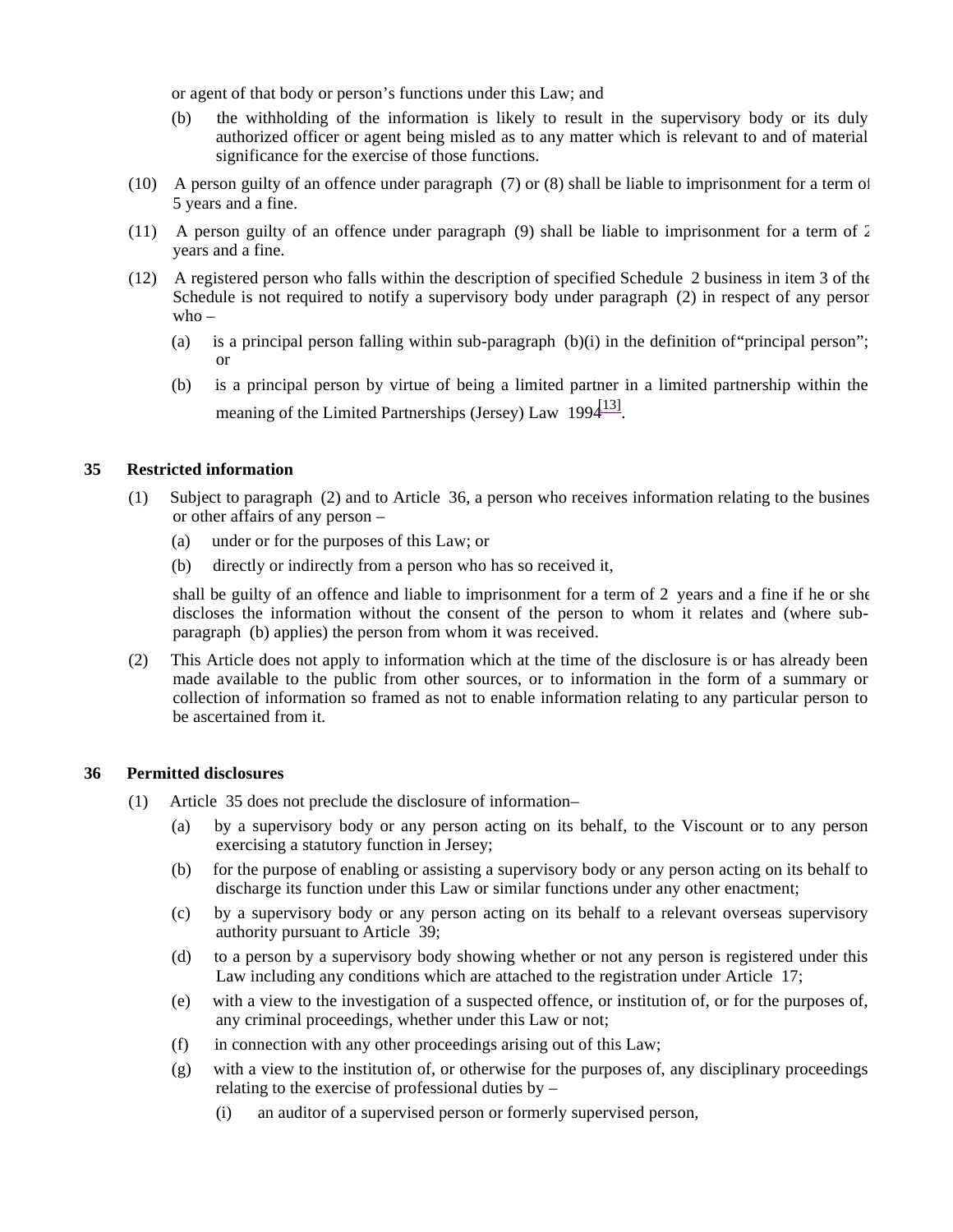- (ii) a person who was the auditor of a supervised person or formerly supervised person at any time during the period that person was a supervised person,
- (iii) an auditor, accountant or other qualified person approved under Article 13(4),
- (iv) an accountant or other person nominated or approved under Article 30 or Article 31;
- (h) by a supervisory body or any person acting on its behalf to the Attorney General or to a police officer being information obtained under any of Articles 30, 31 and 32 or being information in the possession of a supervisory body as to any matter in relation to which the powers conferred by those Articles are exercisable, but any information so disclosed may only be disclosed by the Attorney General or a police officer for the purposes of an investigation into a suspected offence or a prosecution in Jersey or, at the discretion of the Attorney General, elsewhere;
- (i) without prejudice to the generality of sub-paragraph (b), by a supervisory body to the auditor  $of -$ 
	- (i) a supervised person or formerly supervised person, or
	- (ii) a person who appears to the supervisory body to have acted in contravention of Article 10,

if it appears to the supervisory body that disclosing the information would enable or assist that body to discharge the functions mentioned in sub-paragraph (b) or would otherwise be in the interests of persons who have transacted or may transact supervised business with such a person;

- (j) without prejudice to the generality of sub-paragraph (b) if, in order to enable or assist  $\epsilon$ supervisory body to discharge any of its functions under this Law, that body considers it necessary to seek advice from any qualified person on any matter requiring the exercise of professional skill and the disclosure appears to that body to be necessary to ensure that the qualified person concerned is properly informed with respect to the matters on which the person's advice is sought;
- (k) by a supervisory body or any person acting on its behalf to a person appointed under Article 31 of this Law, or to an inspector appointed under Article 15 of theCompany Securities (Insider

Dealing) (Jersey) Law  $1988^{14}$  or under Article 128 of the Companies (Jersey) Law 1991.

(2) No information shall be disclosed under paragraph (1)(c) unless the supervisory body or any person acting on its behalf is satisfied that the relevant overseas supervisory body complies with or will comply with any conditions to which that supervisory body or person acting on its behalf may, in their discretion, subject such disclosure.

# **37 Requirement to report certain matters to a supervisory body**

- (1) If an auditor knows or becomes aware of prescribed matters in, or in connection with, discharging any of his or her functions whether under this Law or otherwise in relation to a supervised person the auditor shall report those matters to the appropriate supervisory body.
- (2) The Minister may make an Order for the purpose of prescribing matters mentioned in paragraph (1) on the recommendation of the appropriate supervisory body and after consultation with such other body or bodies as appear to the Minister to represent the interests of auditors in Jersey.
- (3) The appropriate supervisory body for the purposes of paragraph (1) is the body carrying out supervisory functions in relation to the supervised person in respect of whom the auditor is appointed.
- (4) The appropriate supervisory body for the purposes of paragraph (2) is the supervisory body carrying out supervisory functions in relation to those supervised persons in respect of whom auditors are appointed who would be affected by the Order, and, if there is more than one such body, each of them.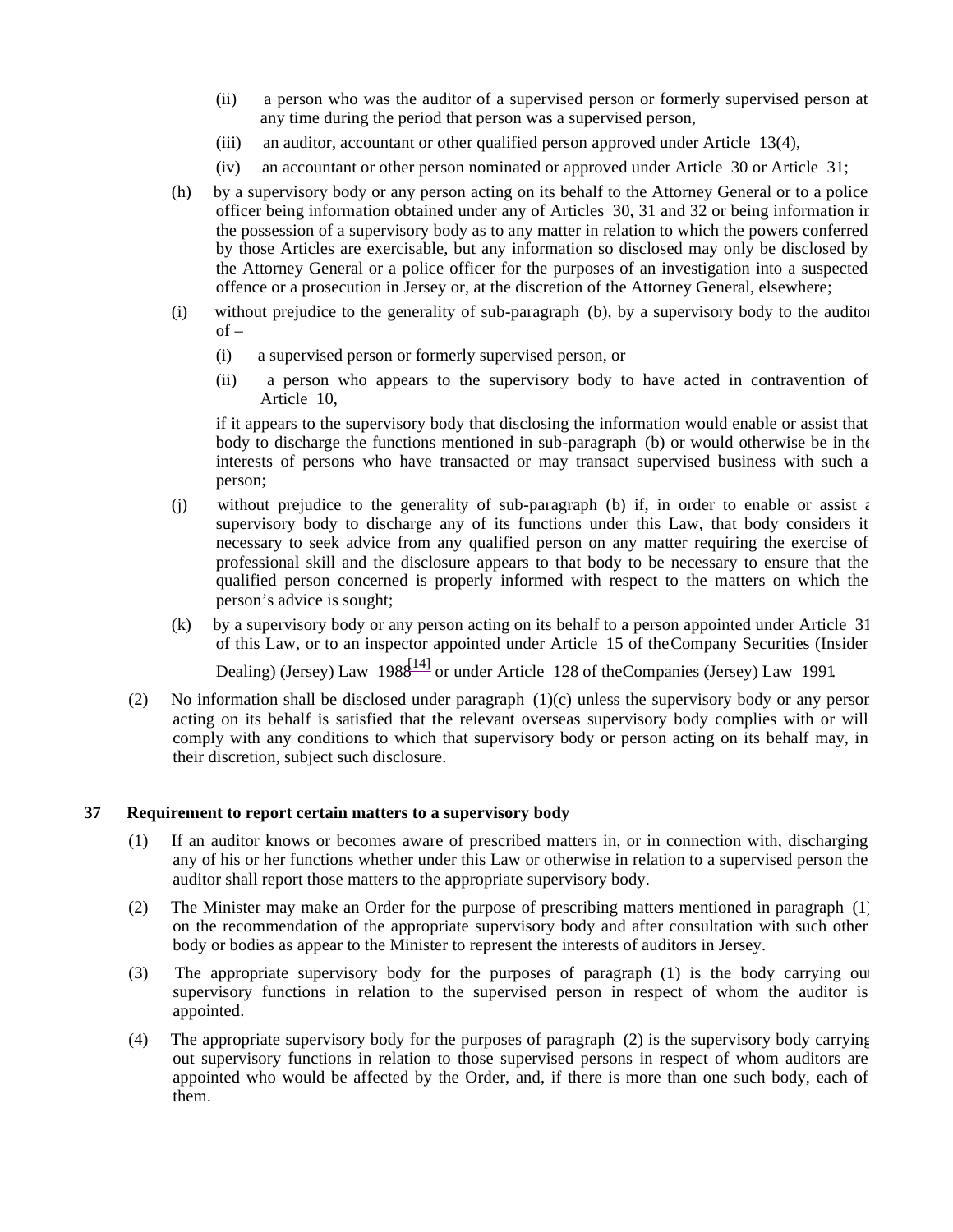#### **38 Publication of information about supervised businesses**

- (1) A supervisory body may publish the following information about each supervised person in relation to whom it exercises supervisory functions –
	- (a) that person's name;
	- (b) the description of the supervised business that person carries on;
	- (c) the principal address in Jersey from which the person carries on that business.
- (2) A supervisory body may offer for sale copies of information published under this Article at a reasonable charge.

# **39 Co-operation with relevant overseas supervisory authority**

- (1) The following powers may be exercised (by the officer or person specified in the relevant provision) in order to assist a relevant overseas supervisory authority –
	- (a) the power to refuse or revoke a registration under Article 14, 15 or 18;
	- (b) the power to attach, amend, vary, substitute or revoke any condition pursuant to Article 17;
	- (c) on the application of a suitable supervisory body, the powers under Article 25;
	- (d) the powers relating to information and documents under Article 30;
	- (e) the powers under Article 31;
	- (f) the powers under Article 32;
	- (g) communication by a supervisory body to the relevant overseas supervisory authority of information that is in the possession of that body, whether or not as a result of the exercise of any of the above powers.
- (2) The supervisory body shall not exercise the power referred to in paragraph  $(1)(g)$  unless it is satisfied that the relevant overseas supervisory authority will treat the information communicated with appropriate confidentiality and that –
	- (a) the power is exercised in order to assist the relevant overseas supervisory authority in the exercise of its overseas supervisory functions; or
	- (b) the exercise of the power has been requested by the relevant overseas supervisory authority and requested only for the purposes of obtaining assistance for that authority in the exercise of one or more of its overseas supervisory functions.
- (3) The other powers referred to in paragraph (1) shall not be exercised by virtue of this Article unless the supervisory body is satisfied that the exercise has been requested by the relevant overseas supervisory authority and requested only for the purposes of obtaining assistance for the authority in the exercise of one or more of its overseas supervisory functions.
- (4) In deciding whether to exercise a power by virtue of this Article, the following factors (among others) may be taken into account –
	- (a) whether corresponding assistance would be given in that country or territory to a supervisory body;
	- (b) whether the case concerns the possible breach of a law, or other requirement, which has no close parallel in Jersey or involves the assertion of a jurisdiction not recognized by Jersey;
	- (c) the seriousness of the case and its importance in Jersey and whether the assistance could be obtained by other means;
	- (d) whether it is otherwise appropriate in the public interest to give the assistance.
- (5) The exercise of powers by virtue of this Article may be refused unless the relevant overseas supervisory authority undertakes to make such contribution towards the costs of its exercise as the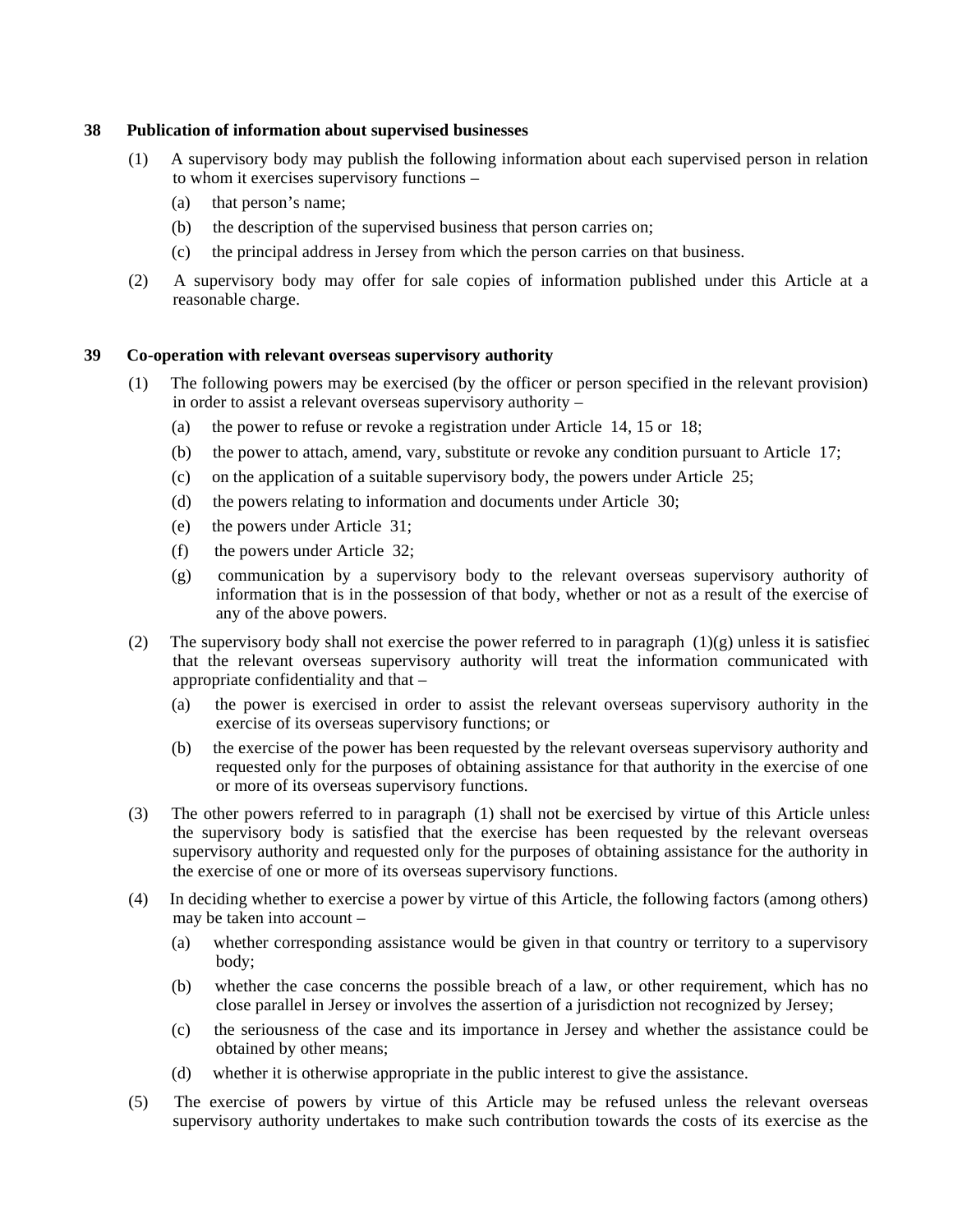supervisory body considers appropriate.

- (6) For the purposes of this Article
	- (a) a reference
		- (i) in Article 30(7) or Article 31(7) to a contravention of Article 10, or
		- (ii) in Article  $32(1)$  to a contravention of a type referred to in Article  $30(7)$ ,

shall include a reference to a contravention (committed at any time, including a time before the enactment of this Law) of a law of a country or territory outside Jersey constituted by an act, or omission, that, if it arose in Jersey, would constitute (at the time when the relevant request referred to in paragraph  $(3)$  was received) a contravention of Article 10 as in force at the latte time; and

- (b) a reference in Article 30(12) or 32(4) to proceedings shall include a reference to proceedings outside Jersey.
- (7) For the purposes of this Article, a reference (however expressed or implied) in Article 10 (or in any provision necessary for the interpretation of that Article) to Jersey, or to any class of person, any qualification or any provision, shall be construed, in the application of that Article to a contravention of a law of a country or territory outside Jersey, as a reference to that country or territory, or to an equivalent class of person, qualification or provision, in terms of the law of that country or territory.
- (8) The exercise of a power under any provision shall be no less an exercise of that power under that provision because it is exercised by virtue of this Article, and this Law (and any other law that applies when a power is exercised directly under that provision) applies also when that power is exercised by virtue of this Article.

# **PART 6**

# SUPPLEMENTARY

#### **40 Service of notices**

- (1) No notice or other document required by this Law to be given to a supervisory body shall be regarded as so given until it is received.
- (2) Subject to paragraph (1), any notice or other document required or authorized by or under this Law to be given to a supervisory body may be given by facsimile, electronic transmission or by any similar means that produces a document containing the text of the communication in legible form or is capable of doing so.
- (3) Any notice, direction or other document required or authorized by or under this Law to be given to or served on any person other than a supervisory body may be given to or served on the person in question –
	- (a) by delivering it to the person;
	- (b) by leaving it at the person's proper address;
	- (c) by sending it by post to the person at that address; or
	- (d) by sending it to the person at that address by facsimile, electronic transmission or other similar means that produces a document containing the text of the communication in legible form or is capable of doing so.
- (4) Any such notice, direction or other document may
	- (a) in the case of a company incorporated in Jersey, be served by being delivered to its registered or principal office;
	- (b) in the case of a partnership, company incorporated outside Jersey or unincorporated association, be given to or served on a person who is a principal person in relation to it, or on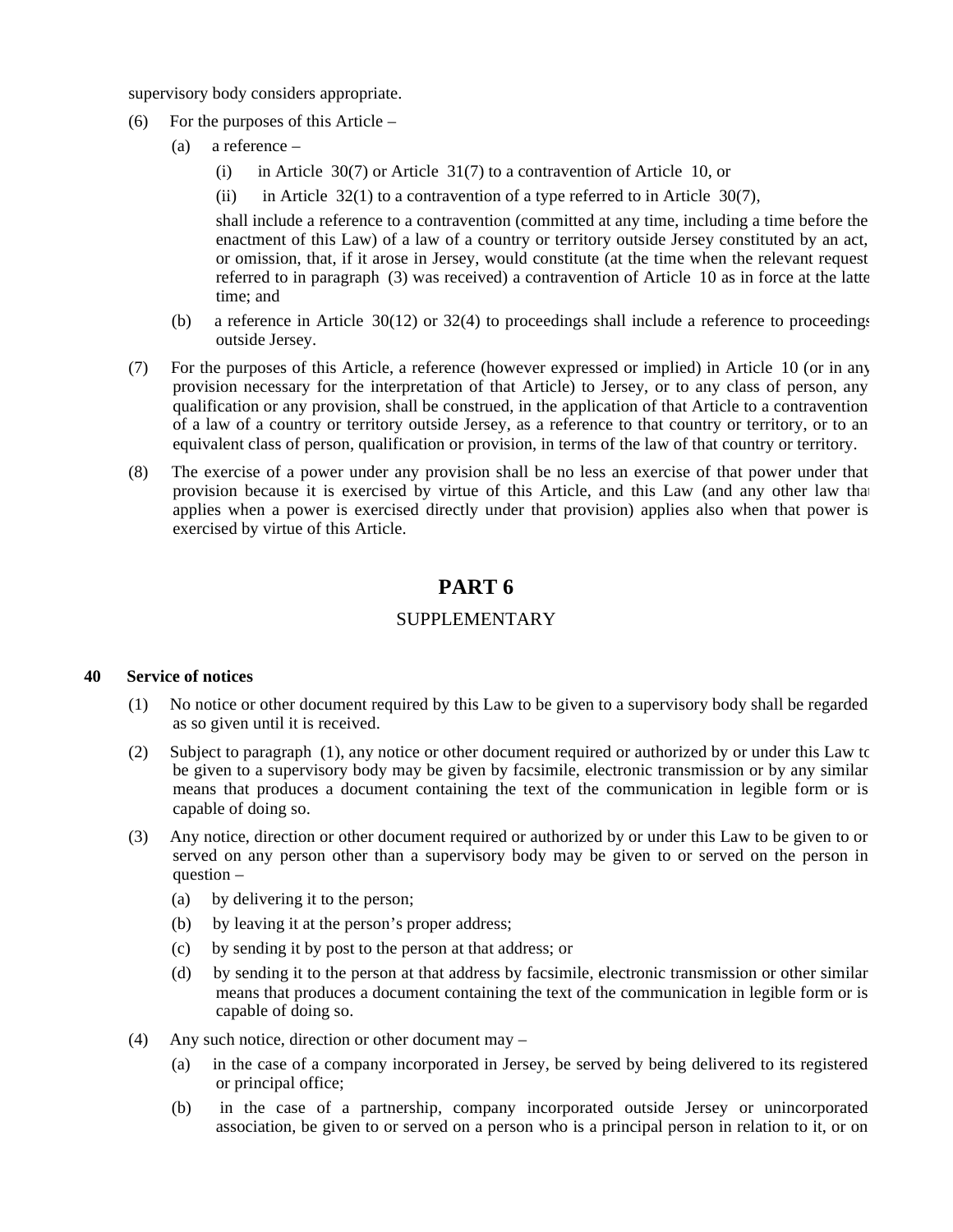- the secretary or other similar officer of the partnership, company or association or any person who purports to act in any such capacity, by whatever name called, or on the person having the control or management of the partnership business, as the case may be, or by being served on the person or delivered to the person's registered or administrative office.
- (5) For the purposes of this Article and of Article 7 of the Interpretation (Jersey) Law  $195\frac{15}{10}$  in its application to this Article, the proper address of any person to or on whom a notice, direction or other document is to be given or served by post shall be the person's last known address, except that $-$ 
	- (a) in the case of a company incorporated in Jersey, or its secretary, clerk or other similar officer or person, it shall be the address of the registered or principal office of the company in Jersey; and
	- (b) in the case of a partnership, or a person who is a principal person in relation to a partnership, it shall be that of its principal office in Jersey.
- (6) If the person to or on whom any notice, direction or other document referred to in paragraph (3) is to be given or served has notified a supervisory body of an address within Jersey other than the person's proper address within the meaning of paragraph (5), as the one at which the person or someone on the person's behalf will accept documents of the same description as that notice, direction or other document, that address shall also be treated for the purposes of this Article and Article 7 of the Interpretation (Jersey) Law 1954 as the person's proper address.

# **41 Legal proceedings**

- (1) In any proceedings, a certificate purporting to be signed on behalf a supervisory body and certifying any of the following –
	- (a) that a particular person is or is not an applicant or a supervised person or was or was not an applicant or a supervised person at a particular time;
	- (b) the date on which a particular applicant or supervised person or formerly supervised person made an application or became a supervised person or ceased to be a supervised person, as the case may be;
	- (c) the scope of a particular person's application or nature of that person's supervised business;
	- (d) that conditions set out in the certificate were, at the relevant time, prescribed under Article 17 in relation to any registered persons, or attached under that Article to a particular person's registration,

shall be admissible in evidence in all legal proceedings as evidence of any fact stated in it of which direct oral evidence would be admissible.

- (2) In any proceedings, a certificate purporting to be signed on behalf of the Commission and certifying any of the following –
	- (a) that a particular person is or is not a deemed registered person or was or was not a deemed registered person at a particular time;
	- (b) the date on which a particular person notified the Commission under Article 11(6) or Article 34 (3),

shall be admissible in evidence in all legal proceedings as evidence of any fact stated in it of which direct oral evidence would be admissible.

(3) A certificate purporting to be signed in accordance with paragraph (1) or (2) shall be deemed to have been duly signed unless the contrary is shown.

# **42 Offences generally**

(1) Where an offence under this Law committed by a person is proved to have been committed with the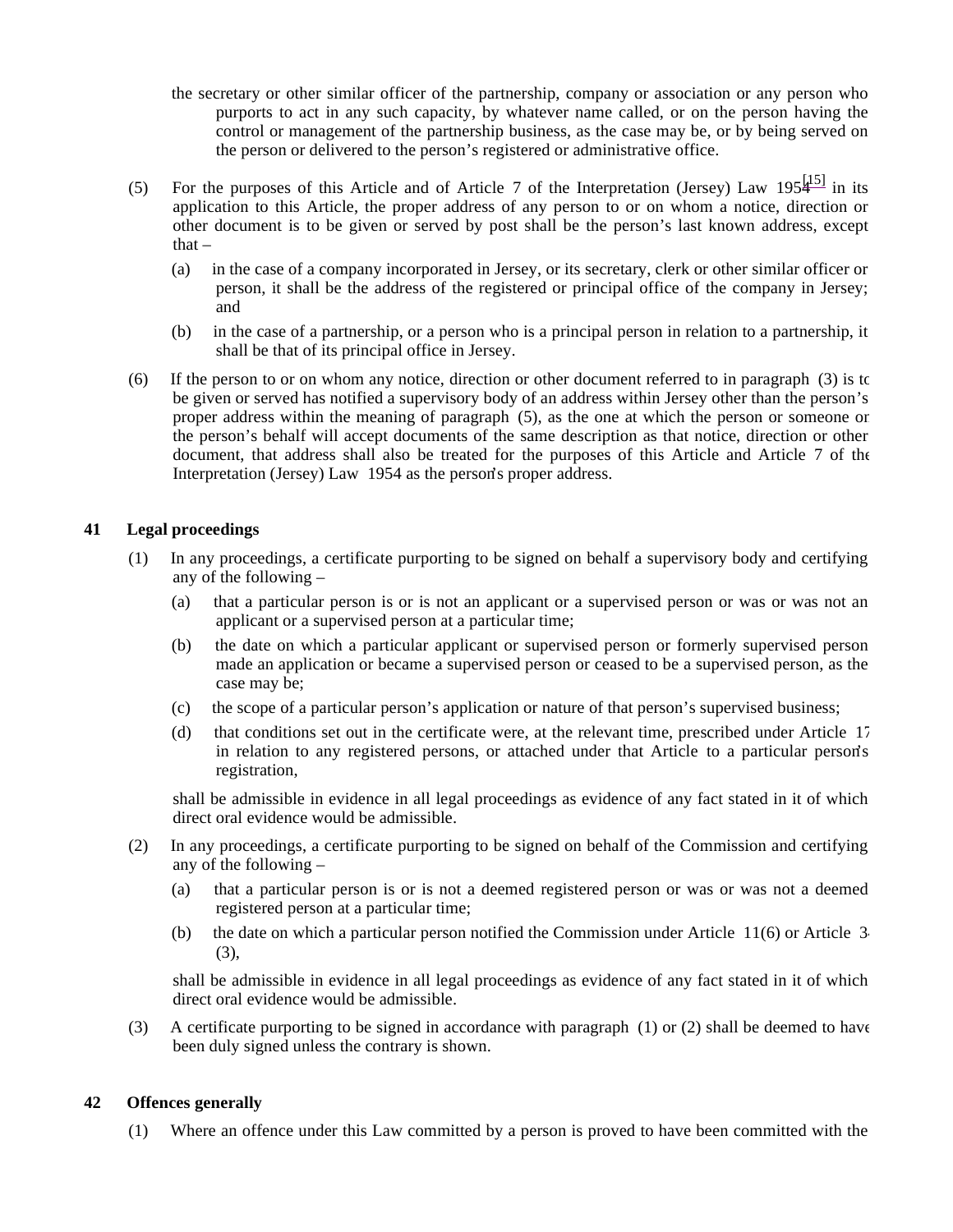- consent or connivance of, or to be attributable to any neglect on the part of a person who is or was, a principal person in relation to that person, that principal person shall be guilty of the offence and liable in the same manner to the penalty provided for that offence.
- (2) Where an offence under this Law committed by a limited liability partnership or company is proved to have been committed with the consent or connivance of, or to be attributable to any neglect on the part of –
	- (a) a person who is a partner of the partnership, or director, manager, secretary or other similar officer of the company; or
	- (b) any person purporting to act in any such capacity,

the person shall also be guilty of the offence and liable in the same manner as the partnership or company to the penalty provided for that offence.

- (3) Where the affairs of a company are managed by its members, paragraph (2) shall apply in relation to acts and defaults of a member in connection with the member's functions of management as if the member were a director of the company.
- (4) Any person who aids, abets, counsels or procures the commission of an offence under this Law shall also be guilty of the offence and liable in the same manner as a principal offender to the penalty provided for that offence.
- (5) No proceedings for an offence under this Law shall be instituted except by or with the consent of the Attorney General.

#### **43 Transitional provisions**

- (1) Notwithstanding anything in this Law, a person who carried on a specified Schedule 2 business immediately before Article 10 comes into force ("the commencement day") shall not be taken to have committed any offence against this Law by virtue of any action that is taken, or not taken, by the person in the course of carrying on that business during the period –
	- (a) on and from the commencement day until the day 3 months after that day;
	- (b) on and from the commencement day until an application for registration under this Law is finally determined (including as a result of an appeal to the Court under Article 19) or is withdrawn if –
		- (i) the person applies, before 3 months after the commencement day for registration under this Law, or
		- (ii) the person notifies each supervisory body in accordance with Article 12 before 3 months after the commencement day and makes an application for registration under this Law within the period ending 1 month after that person is notified by a supervisory body that it is the relevant supervisory body; or
	- (c) if the person notifies the Commission before 3 months after the commencement day that he or she is carrying on a specified Schedule 2 business, on and from the commencement day until the date of that notification.
- (2) In relation to the period for which, in accordance with paragraph (1), a person is to be taken not to have committed any offence against this Law, the provisions of this Law shall apply (with the necessary modifications) to and in relation to the person as they apply to a supervised person.
- (3) A person who has notified the Commission in accordance with Article  $43(1)(c)$  shall be a deemed registered person under this Law.
- (4) The Minister may by Order make such transitional provision as he thinks fit consequential upon or incidental to the coming into force of any provision of this Law.

# **44 Consequential amendments of other enactments**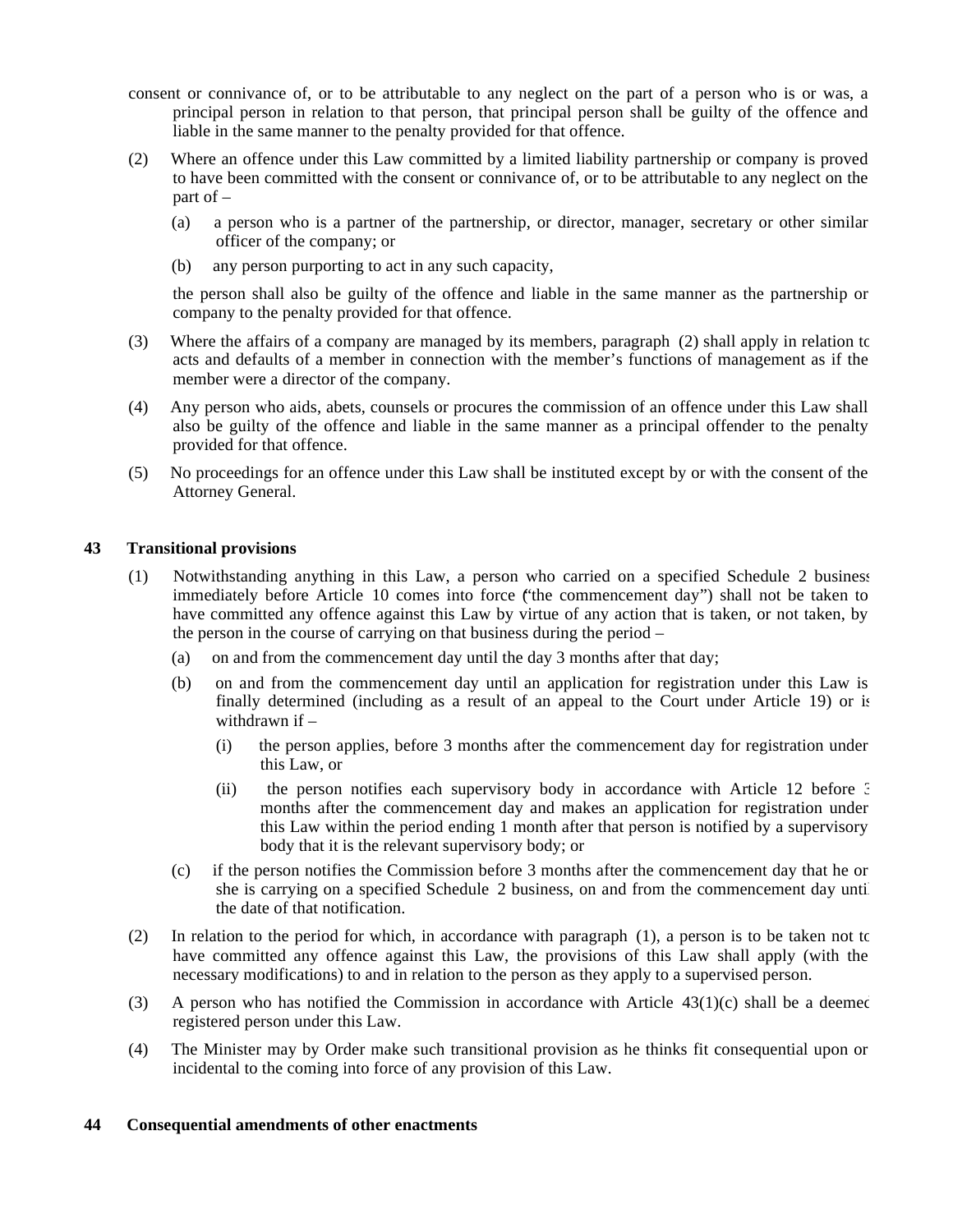- (1) In Article 155(2) of the Companies (Jersey) Law 1991 after the word"Commission" there shall be added the words "or by a supervisory body within the meaning of the Proceeds of Crime Supervisory Bodies (Jersey) Law 200".
- (2) In Article 5 of the Financial Services Commission (Jersey) Law 199 $\frac{[16]}{[16]}$  there shall be added at the end the following paragraph –
	- "(3) The Commission shall have such other functions as are conferred on it by any other Law or enactment.".
- (3) For paragraphs (8) and (9) of Article 37 of the Proceeds of Crime (Jersey) Law 1999 there shall be substituted the following paragraphs –
	- "(8) In determining whether a person has complied with a requirement that is contained in any Order made under this Article, the court –
		- (a) shall take account of any relevant Code of Practice or guidance that applies to that person or the business carried on by that person and is issued by the supervisory body exercising supervisory functions in respect of that person; or
		- (b) if no such Code of Practice or guidance applies, shall take into account any relevant Code of Practice or guidance that is issued by another supervisory body; or
		- (c) if there is no such relevant Code of Practice or guidance, may take account of any other relevant guidance issued by a body that is representative of that person or any supervised business carried on by that person.
	- (9) For the purposes of paragraph (8),'Code of Practice'; 'supervisory body' and 'supervised business' have the same meaning as in the Proceeds of Crime (Supervisory Bodies) (Jersey) Law 200.".
- (4) For paragraph (6) of Article 23 of the Terrorism (Jersey) Law 2002 there shall be substituted the following paragraphs –
	- "(6) In deciding whether a person has committed an offence under this Article, the court
		- (a) shall take account of any relevant Code of Practice or guidance that applies to that person or the business carried on by that person and is issued by the supervisory body exercising supervisory functions in respect of that person; or
		- (b) if no such Code of Practice or guidance applies, shall take into account any relevant Code of Practice or guidance that is issued by another supervisory body; or
		- (c) if there is no such relevant Code of Practice or guidance, may take account of any other relevant guidance issued by a body that is representative of that person or any supervised business carried on by that person.
	- (6A) For the purposes of paragraph (6),'Code of Practice'; 'supervisory body' and 'supervised business' have the same meaning as in the Proceeds of Crime (Supervisory Bodies) (Jersey) Law 200.".

#### **45 Citation and commencement**

- (1) This Law may be cited as the Proceeds of Crime (Supervisory Bodies) (Jersey) Law 200-.
- (2) This Law shall come into force on such day or days as the States may by Act appoint and different days may be appointed for different provisions.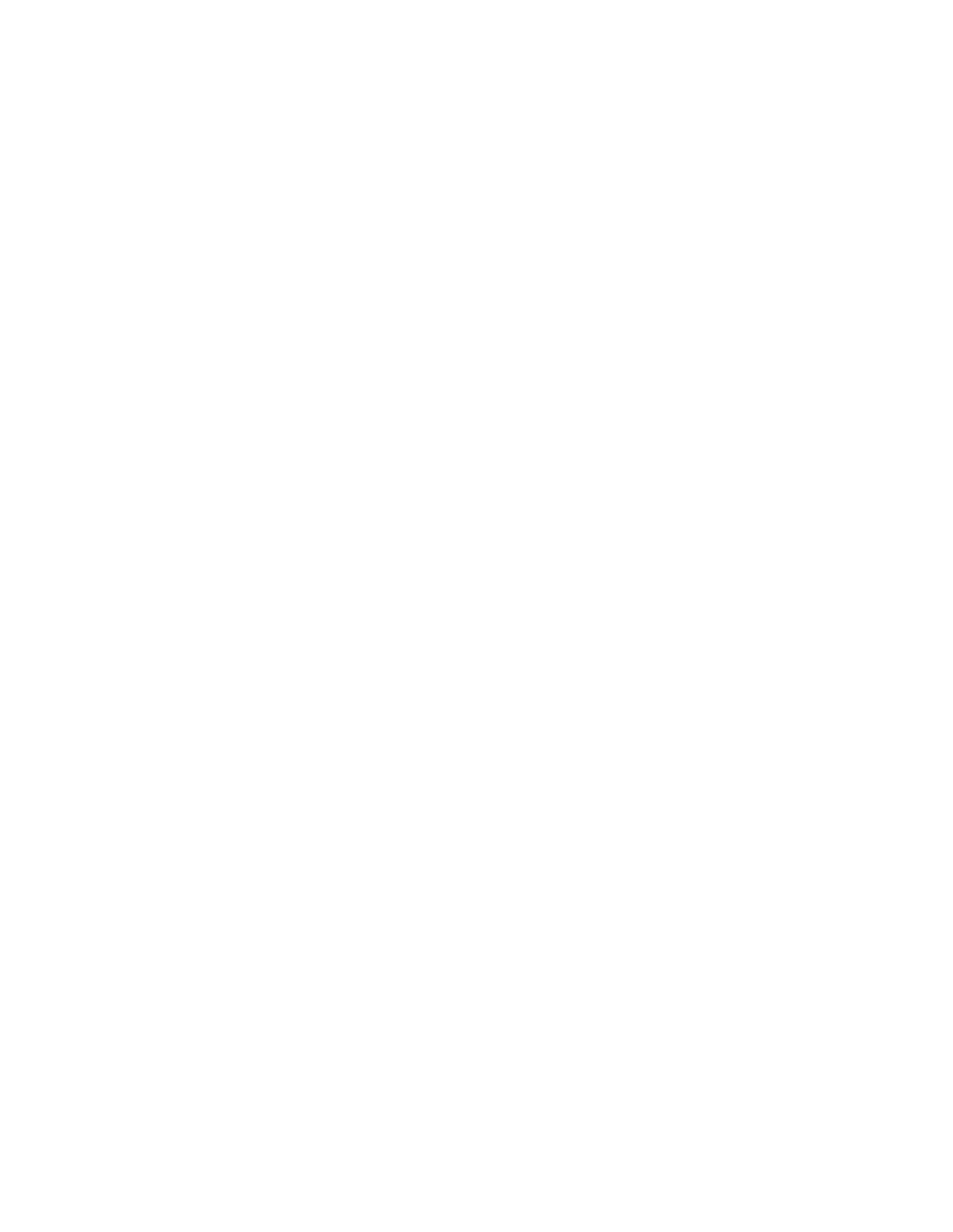# **SCHEDULE**

# (Article 11(3))

# **LEVEL OF REGISTRATION FOR SPECIFIED SCHEDULE 2 BUSINESSES**

| <b>Item</b>    | Level of<br>registration | Description of specified Schedule 2 business*                                                                                                                                                                                                                                                                                                                                                                                                                                                                                                                                                                                                                                                                                                                                                                                                                                                                                                                                                                                                                                                                                                            |  |
|----------------|--------------------------|----------------------------------------------------------------------------------------------------------------------------------------------------------------------------------------------------------------------------------------------------------------------------------------------------------------------------------------------------------------------------------------------------------------------------------------------------------------------------------------------------------------------------------------------------------------------------------------------------------------------------------------------------------------------------------------------------------------------------------------------------------------------------------------------------------------------------------------------------------------------------------------------------------------------------------------------------------------------------------------------------------------------------------------------------------------------------------------------------------------------------------------------------------|--|
| $\mathbf{1}$   | $\mathbf{1}$             | Sub-paragraphs (a) (b), (c), (d) (e), (f), (g), (h), (k), (l) and (n) of paragraph $7$ of<br>Part B (other services) and paragraph 8 of Part B (forming and administering<br>legal persons or arrangements)                                                                                                                                                                                                                                                                                                                                                                                                                                                                                                                                                                                                                                                                                                                                                                                                                                                                                                                                              |  |
| $\overline{2}$ | $\mathbf{1}$             | Paragraph 5 of Part B                                                                                                                                                                                                                                                                                                                                                                                                                                                                                                                                                                                                                                                                                                                                                                                                                                                                                                                                                                                                                                                                                                                                    |  |
| 3              | $\mathbf{1}$             | Paragraph 6 of Part B                                                                                                                                                                                                                                                                                                                                                                                                                                                                                                                                                                                                                                                                                                                                                                                                                                                                                                                                                                                                                                                                                                                                    |  |
| $\overline{4}$ | $\mathbf{2}$             | Any business or activity described in paragraph $4(a)$ of Part A except those<br>activities mentioned in clauses (i) to (iv).                                                                                                                                                                                                                                                                                                                                                                                                                                                                                                                                                                                                                                                                                                                                                                                                                                                                                                                                                                                                                            |  |
| 5              | $\overline{2}$           | Any business included within Part A that is not a regulated business by virtue of<br>any of the following Orders -<br>Financial Services (Investment Business (Restricted Investment Business -<br>(a)<br>Exemption)) (Jersey) Order $200\frac{[17]}{[17]}$ ;<br>Financial Services (Investment Business (Special Purpose Investment<br>(b)<br>Business – Exemption) (Jersey) Order 200 $\sqrt{^{18}}$ ;<br>Financial Services (Trust Company Business (Exemptions)) (Jersey)<br>(c)<br>Order $2006^{191}$ ;<br>Financial Services (Trust Company Business (Exemptions No. 2) (Jersey)<br>(d)<br>Order $2000^{20}$ ;<br>Financial Services (Trust Company Business (Exemptions No. 3) (Jersey)<br>(e)<br>Order $200^{[21]}$ ;<br>Financial Services (Trust Company Business (Exemptions No. 5)) (Jersey)<br>(f)<br>Order $200^{[22]}$ ;<br>Financial Services (Trust Company Business (Exemptions No. 6)) (Jersey)<br>(g)<br>Order $200\frac{123}{1}$ ;<br>Financial Services (Trust Company Business (Exemptions No. 7)) (Jersey)<br>(h)<br>Order $200\frac{241}{7}$ ;<br>Collective Investment Funds (Permits) (Exemptions) (Jersey) Order 1994<br>(i) |  |
|                |                          | $[25]$<br>Insurance Business (General Provisions) (Jersey) Order $1996^{26}$ .<br>(j)                                                                                                                                                                                                                                                                                                                                                                                                                                                                                                                                                                                                                                                                                                                                                                                                                                                                                                                                                                                                                                                                    |  |
| 6              | $\mathfrak{2}$           | Any business included within Part A that is not a regulated business by virtue of<br>paragraph 8 of the Banking Business (General Provisions) (Jersey) Order 2002                                                                                                                                                                                                                                                                                                                                                                                                                                                                                                                                                                                                                                                                                                                                                                                                                                                                                                                                                                                        |  |
| 7              | $\overline{2}$           | paragraph $7(i)$ , (j) and (m) of Part B (other services)                                                                                                                                                                                                                                                                                                                                                                                                                                                                                                                                                                                                                                                                                                                                                                                                                                                                                                                                                                                                                                                                                                |  |
| 8              | 2                        | paragraph 1 of Part B (lawyers)                                                                                                                                                                                                                                                                                                                                                                                                                                                                                                                                                                                                                                                                                                                                                                                                                                                                                                                                                                                                                                                                                                                          |  |
| 9              | 2                        | paragraph 2 of Part B (accountants)                                                                                                                                                                                                                                                                                                                                                                                                                                                                                                                                                                                                                                                                                                                                                                                                                                                                                                                                                                                                                                                                                                                      |  |
| 10             | 2                        | paragraph 3 of Part B (estate agency services)                                                                                                                                                                                                                                                                                                                                                                                                                                                                                                                                                                                                                                                                                                                                                                                                                                                                                                                                                                                                                                                                                                           |  |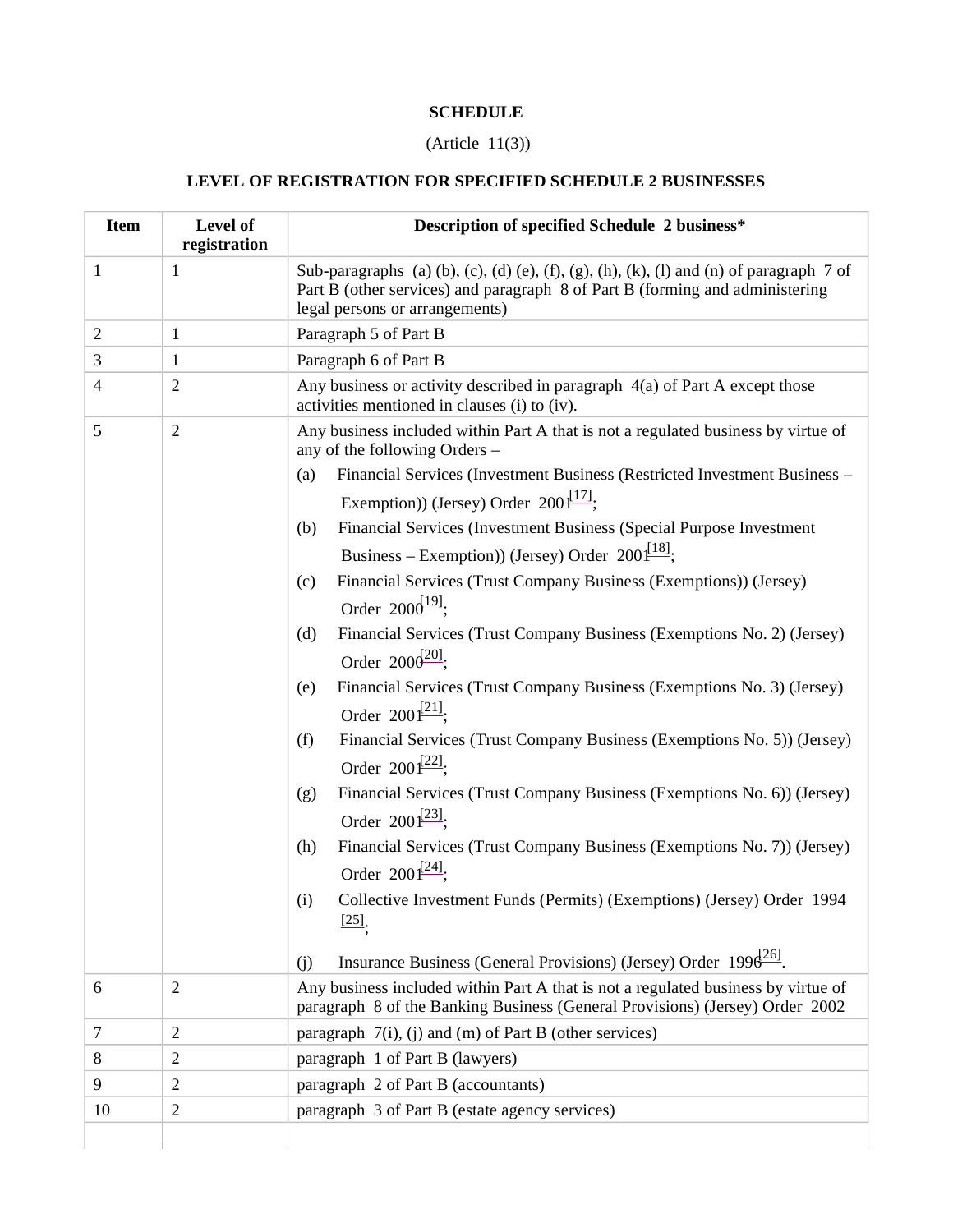\* Note

A reference to a Part and a paragraph number in this column is a reference to a paragraph number in that Part of Schedule 2 to the Proceeds of Crime (Jersey) Law 1999.